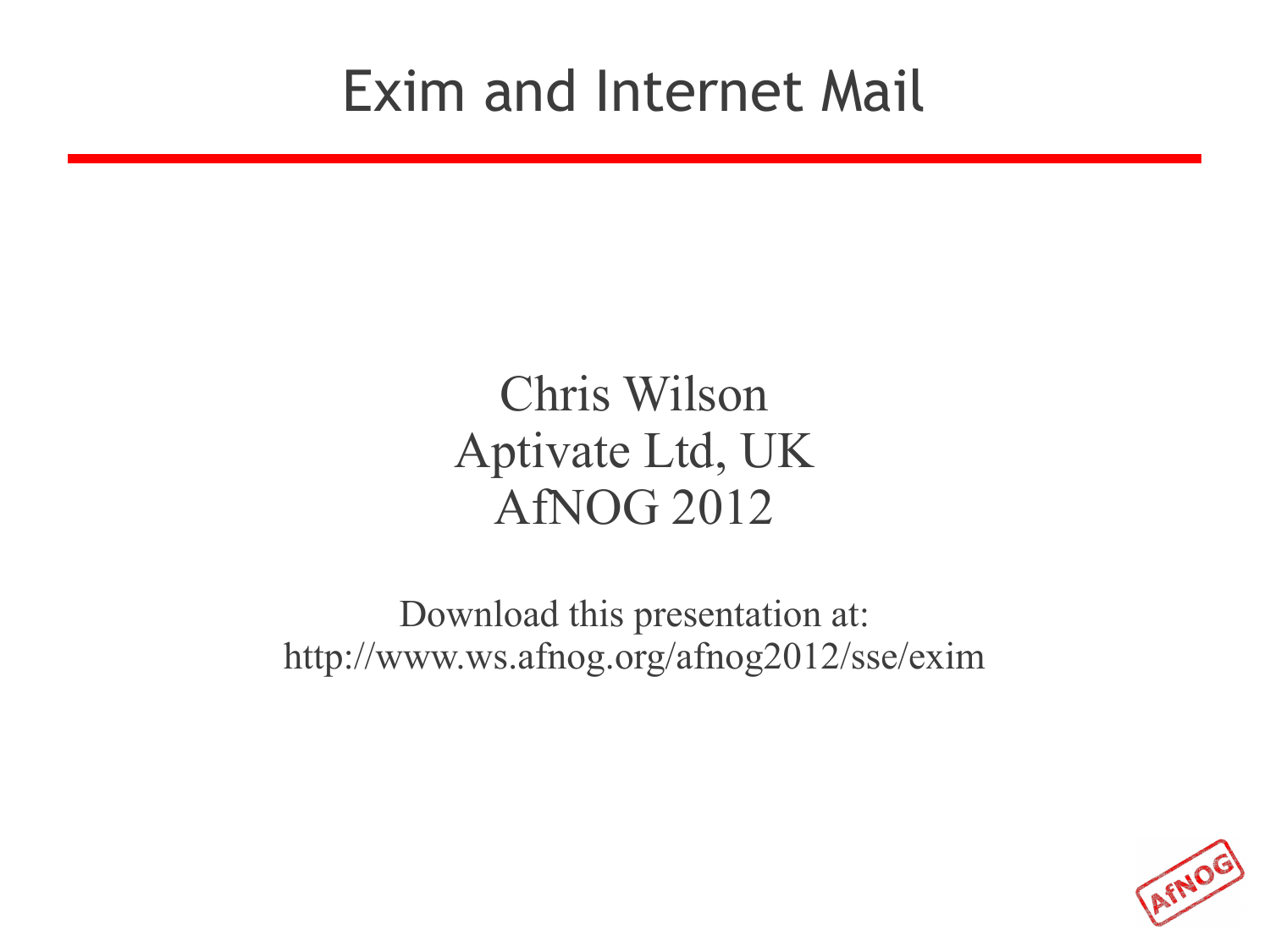#### How Internet Email Works



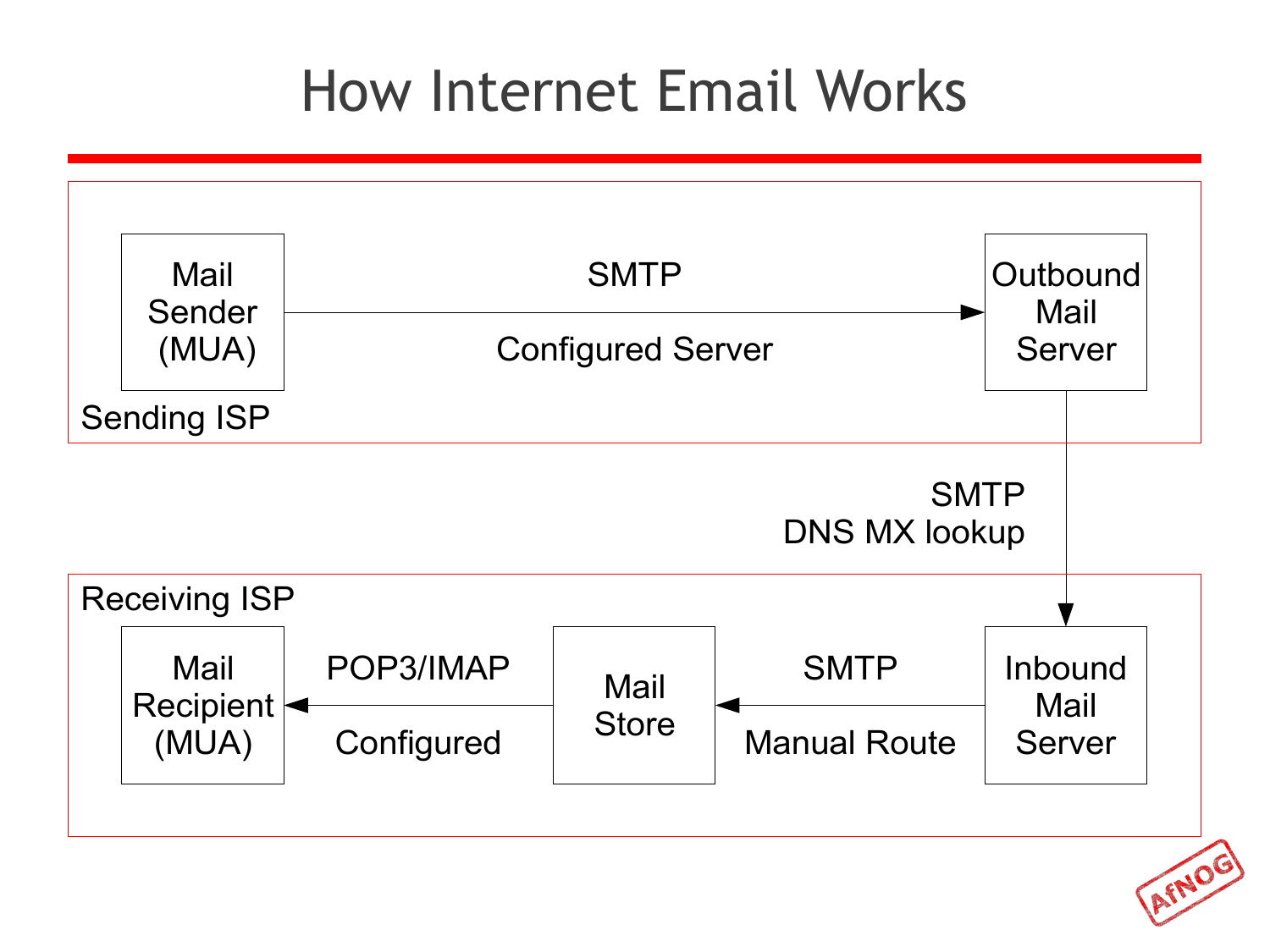#### What is Exim

- Listens on port 25 (smtp)
- Accepts mail
- Queues mail
- Delivers it somewhere
	- Using SMTP, LMTP, LDA, mbox or maildir
- No POP, IMAP, calendars, to-do lists, Crackberry!

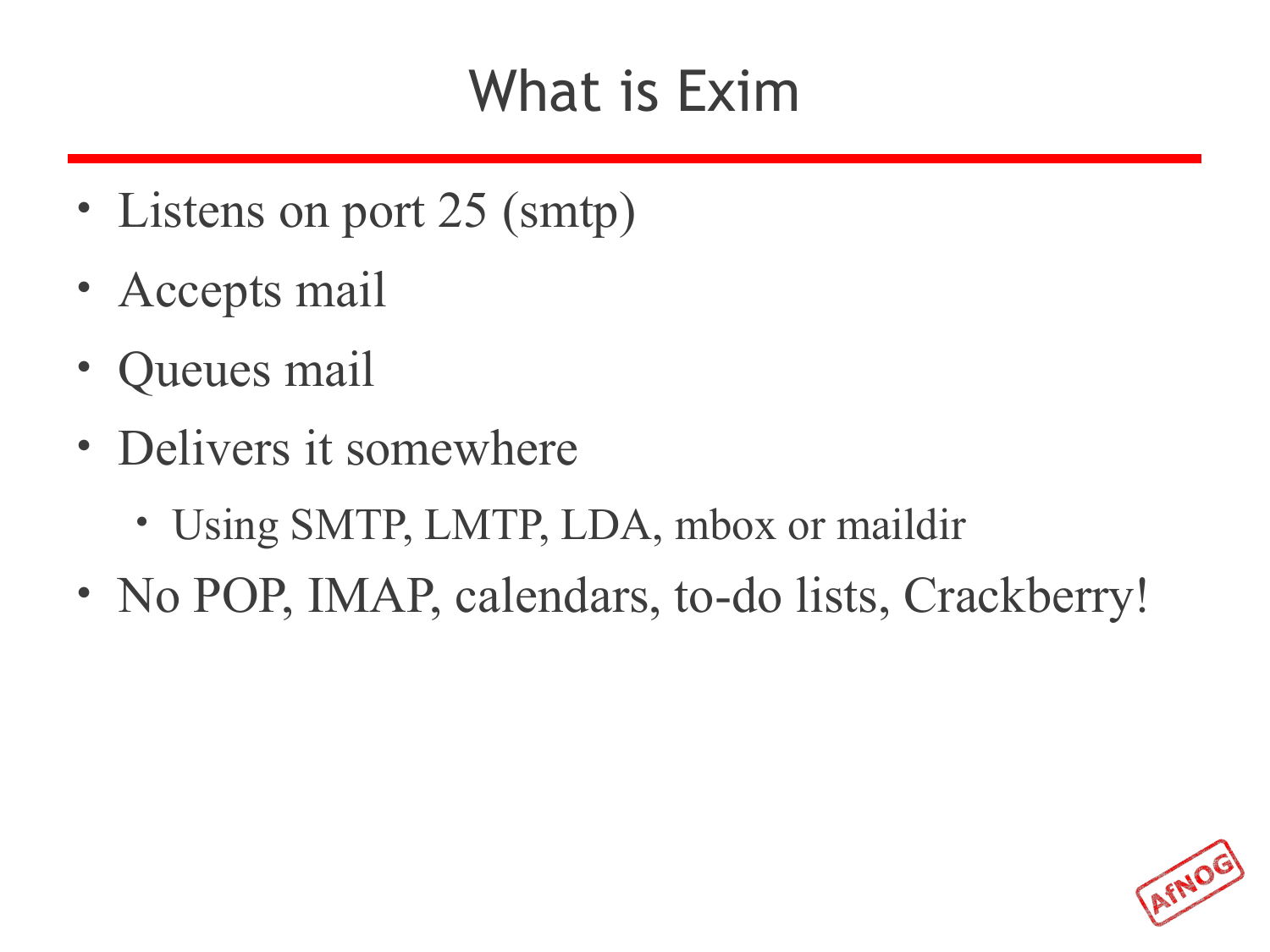#### Who uses Exim

- University of Cambridge, UK
- Energis Squared (formerly Planet Online), UK
- Shore. Net (large regional ISP in the Northeastern US)
- Esat Net (longest serving ISP in Ireland)
- Default on new Debian installations
- Aptivate

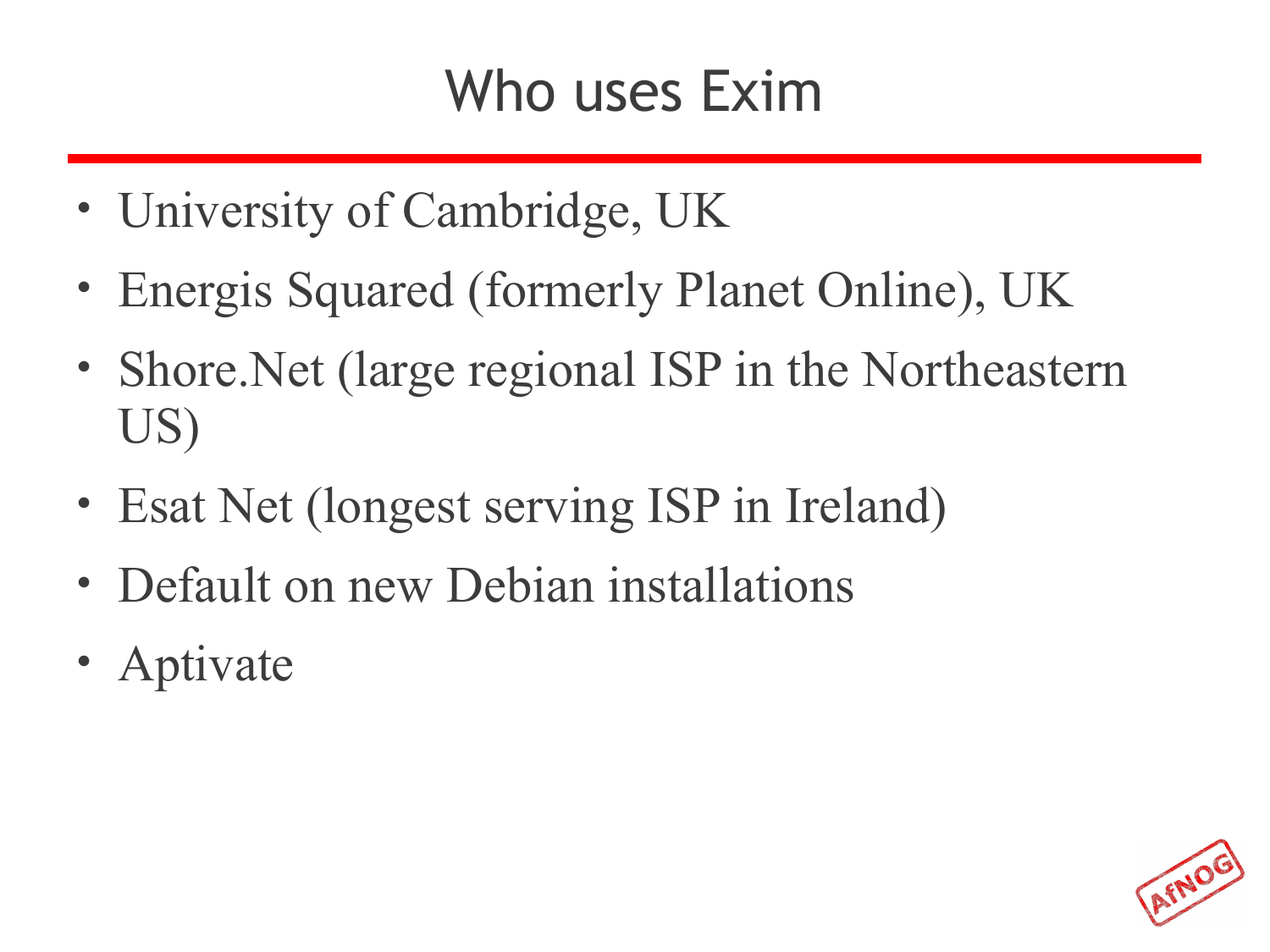#### Why use Exim

- Flexible (lots of features)
- Reasonably secure
- Reasonably scalable
- Good debugging options
- Sane configuration syntax

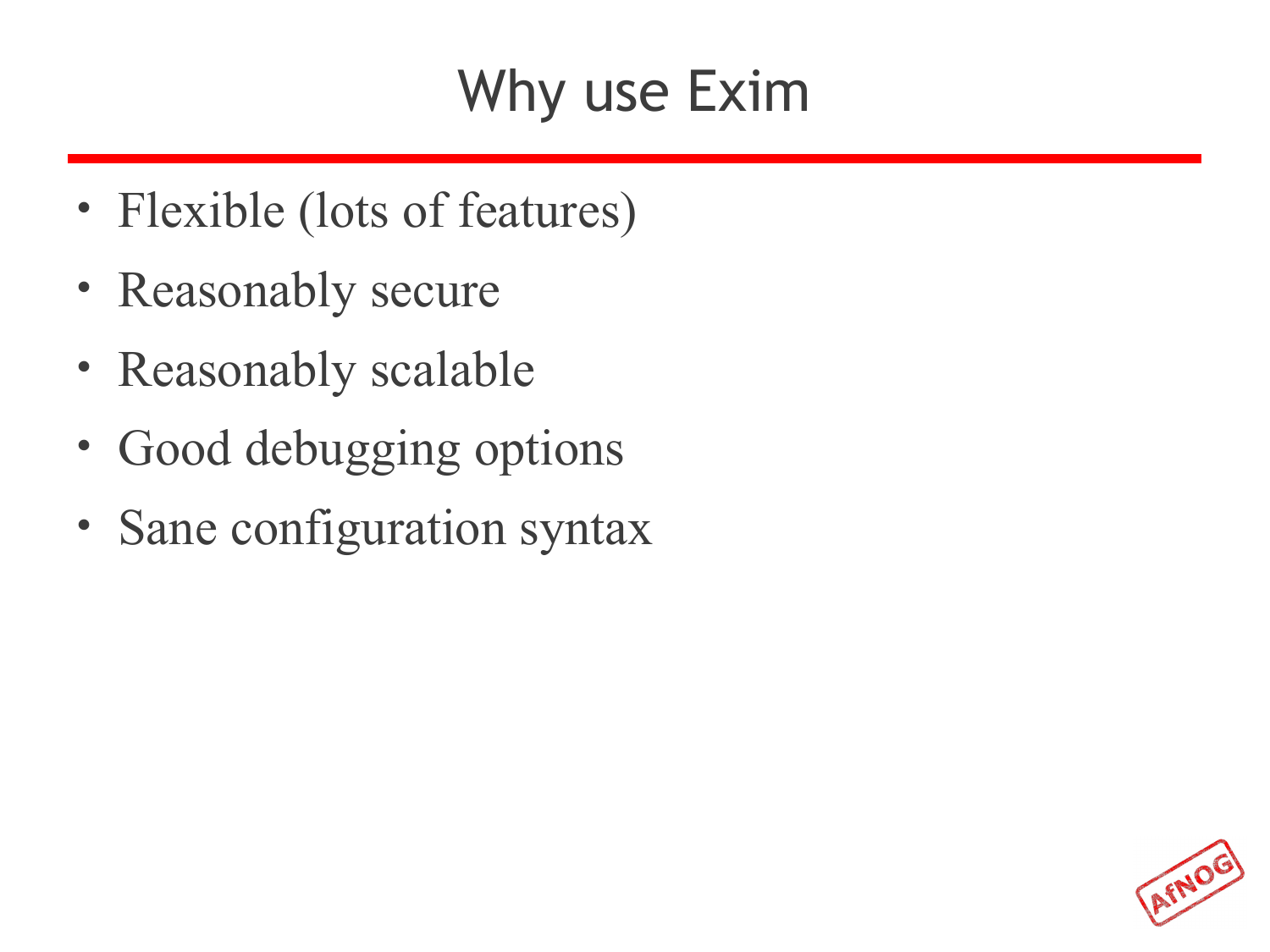#### Why not to use Exim

- Not every problem is a nail
- Simplicity? Use postfix or qmail
- Top security? Use qmail
- Faster delivery? Use postfix or sendmail
- Insane configuration file? Use sendmail
- Note: Exim is <u>not</u> designed for spooling large amounts of mail and not very good at it

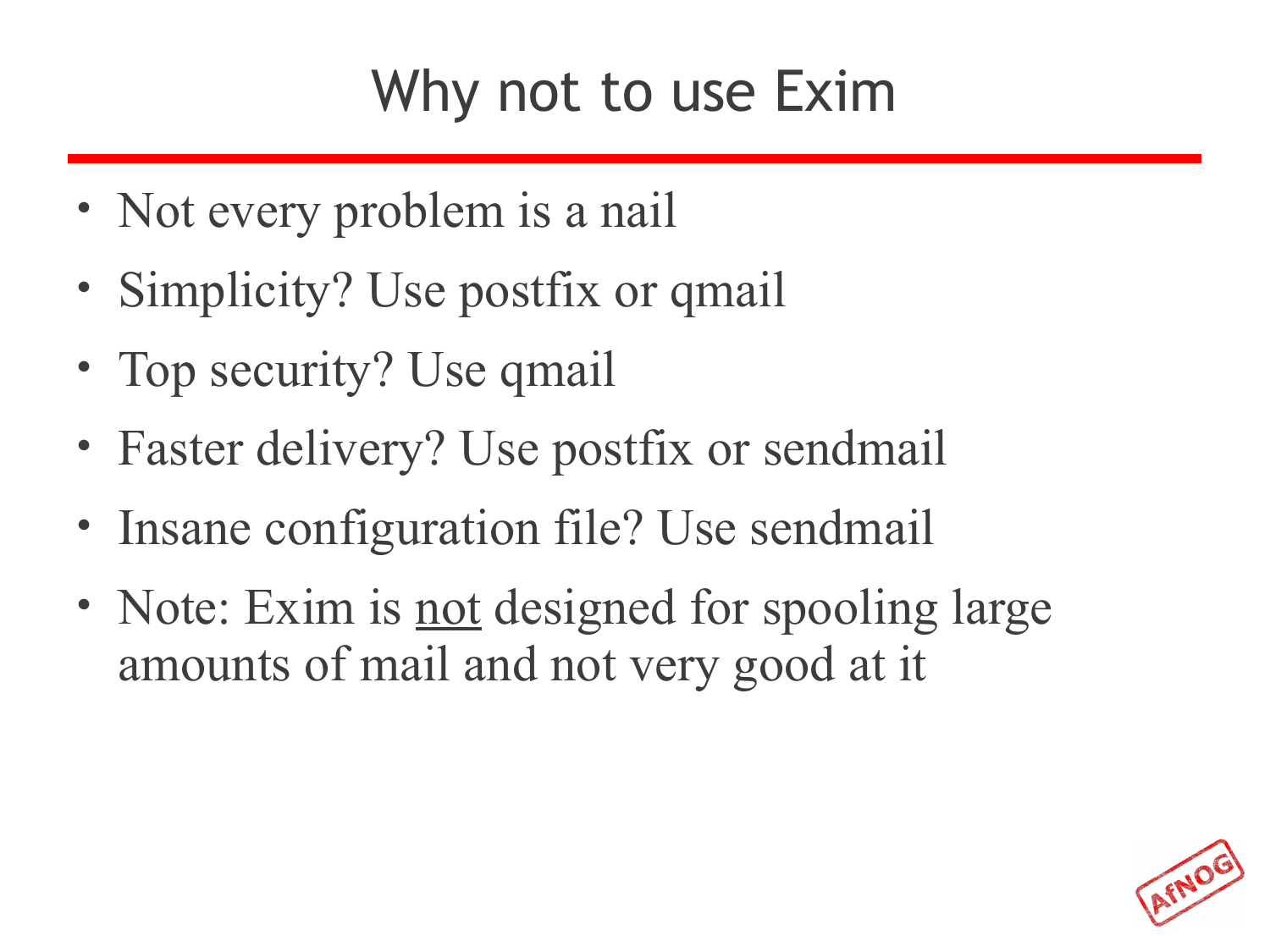#### Conventions

- File names and technical terms are in *italics*
- Commands to type are shown in monospaced bold italic purple type:
	- *cat /etc/monospaced/bold/italic/purple*
- Long command lines are wrapped, but with a single bullet point at the start:
	- *cat /usr/local/etc/foo/bar | less | more | grep | sed | awk > /usr/local/tmp/foo/bar*
- Text that is output by a program, or should already be in a file, is shown in plain monospaced type:
	- sshd\_enable="YES"

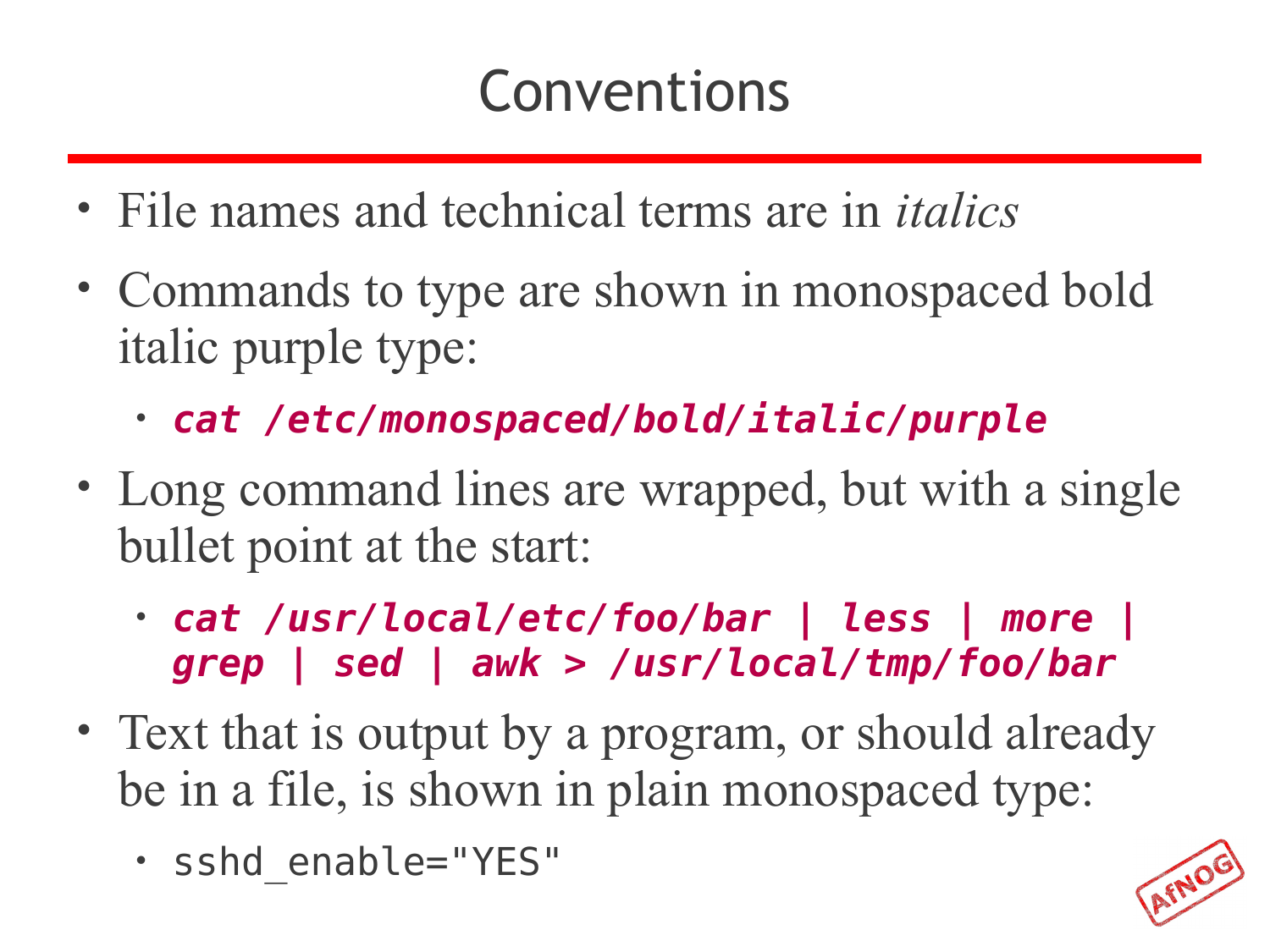#### Root and Sudo

- We will use "sudo" wherever *root* access is required
- Please work through this tutorial as a normal user, not as *root*
- If you use *root*, some error messages from Exim will be different and this may confuse you

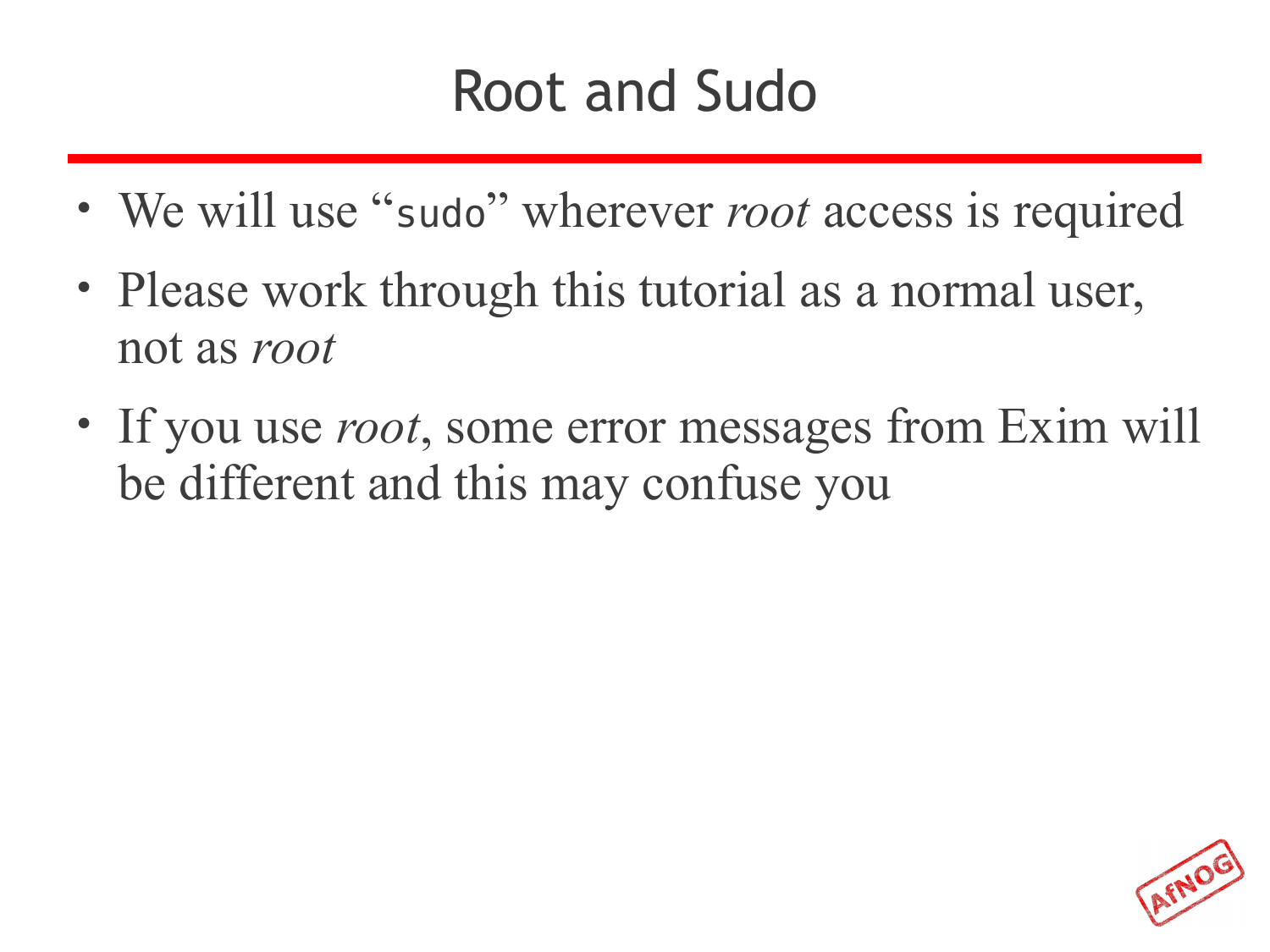# Installing Exim (1)

- Install some dependencies as packages, not ports:
	- *sudo -E pkg\_add -r libspf2 cyrus-sasl-saslauthd perl pcre mysql51-client*
- Compile Exim from the ports tree:
	- *cd /usr/ports/mail/exim*
	- *sudo make config*
- Enable the following options:
	- *AUTH\_RADIUS*
	- *CONTENT\_SCAN*
	- *MYSQL*
	- *SASLAUTHD*
	- *SPF*

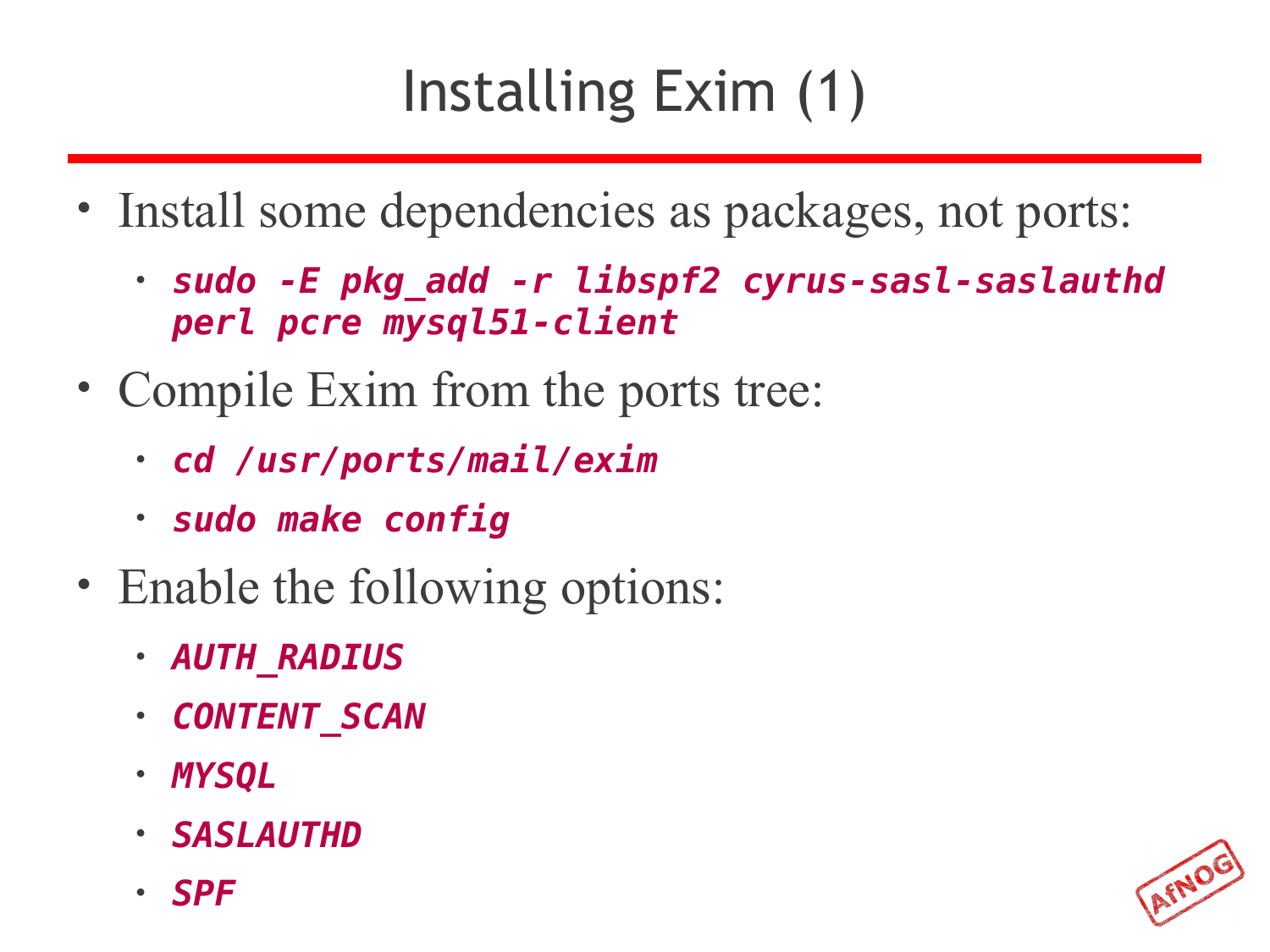# Installing Exim (2)

- Now compile Exim:
	- *sudo make SUBDIR=old WITH\_RADIUS\_TYPE=RADLIB EXTRALIBS\_EXIM=/usr/lib/libradius.so install clean*
	- All on one line!
	- Should take a while compiling, and end with:
	- $==$  Cleaning for exim-4.77 1

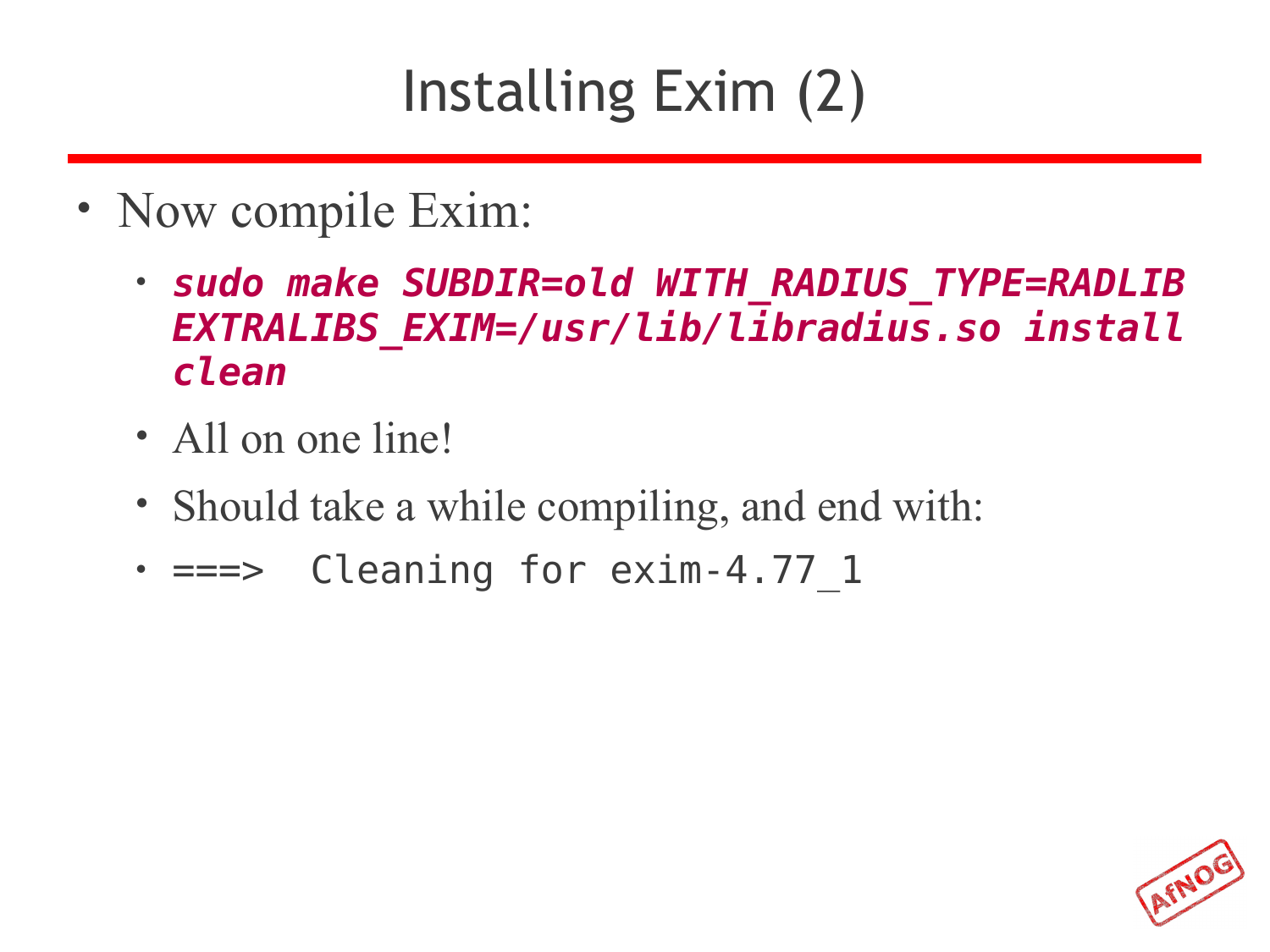#### Checking Exim Installation

- */usr/local/sbin/exim -bV*
- Exim version 4.76 ...
- Support for: crypteq iconv() IPv6 use setclassresources PAM Perl Expand dlfunc OpenSSL **Content Scanning** Old Demime **Experimental SPF**
- Lookups: lsearch wildlsearch nwildlsearch iplsearch cdb dbm dbmnz dnsdb dsearch **mysql** nis nis0 passwd
- Authenticators: cram\_md5 dovecot plaintext spa
- If you don't have these options:
	- *cd /usr/ports/mail/exim*
	- *make deinstall clean*
	- Go back to *Installing Exim (1)*

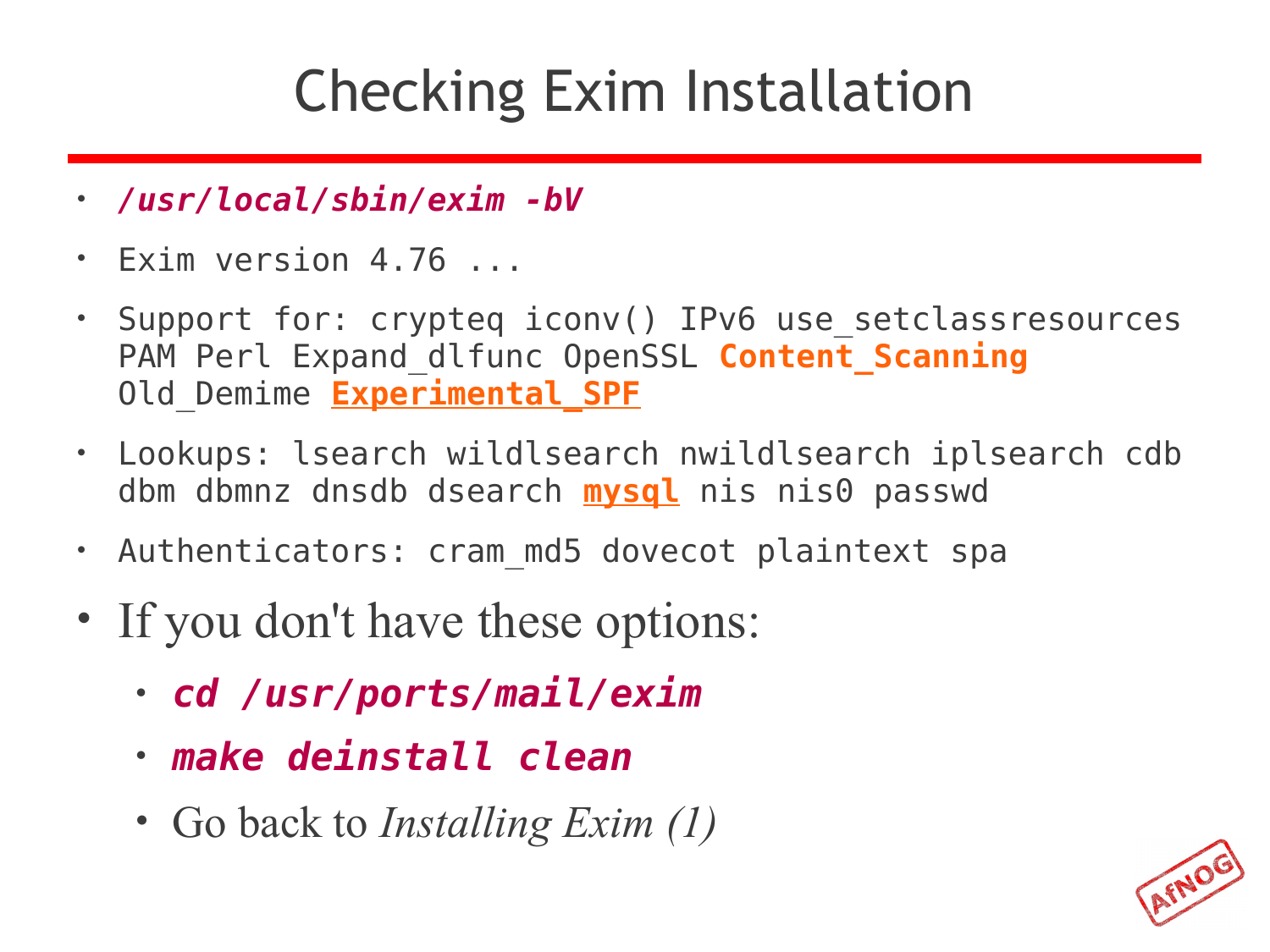# Replacing Sendmail with Exim

- Stop Sendmail:
	- *sudo /etc/rc.d/sendmail stop*
- Edit */etc/rc.conf* and add these lines:
	- *sendmail\_enable="NONE"*
	- *sendmail\_submit\_enable="NO"*
	- *exim\_enable="YES"*
- Edit */etc/mail/mailer.conf* and change these lines:
	- sendmail */usr/local/sbin/exim*
	- send-mail */usr/local/sbin/exim*
	-
	- mailq */usr/local/sbin/exim -bp*
	- newaliases */bin/true*

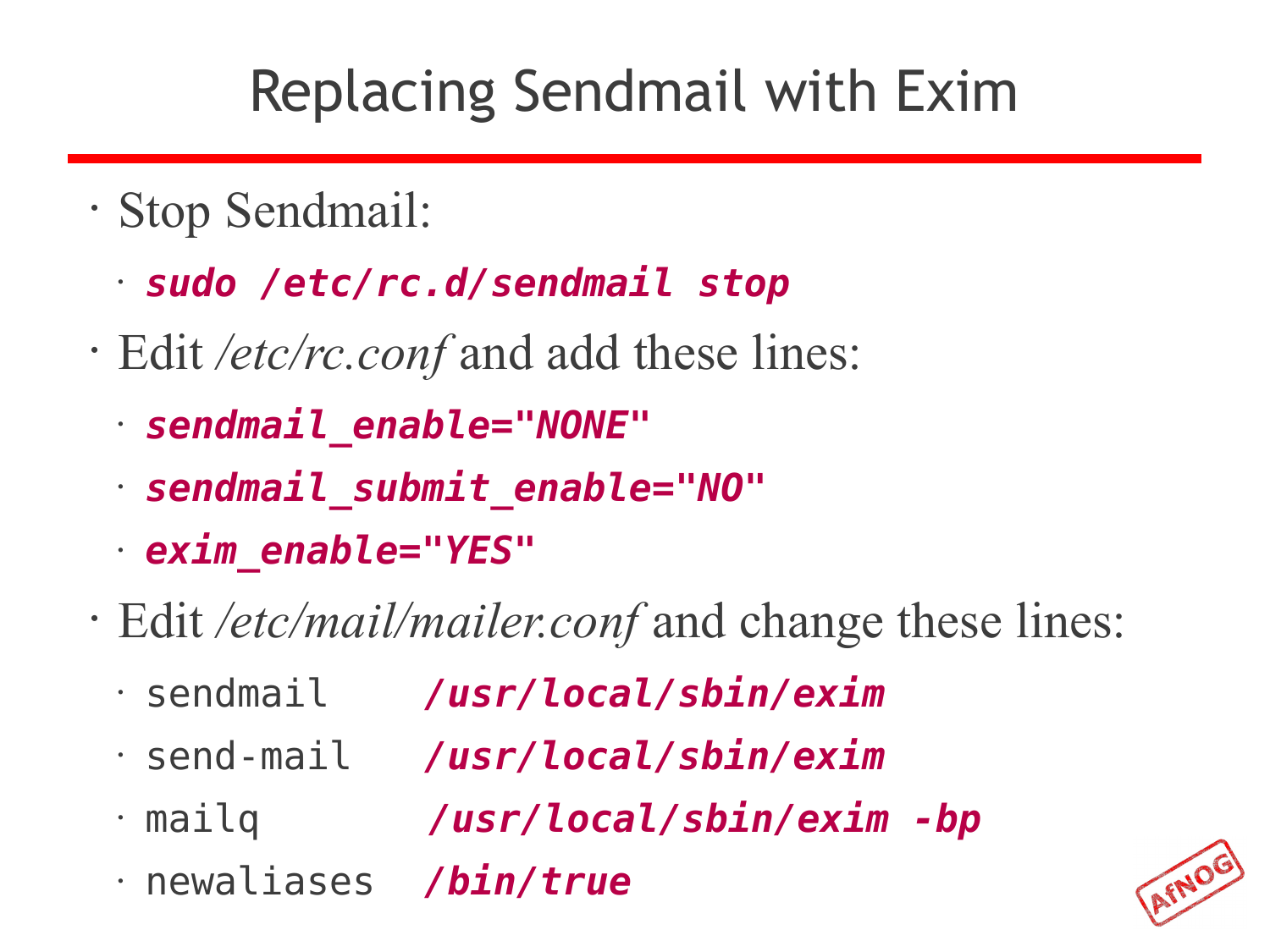#### Starting Exim

- Try the following commands:
	- *sudo /usr/local/etc/rc.d/exim start* Starting exim.
	- *sudo /usr/local/etc/rc.d/exim status* exim is running as pid XXX
	- *sudo /usr/local/etc/rc.d/exim restart* Stopping exim. Starting exim.
- Create */etc/periodic.conf.local* and add these lines:
	- *daily\_status\_include\_submit\_mailq="NO"*
	- *daily\_clean\_hoststat\_enable="NO"*

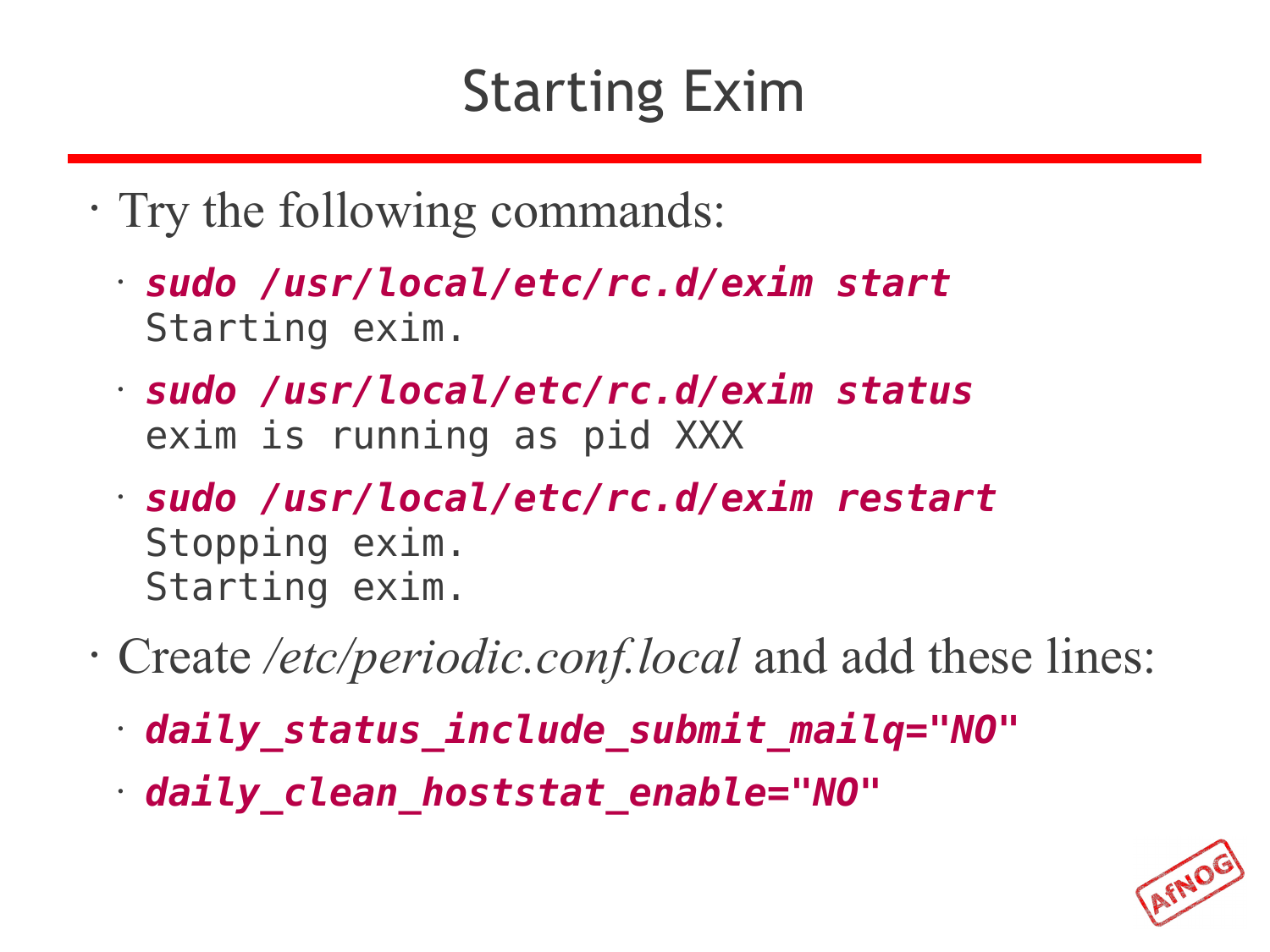#### The Exim Game



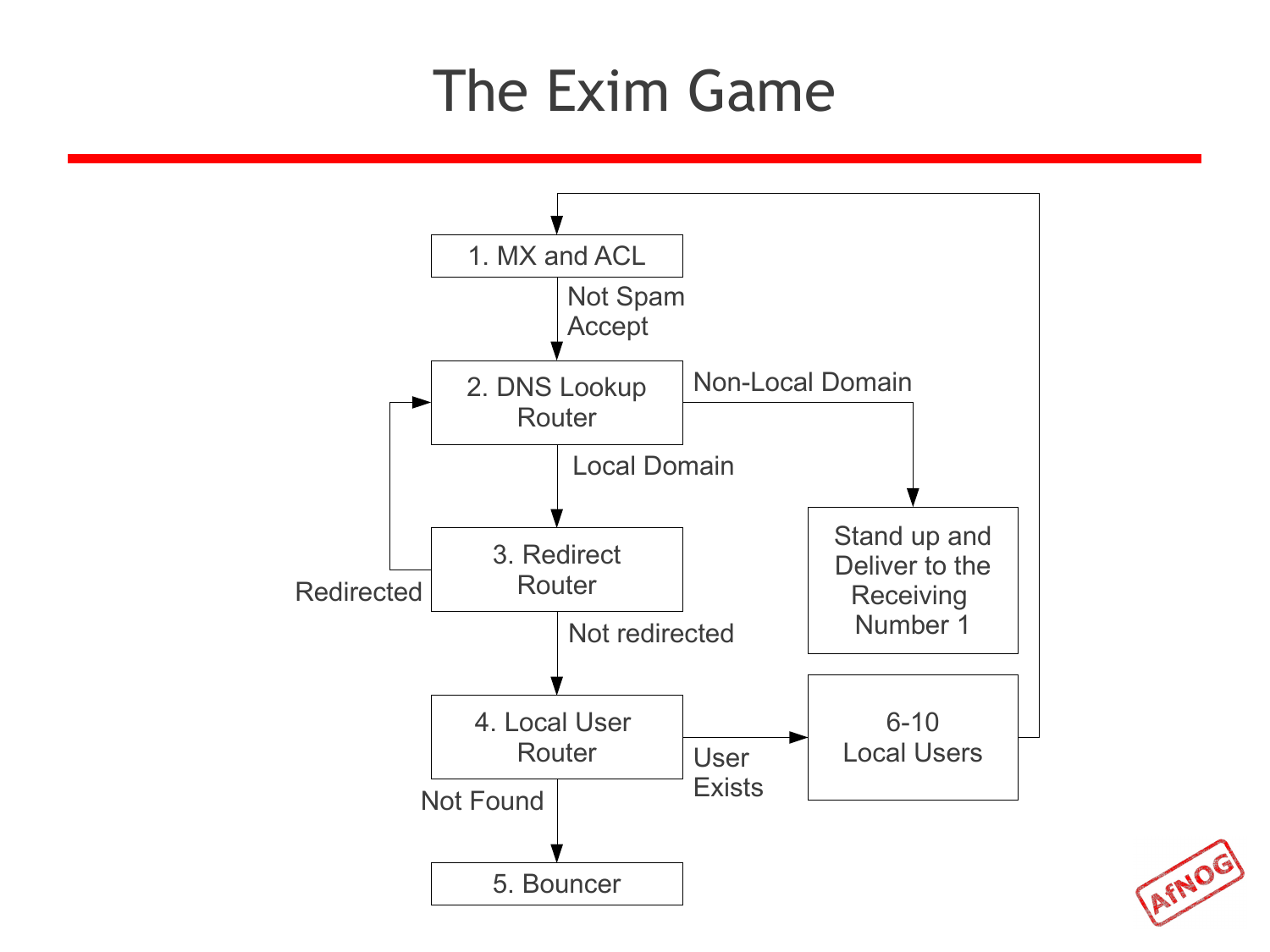#### Exim Overview

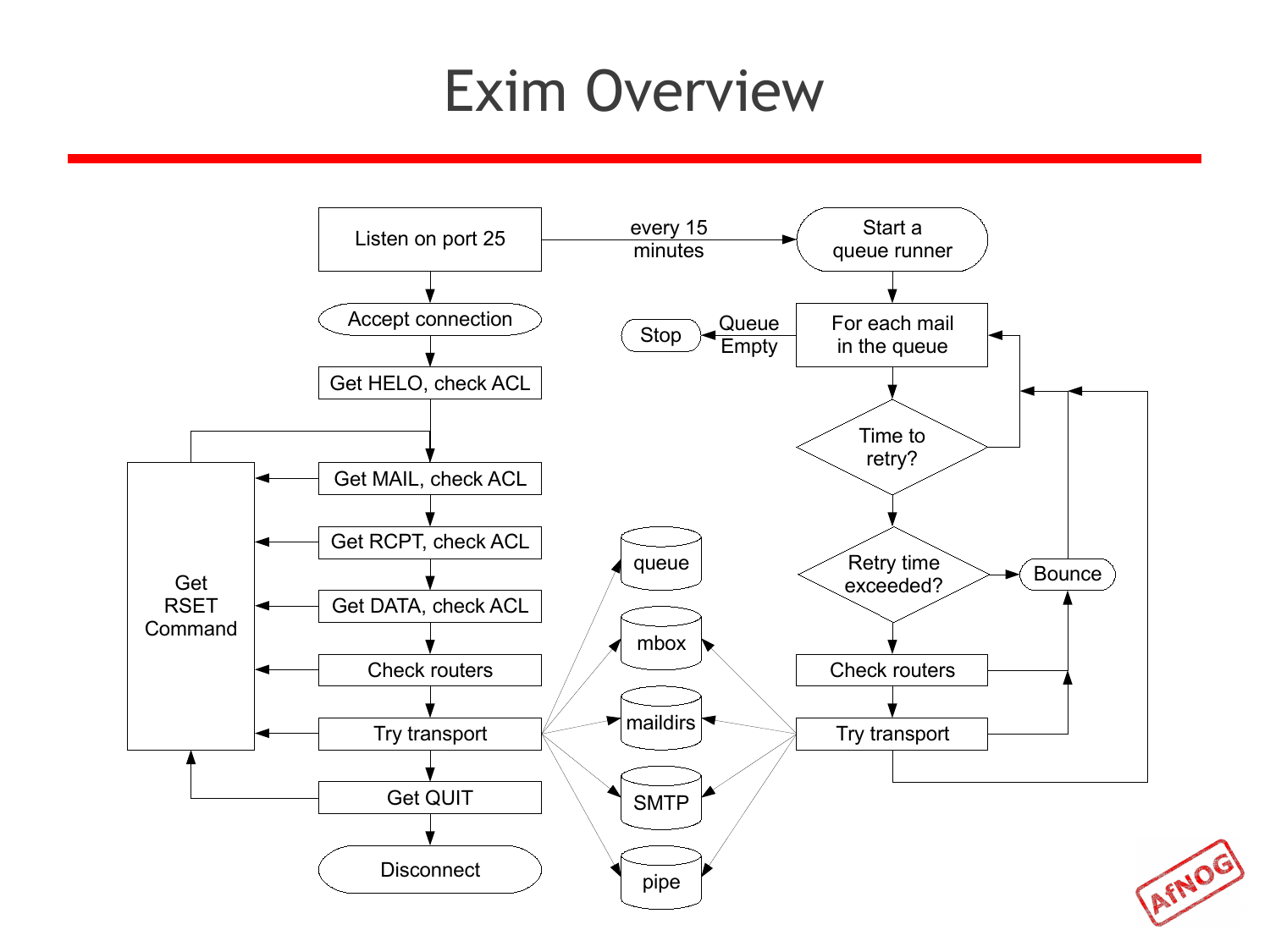#### Basic Configuration

- Configuration file is */usr/local/etc/exim/configure*
- First section has global options
- Other sections start with the word "begin"
- What are they?

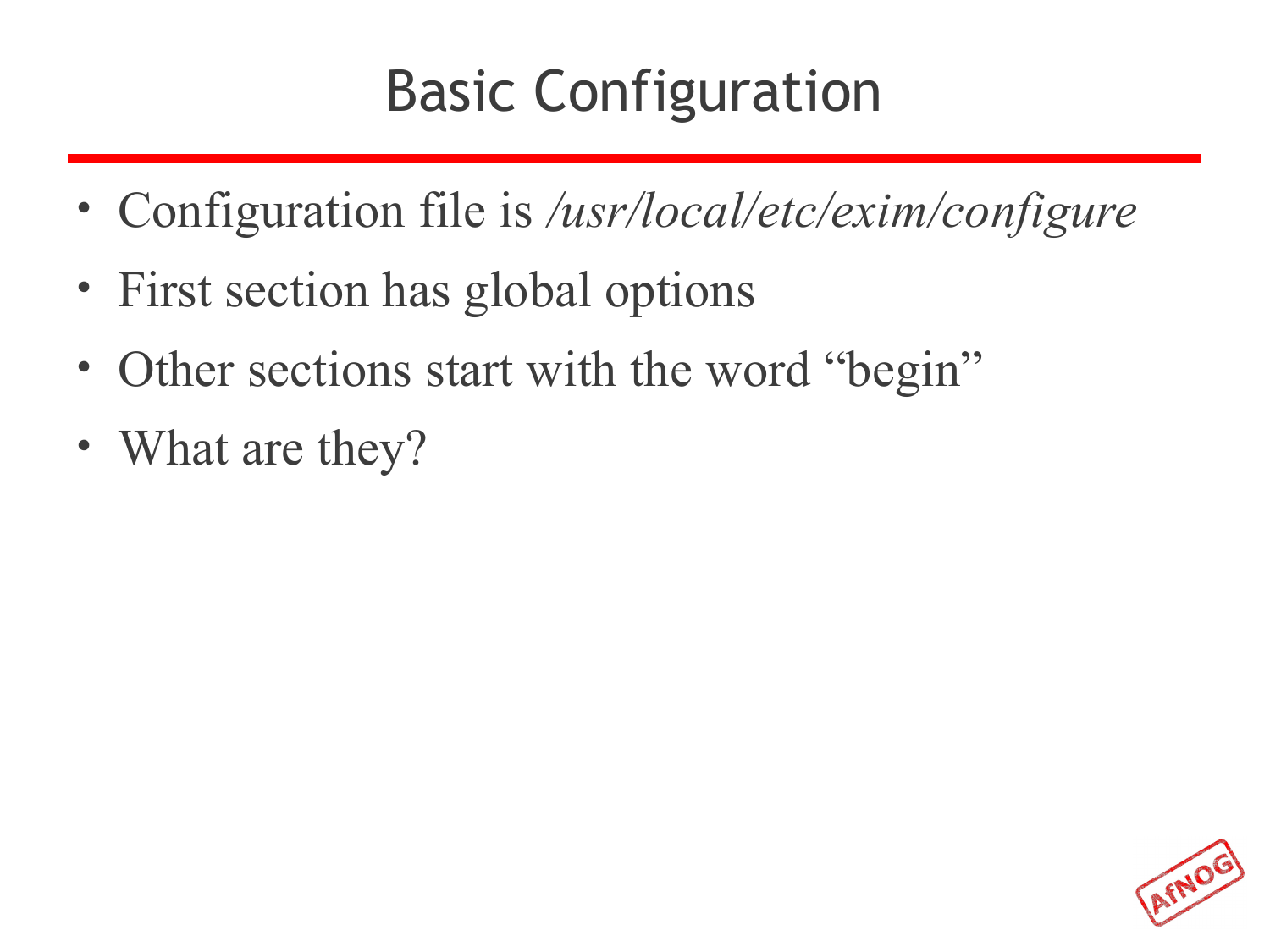# Configuration Sections

- ➢ **Global** (no name)
- ACL (access control lists, allow or deny mail)
- Routers (decide what to do with mail)
- Transports (control how exactly it is delivered)
- ✗ Retry rules (advanced feature)
- ✗ Rewrite (advanced feature)
- Authenticators (will cover this later)
- ✗ Local Scan (advanced feature)

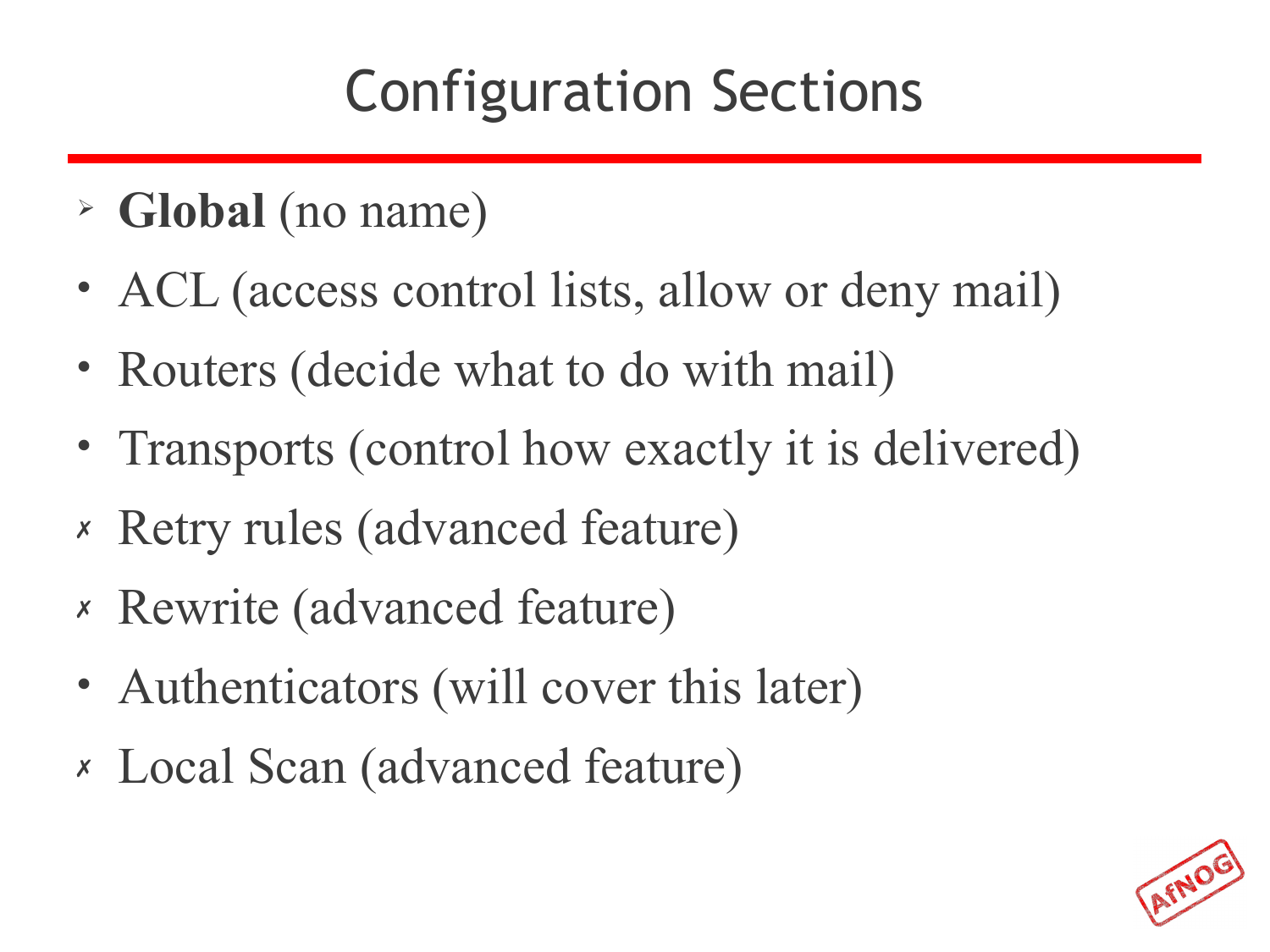# Global Settings

- The most important default settings:
	- # primary hostname  $=$
	- domainlist local domains =  $\omega$
	- domainlist relay to domains  $=$
	- hostlist relay\_from\_hosts = localhost
	- acl smtp  $rcpt = acl$  check  $rcpt$
	- acl smtp  $data = acl$  check data
	- host  $lookup = *$
	- rfc1413 hosts  $=$  \*
	- rfc1413 query timeout =  $5s$
	- ignore bounce errors after  $= 2d$
	- timeout frozen after  $= 7d$
- See Exim manual, chapter 7 for more details

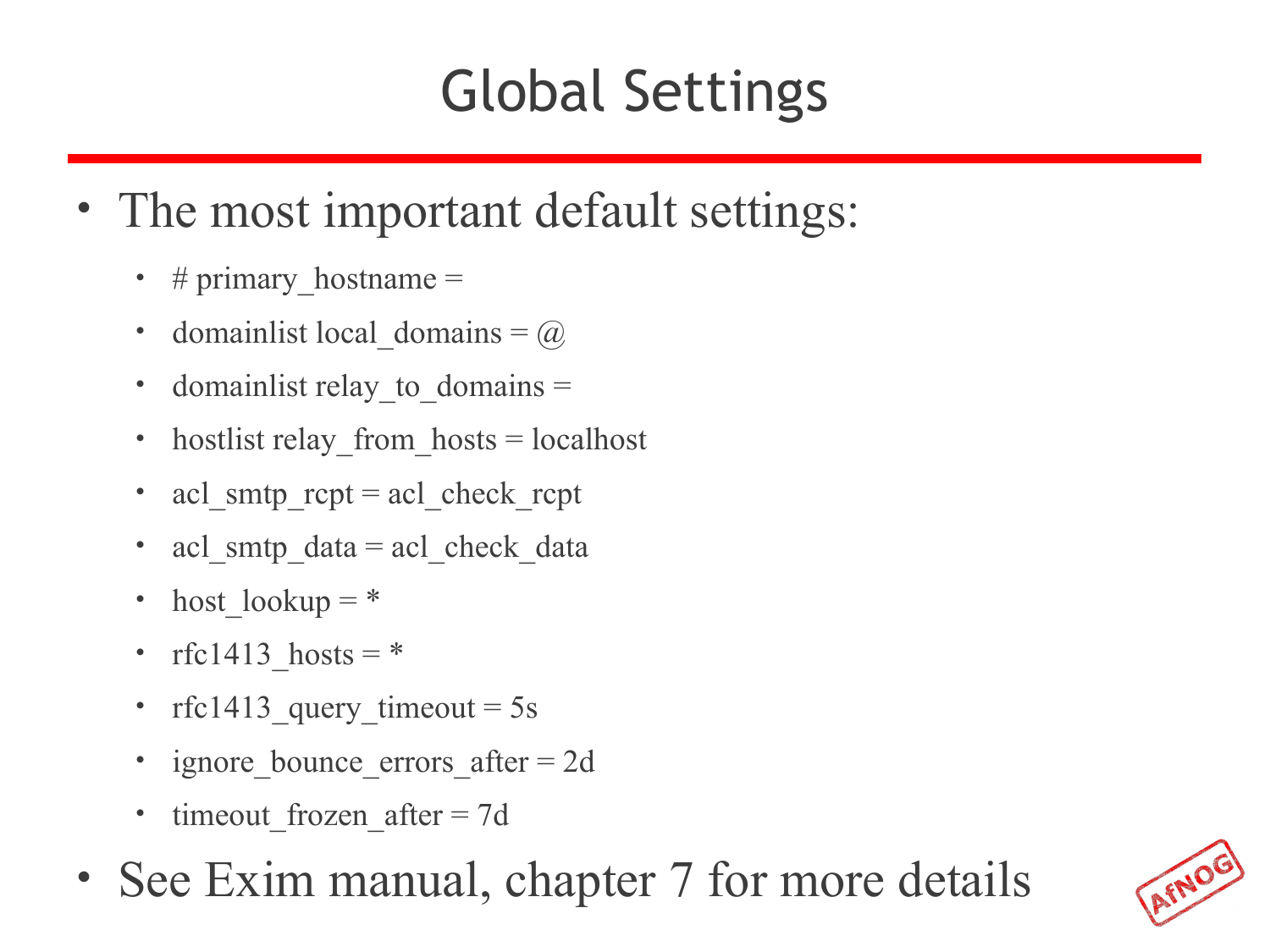#### Testing the defaults

- Send email to afnog@vmXX.sse.ws.afnog.org:
	- ➢ *telnet localhost 25* Trying 127.0.0.1... Connected to localhost. Escape character is '^]'. 220 *vmXX*.sse.ws.afnog.org ESMTP Exim 4.69 ...
	- ➢ *mail from:<afnog@vmXX.sse.ws.afnog.org>* 250 OK
	- ➢ *rcpt to:<afnog@vmXX.sse.ws.afnog.org>* 250 Accepted
	- ➢ *data*

354 Enter message, ending with "." on a line by itself

➢ *hello world*

```
.
250 OK id=1M3RuH-0006WJ-Ia
```
➢ *quit*

221 *vmXX*.sse.ws.afnog.org closing connection

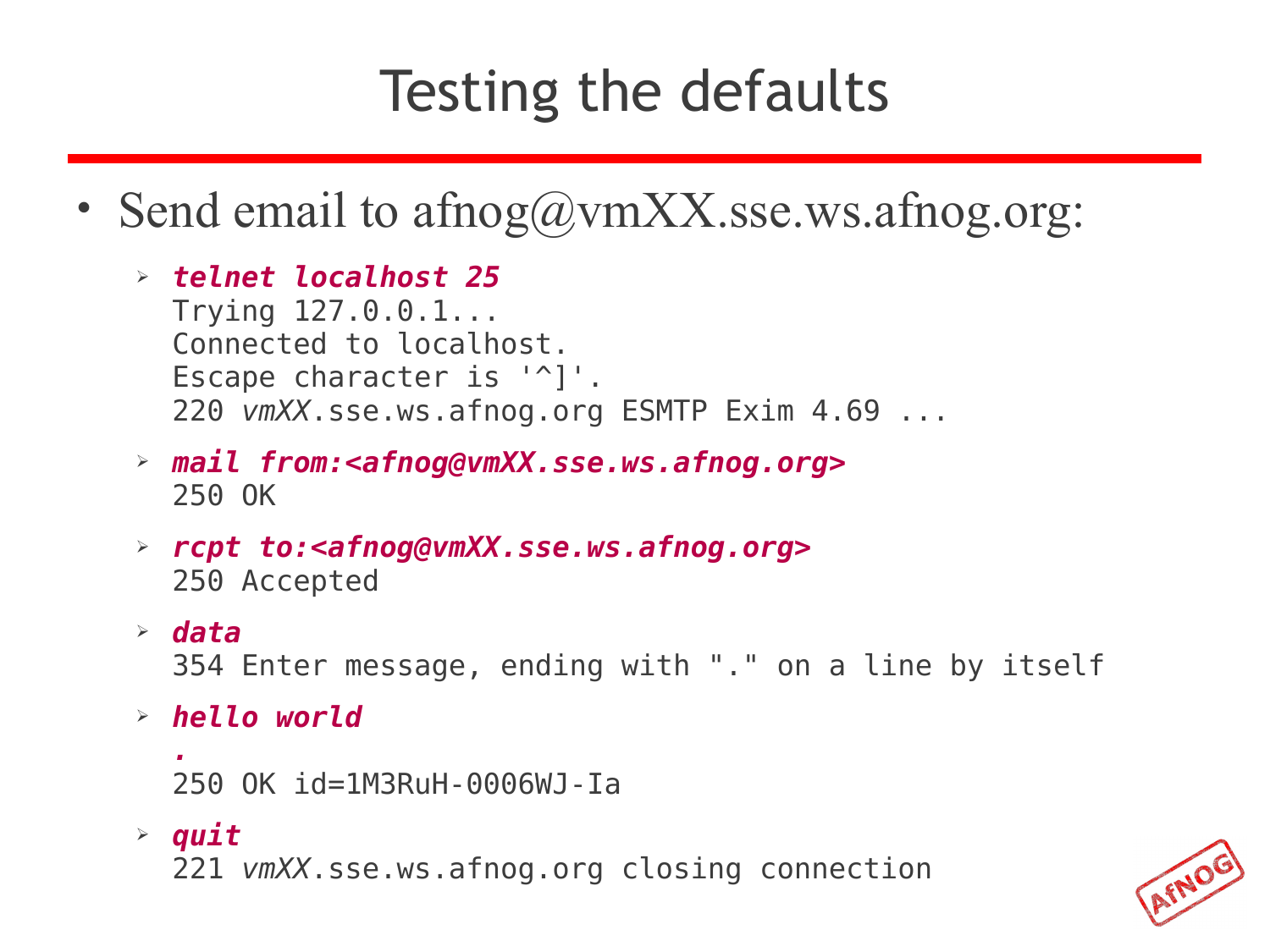#### Did it work?

• Check your mailbox:

#### *cat /var/mail/afnog*

From afnog@vm56.sse.ws.afnog.org Mon May 07 11:13:10 2012 Return-path: <afnog@vm56.sse.ws.afnog.org> Envelope-to: afnog@vm56.sse.ws.afnog.org Delivery-date: Mon, 07 May 2012 11:13:10 +0000 Received: from localhost ([::1]) by vm56.sse.ws.afnog.org with smtp (Exim 4.77 (FreeBSD)) (envelope-from <afnog@vm56.sse.ws.afnog.org>) id 1SRLsI-0000FL-Hr for afnog@vm56.sse.ws.afnog.org; Mon, 07 May 2012 11:13:10 +0000 Message-Id: <E1SRLsI-0000FL-Hr@vm56.sse.ws.afnog.org> From: afnog@vm56.sse.ws.afnog.org Date: Mon, 07 May 2012 11:13:10 +0000

hello world

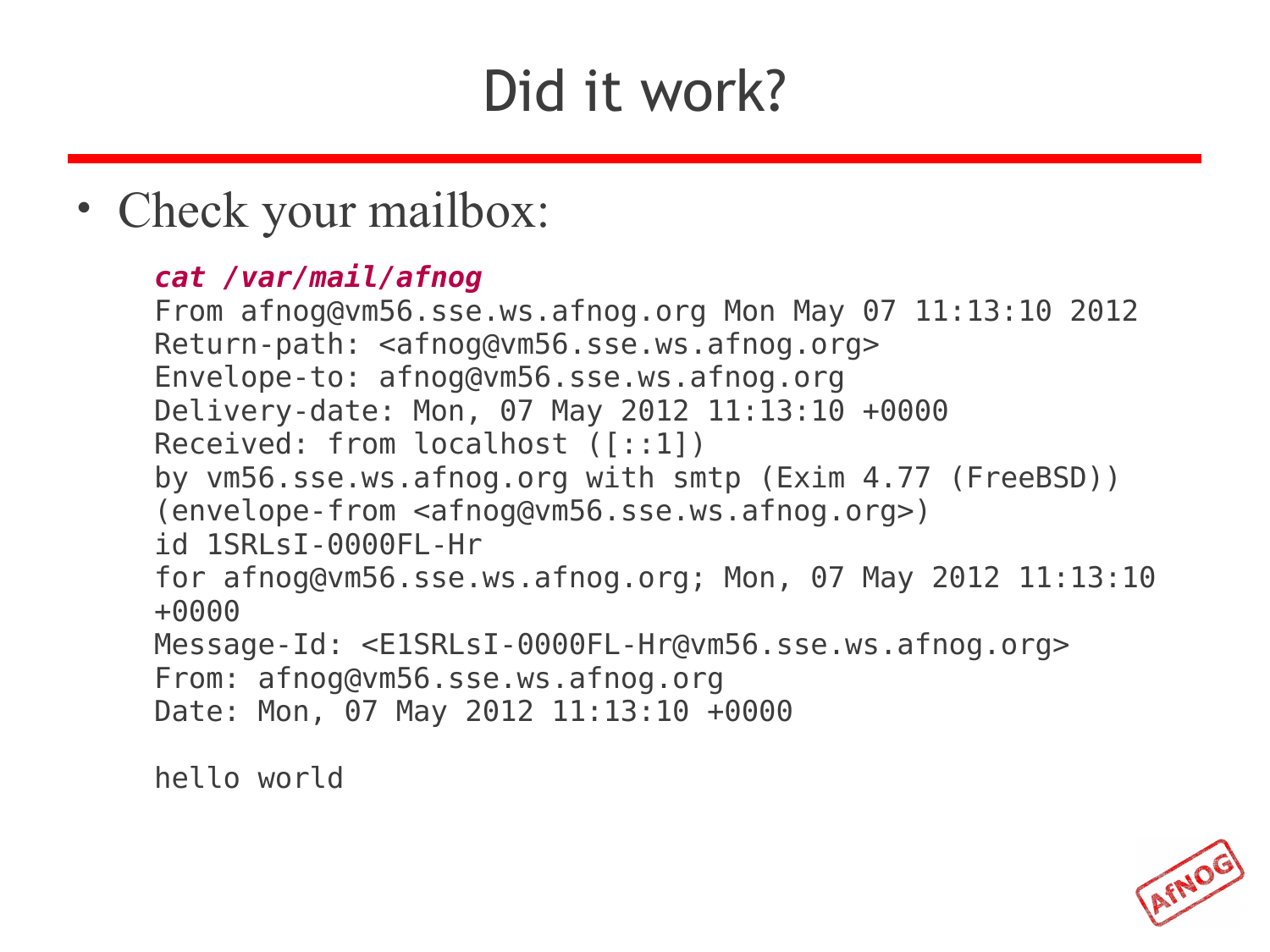# Terminology

- In the email address *joe@example.com*:
	- *joe* is the **local part**
	- *example.com* is the **mail domain** (or just **domain**)
- Exim tends to split them apart, so it's easier to treat them separately in the Exim config

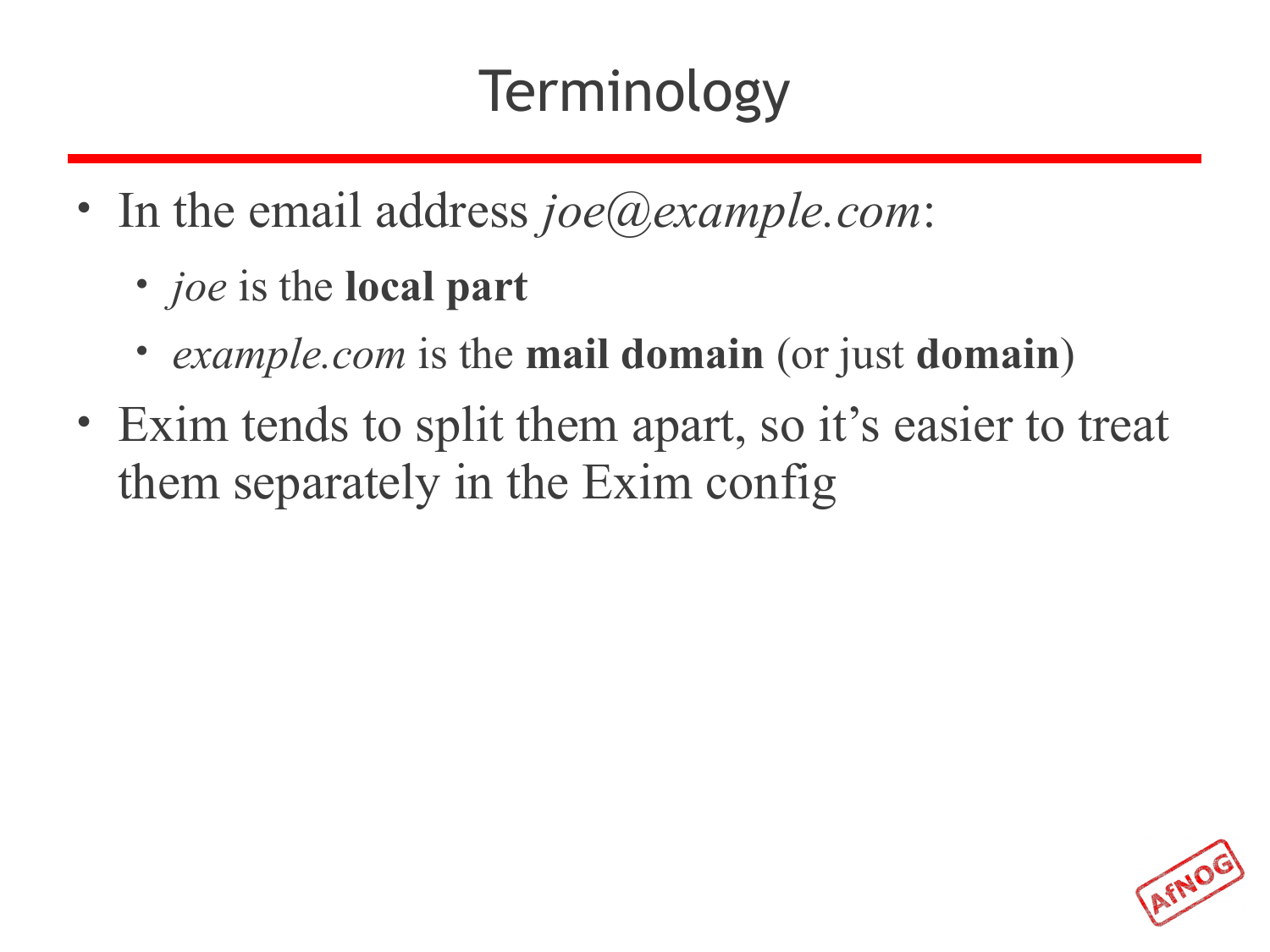# Adding another local domain

- Tell Exim to accept mail for *mydomain.example.com*
- Use a domain that doesn't exist yet (no MX) records), otherwise Exim will try to deliver it by SMTP (why?)
- How will we know when we've done it?
	- Use an "address test" to see what Exim will do with the mail:
	- *exim -bt afnog@mydomain.example.com* afnog@mydomain.example.com is undeliverable
	- Let's make it deliverable!

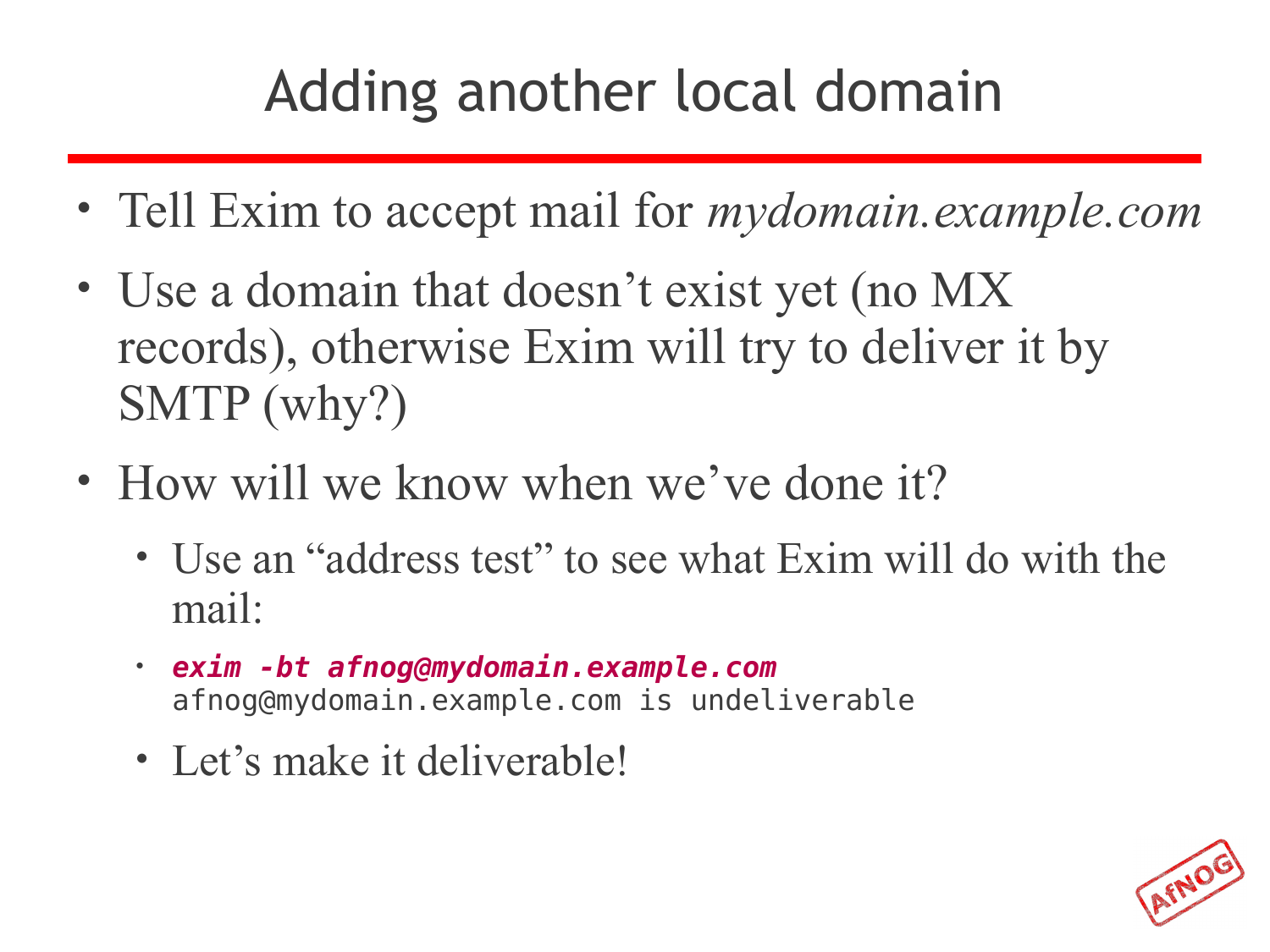#### Adding another local domain

- Add a new entry to the domain list, using the ":" character to separate it from the previous entry:
	- ➢ *sudo vi /usr/local/etc/exim/configure*
		- ➢ domainlist local\_domains = @ *: mydomain.example.com*
- Now what does the address test say?
	- ➢ *exim -bt afnog@mydomain.example.com* afnog@mydomain.example.com  $\text{router} = \text{localuser}, \text{transport} = \text{local delivery}$

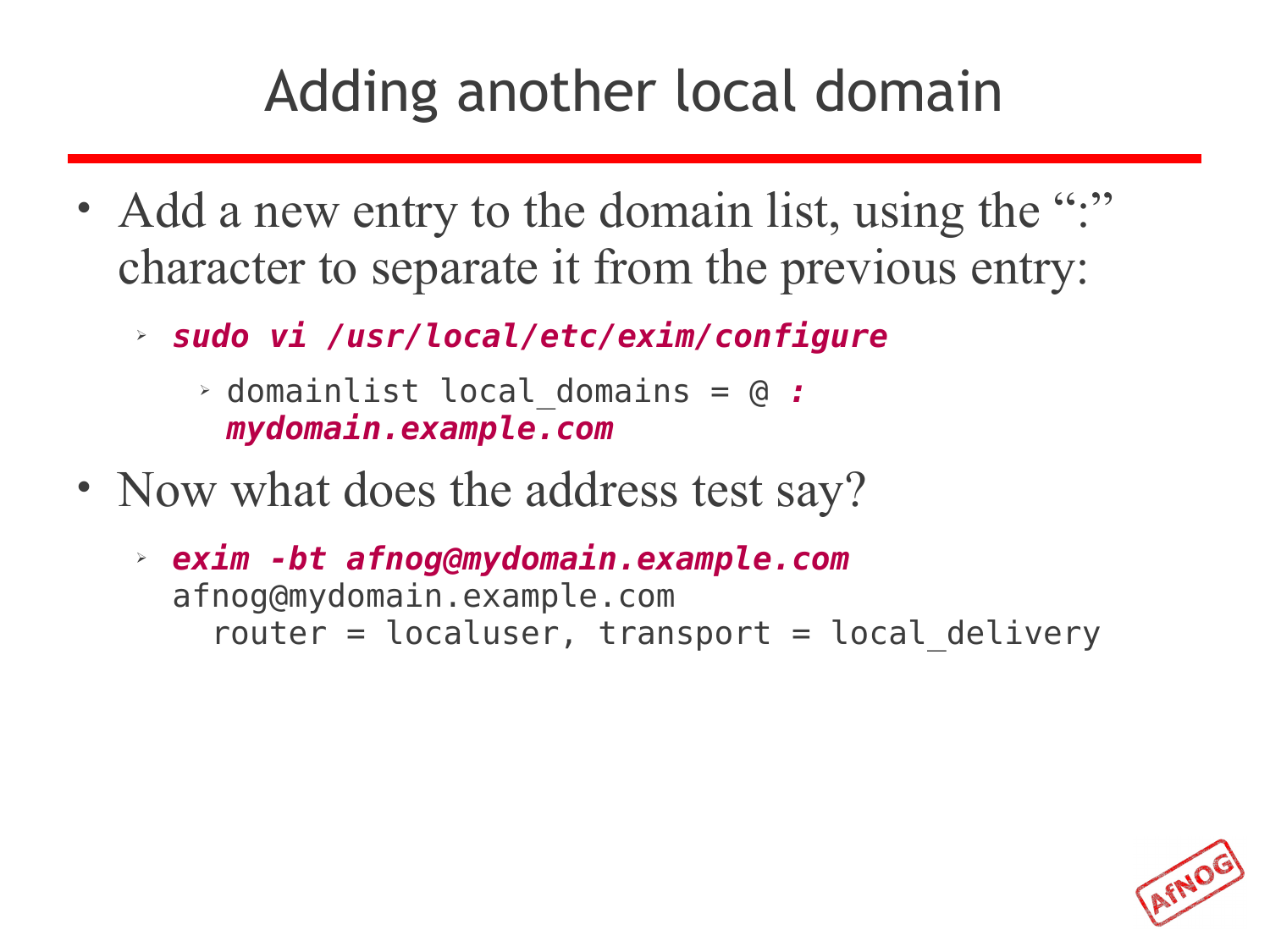#### Testing the new local domain

- Send email to afnog@mydomain.example.com:
	- ➢ *exim -bs* 220 *vmXX*.sse.ws.afnog.org ESMTP Exim 4.69 ...
	- ➢ *mail from:<afnog@vmXX.sse.ws.afnog.org>* 250 OK
	- ➢ *rcpt to:<afnog@mydomain.example.com>* 250 Accepted
	- ➢ *data* 354 Enter message, ending with "." on a line by itself
	- ➢ *hello my lovely new domain!*

*.* 250 OK id=1M3RuH-0006WJ-Ia

➢ *quit*

221 *vmXX*.sse.ws.afnog.org closing connection

➢ *tail /var/mail/afnog*

```
...
hello my lovely new domain!
```
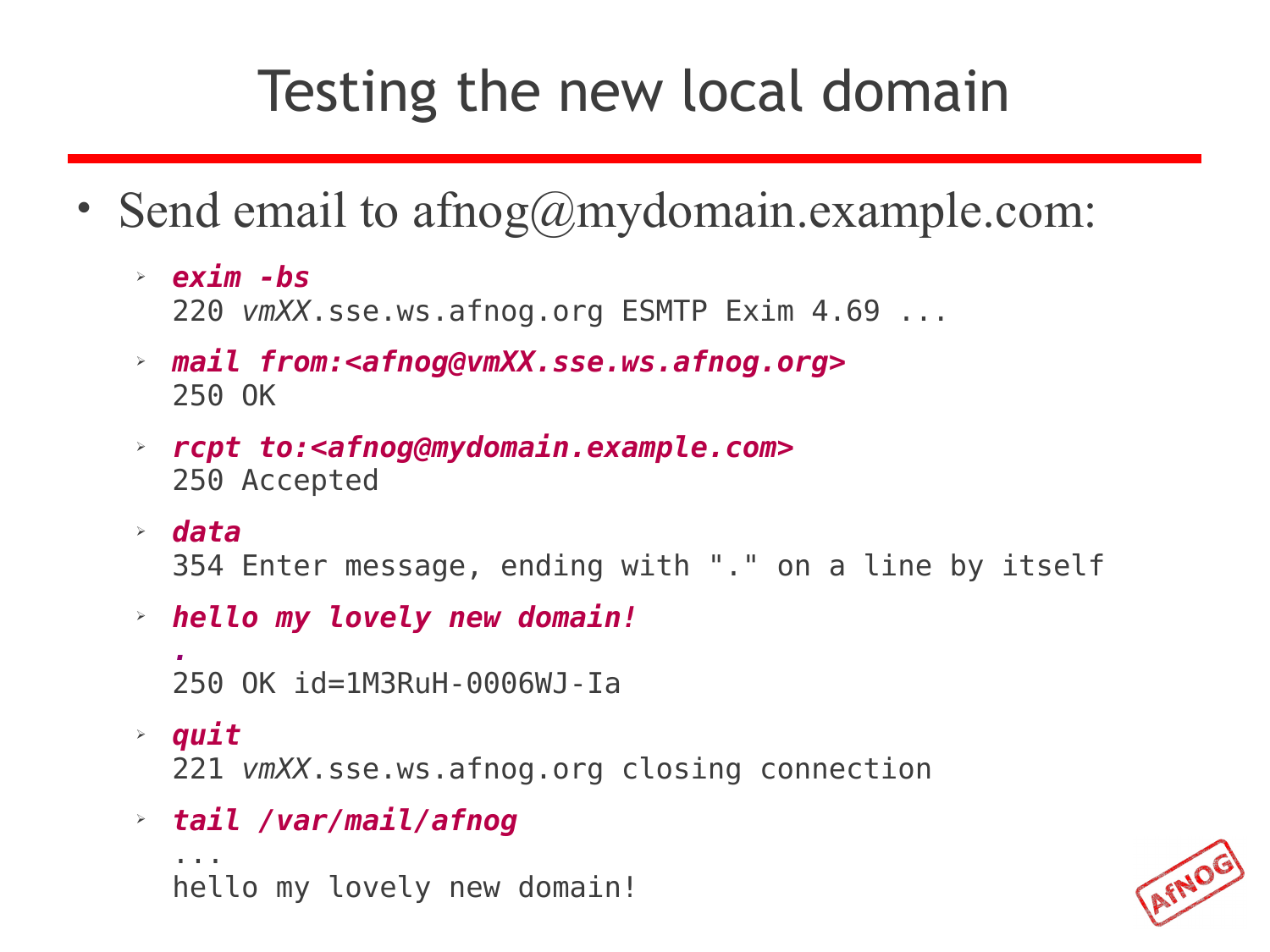#### Testing Notes

- **exim -bs** is "command-line SMTP mode"
	- similar to connecting to port 25
	- can quit with Control+C
	- no need to restart exim in this case
	- useful for testing new configurations
- we did not restart Exim, so the daemon listening on port 25 is still running the old configuration
	- ➢ *sudo /usr/local/etc/rc.d/exim restart* Stopping exim. Starting exim.

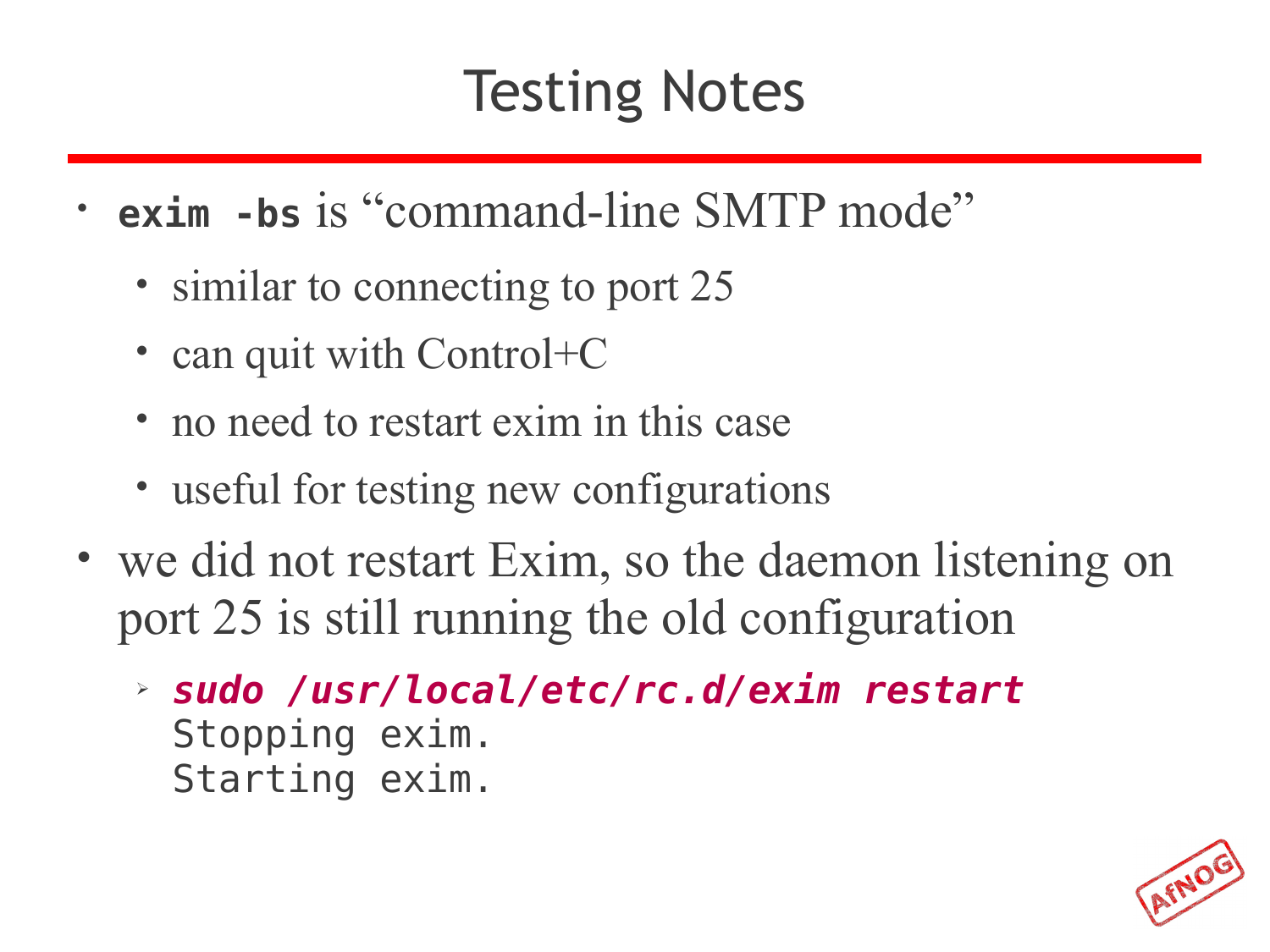# Relay Testing

- exim -bs and telnet localhost 25 both connect "from" localhost
- localhost has special privileges:
	- hostlist relay from hosts = localhost
	- accept hosts = +relay\_from\_hosts
- try using exim -bh to simulate mail relaying by an untrusted server
	- ➢ *exim -bh 1.2.3.4* 220 noc.sse.ws.afnog.org ESMTP Exim 4.69 ...
	- ➢ *mail from:<afnog@vmXX.sse.ws.afnog.org>* 250 OK
	- ➢ *rcpt to:<afnog@anotherdomain.example.com>* 550 relay not permitted

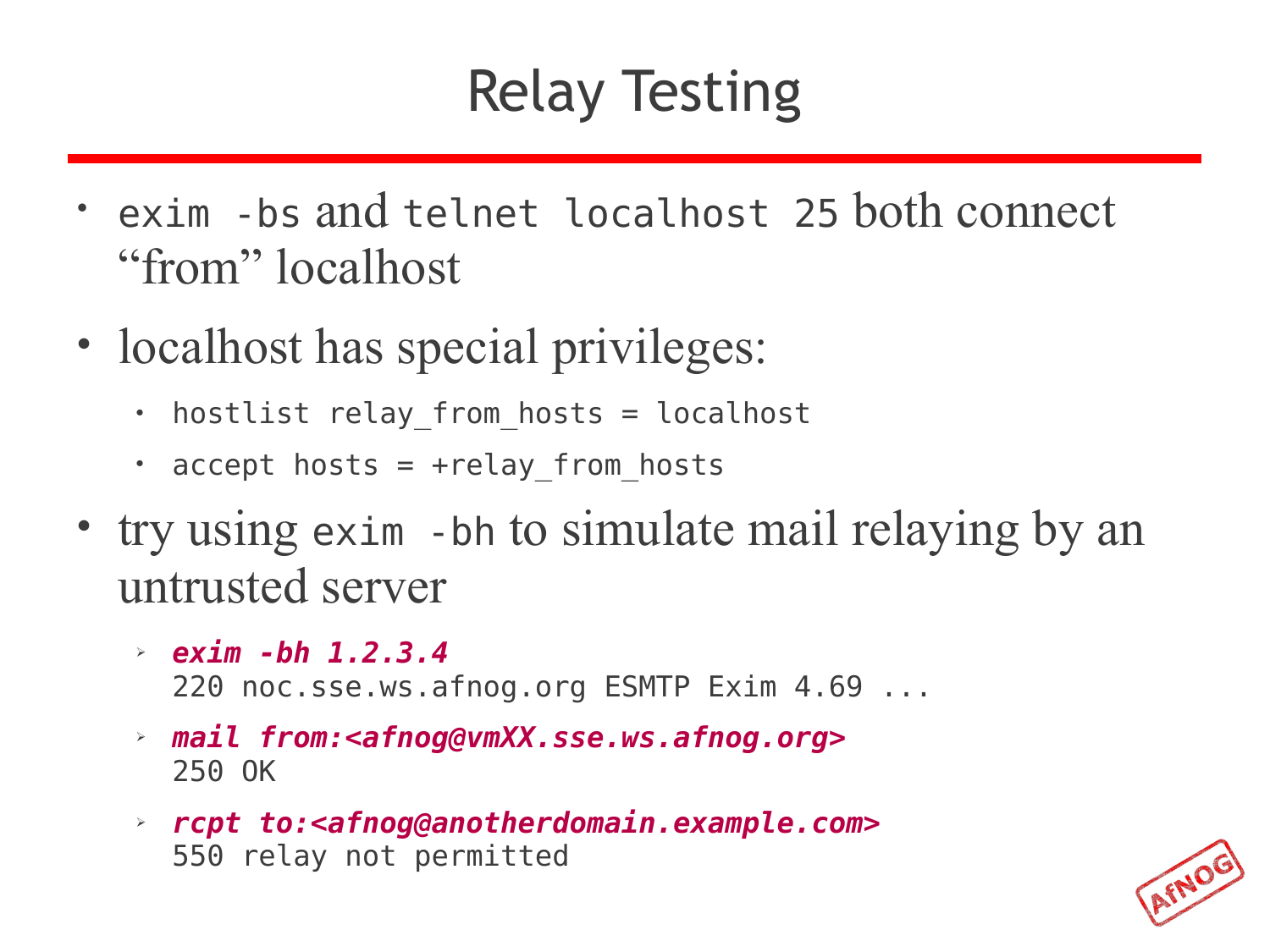# Allow Relaying

- Change hostlist relay from hosts:
	- ➢ hostlist relay\_from\_hosts = localhost *: 1.2.3.0/24*
- Try exim -bh again:
	- ➢ *exim -bh 1.2.3.4* 220 noc.sse.ws.afnog.org ESMTP Exim 4.69 ...
	- ➢ *mail from:<afnog@vmXX.sse.ws.afnog.org>* 250 OK
	- ➢ *rcpt to:<afnog@anotherdomain.example.com>* 250 Accepted
- What would you expect to happen with:
	- *exim -bh 1.2.3.19*
	- *exim -bh 1.2.5.4*

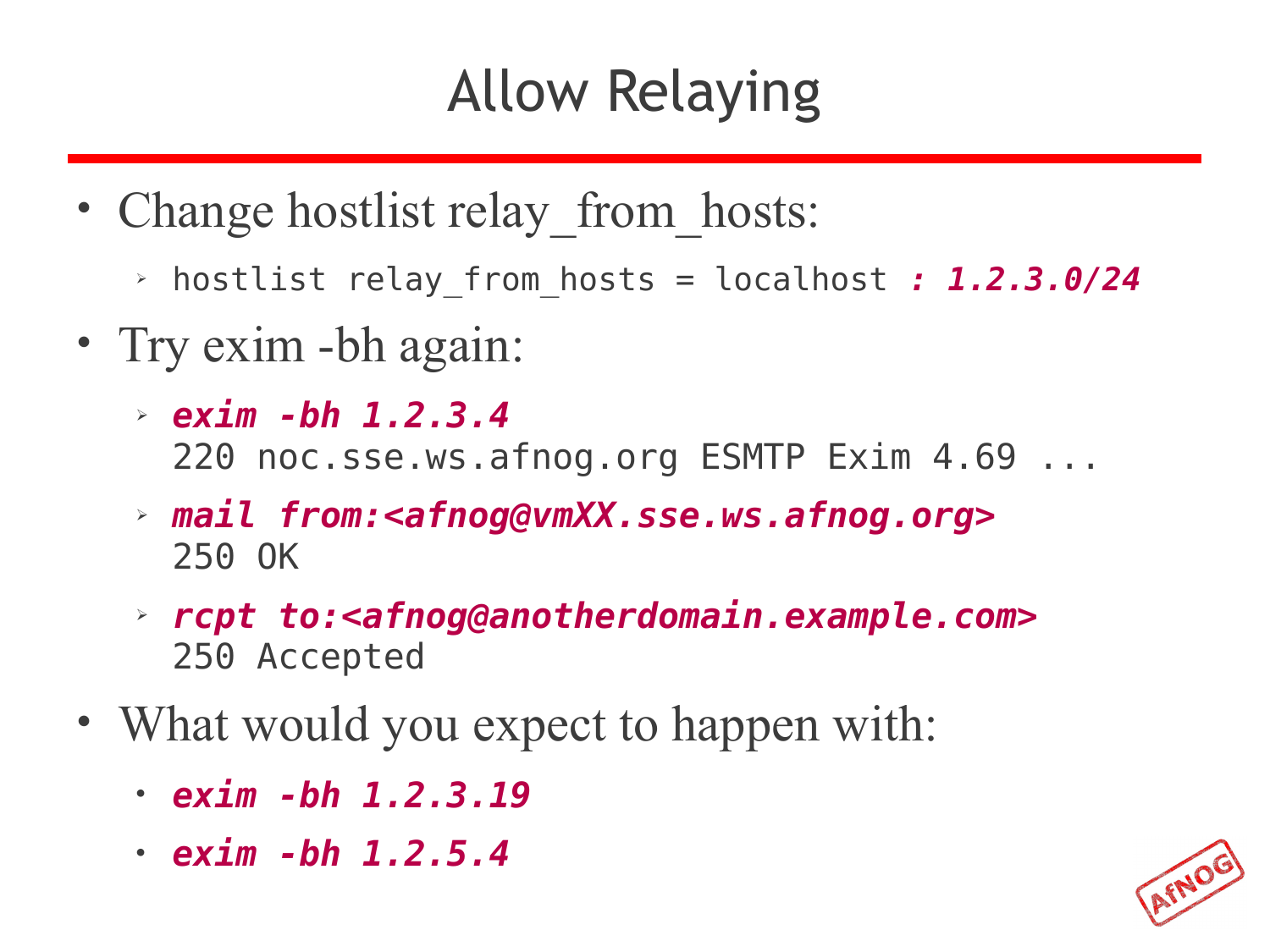#### Types of Lists

- domainlist
	- \*.mydomain.com : @
- hostlist
	- 192.168.1.0/24 : hostname.domain.com
- addresslist
	- \*@example.com : example.com : \*.example.com :
- local parts list (not covered here)
- string list (simple)
- see Exim manual chapter 10 for more details

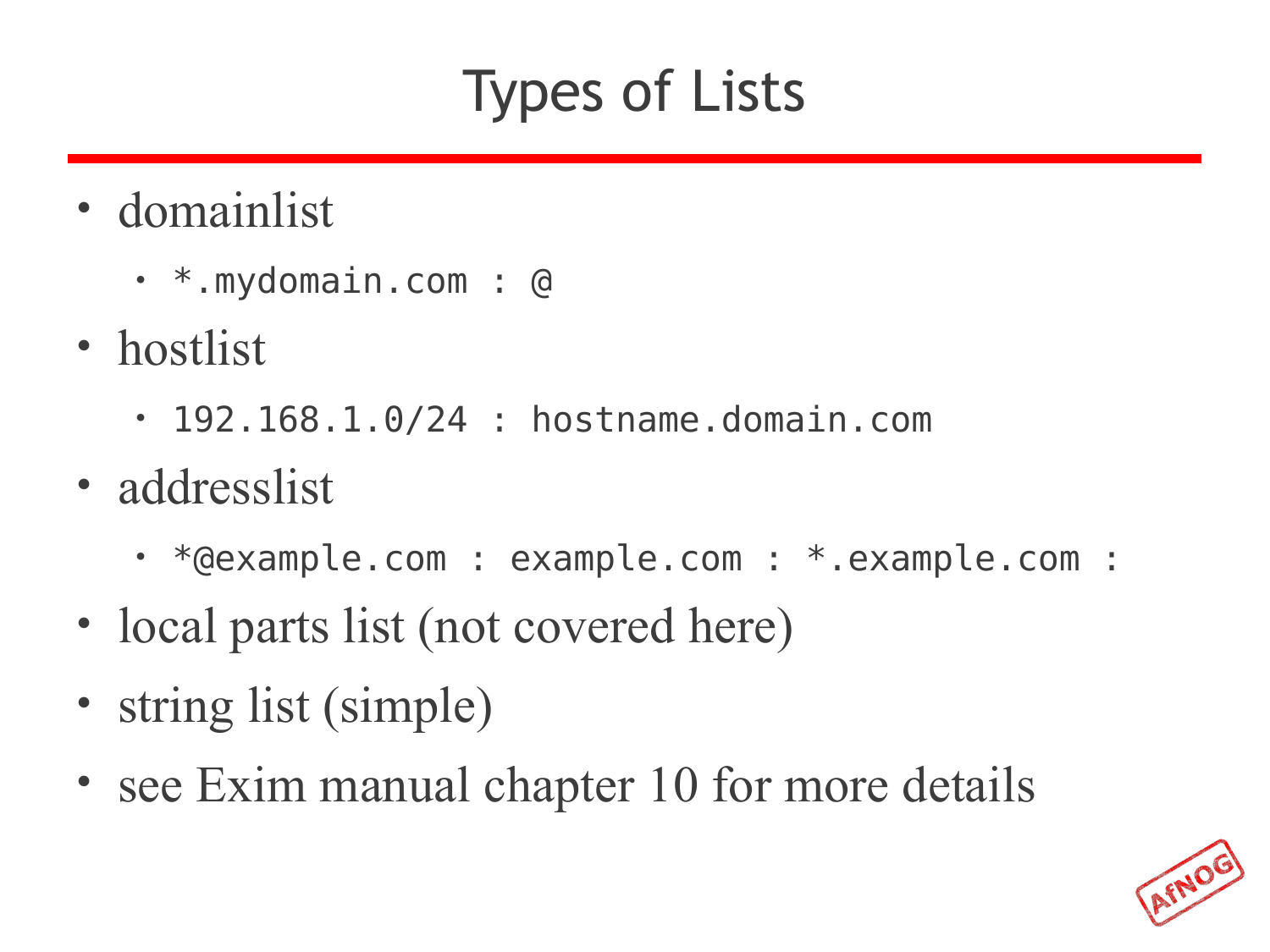#### Next up: Routers

- ✔ Global (no name)
- ➢ **Routers (decide what to do with mail)**
- Transports (control how exactly it is delivered)
- Access Control (who is allowed to send mail)
- Authenticators (logging in to relay mail)
- Troubleshooting (when things go wrong)

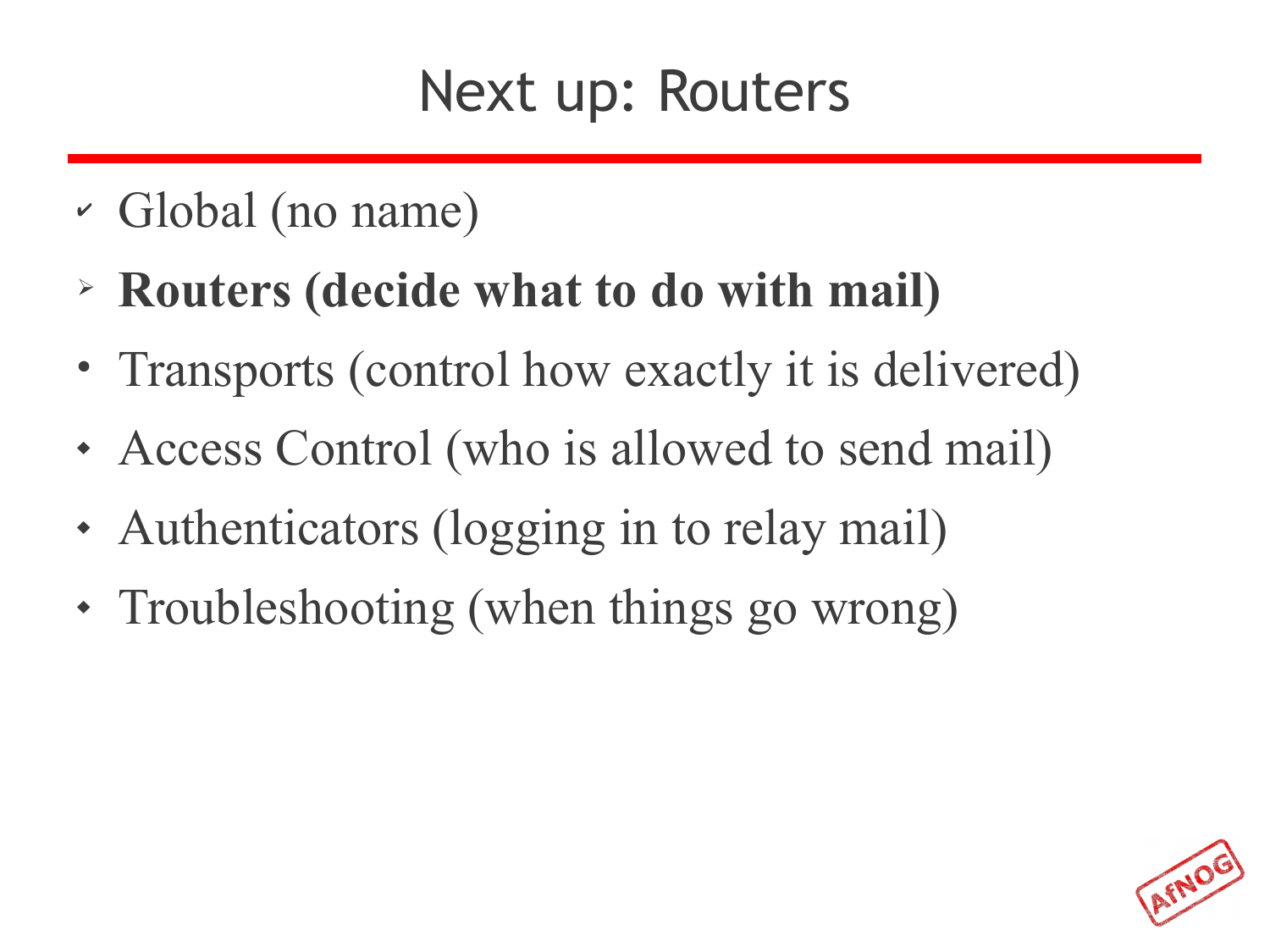#### Routers

- Decide where to deliver mail to
	- Run in order until one accepts the mail
	- Accepting router sets the transport for the mail
- Can also redirect mail (change the destination)
- Can check whether mail is deliverable:
	- local recipients exist
	- remote domains are routable
- Reject mail in Access Control instead of Routers if possible
	- Router failure  $\rightarrow$  bounce email  $\rightarrow$  Joe Job spam!

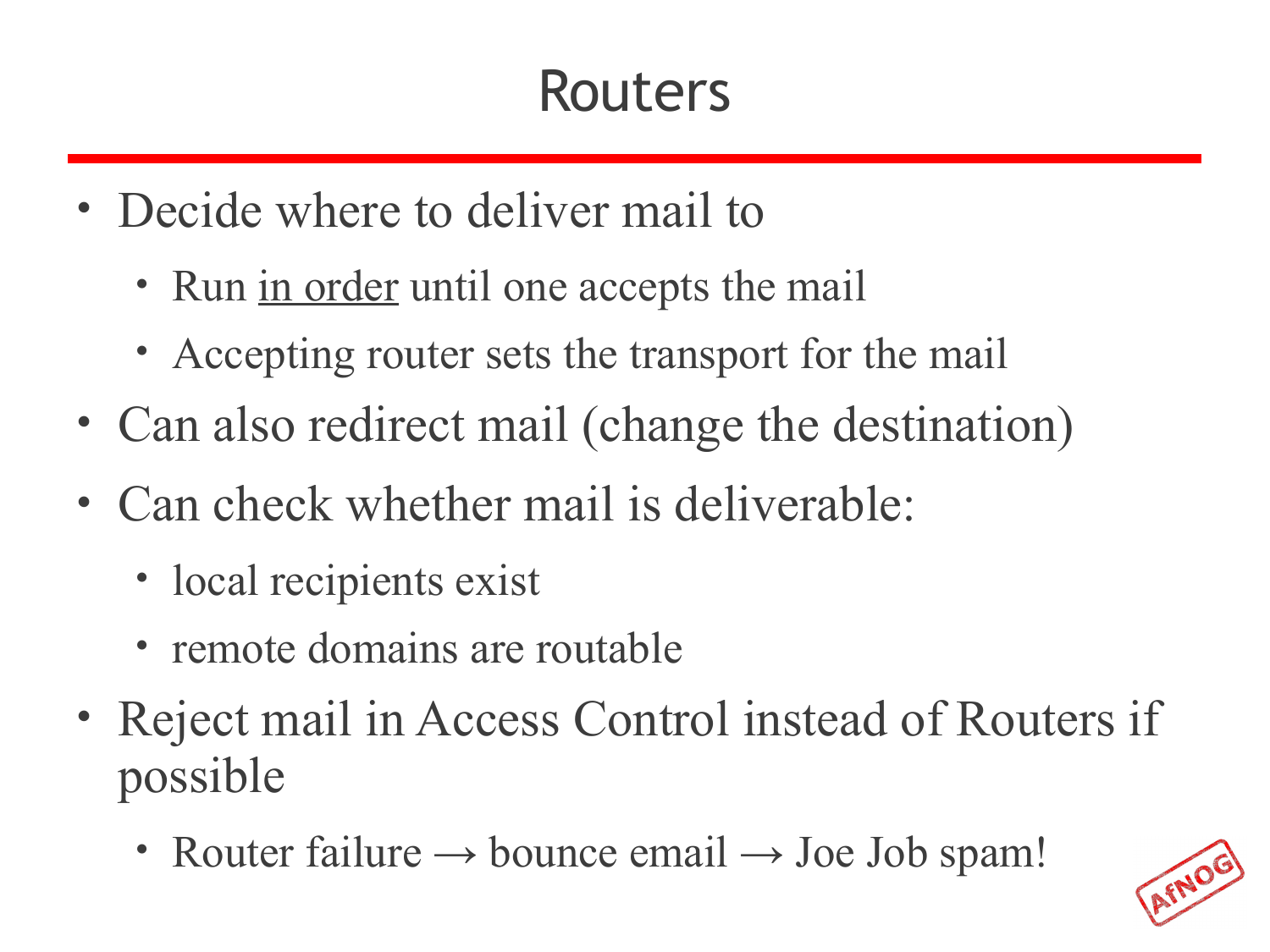#### Routing Overview

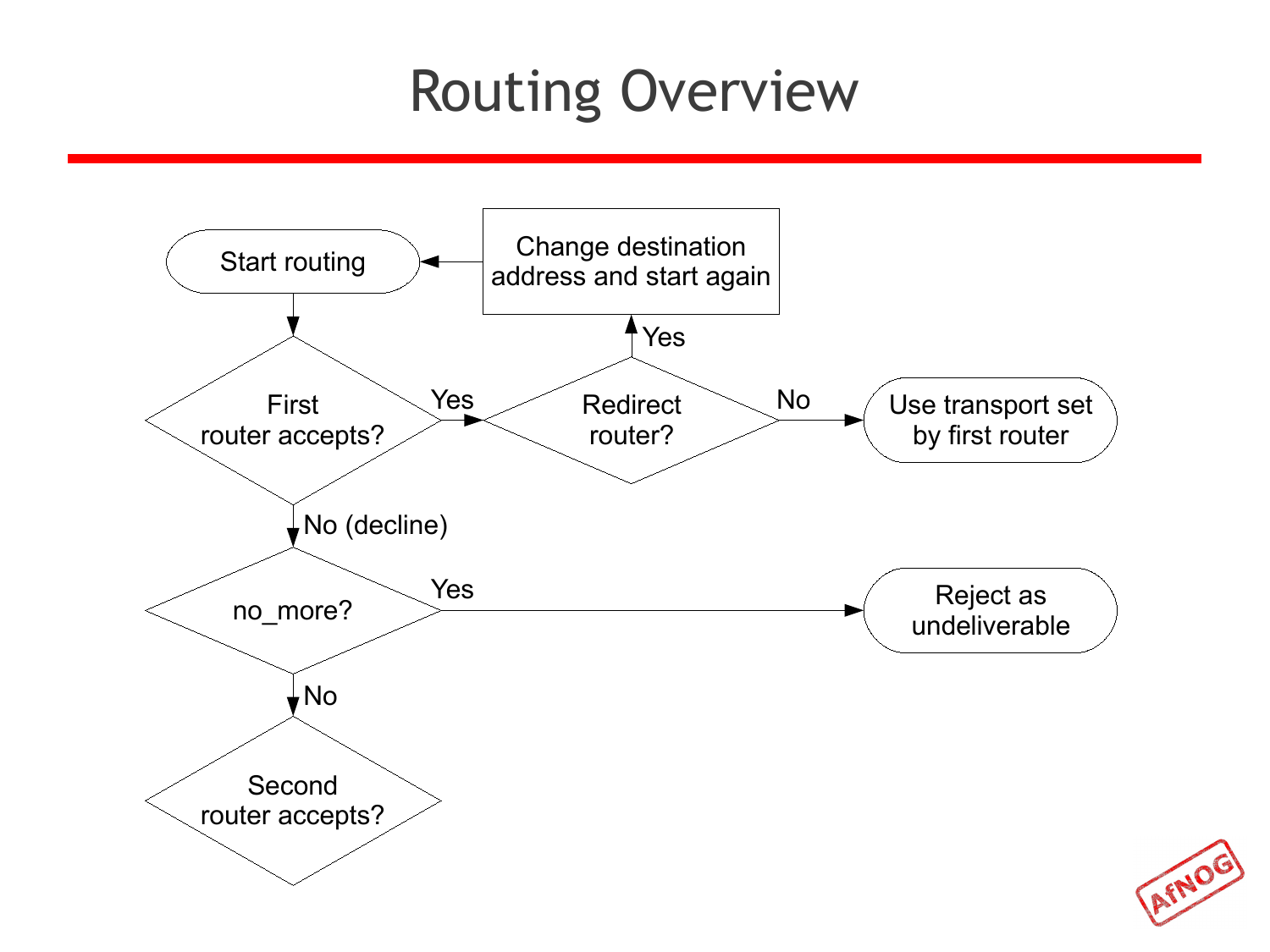#### Anatomy of a Router

- Conditions control whether the driver runs:
	- address test, check local user, condition
	- domains  $= +$ local domains
	- user  $=$  mail
	- transport  $=$  trotro (or matatu)
- A driver is specified:
	- driver = redirect
- Options control what the driver does (if run)
- Specified driver is run
	- Result may be *accept*, *decline* or *fail*

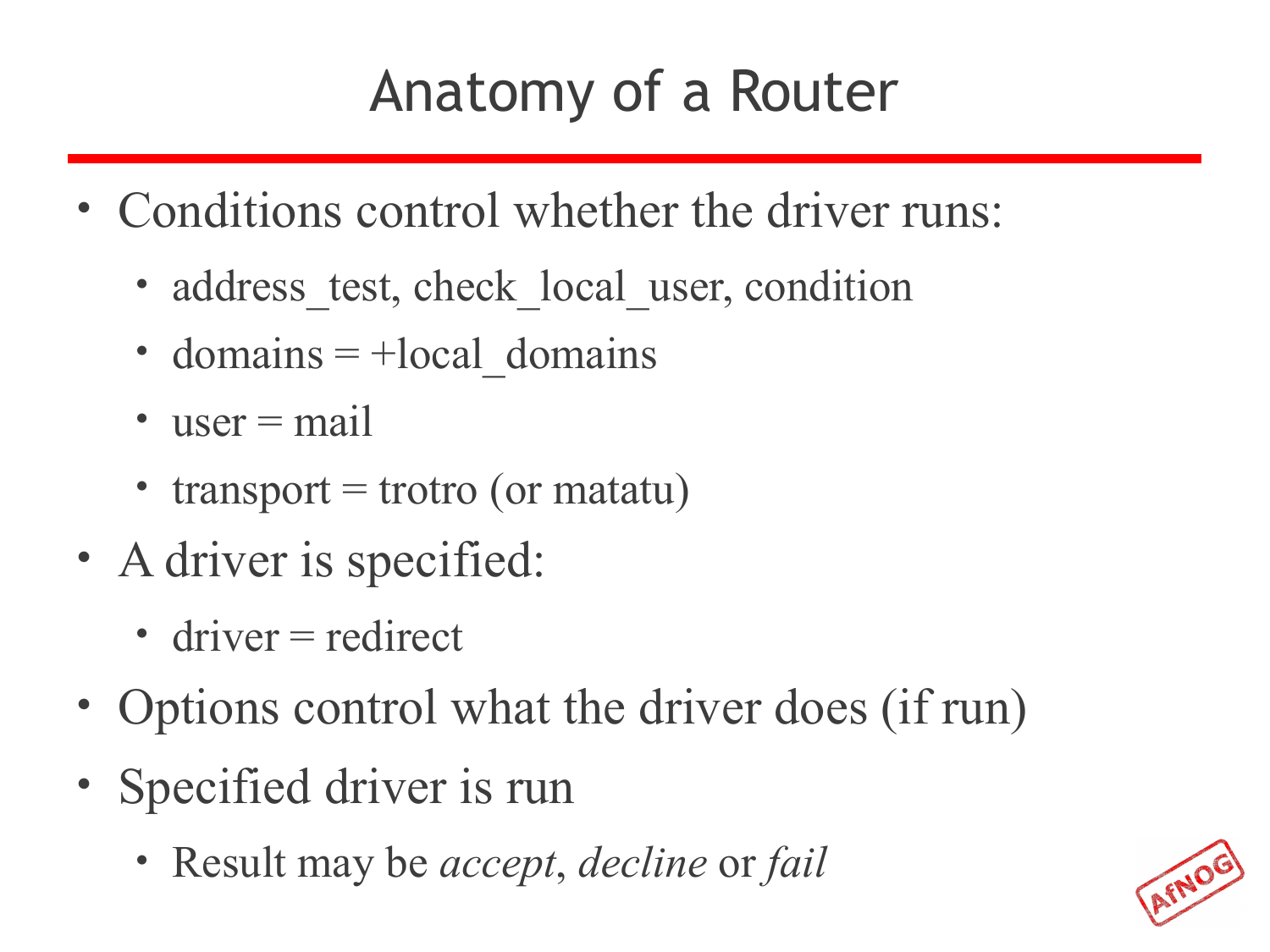# Types of Routers (drivers)

- A router is a configuration item
- A driver is a piece of code within Exim
	- *accept*: enqueue mail to a transport
		- incoming email, to a file or program (*appendfile* or *pipe*)
	- *dnslookup*: enqueue if domain exists
		- outgoing email, delivery to MX (an *smtp* transport)
	- *manualroute*: enqueue if domain in list
		- outgoing email, delivery to a smarthost (an *smtp* transport)
	- *redirect*: change the destination address
		- used for forwarding, aliases, virtual domains

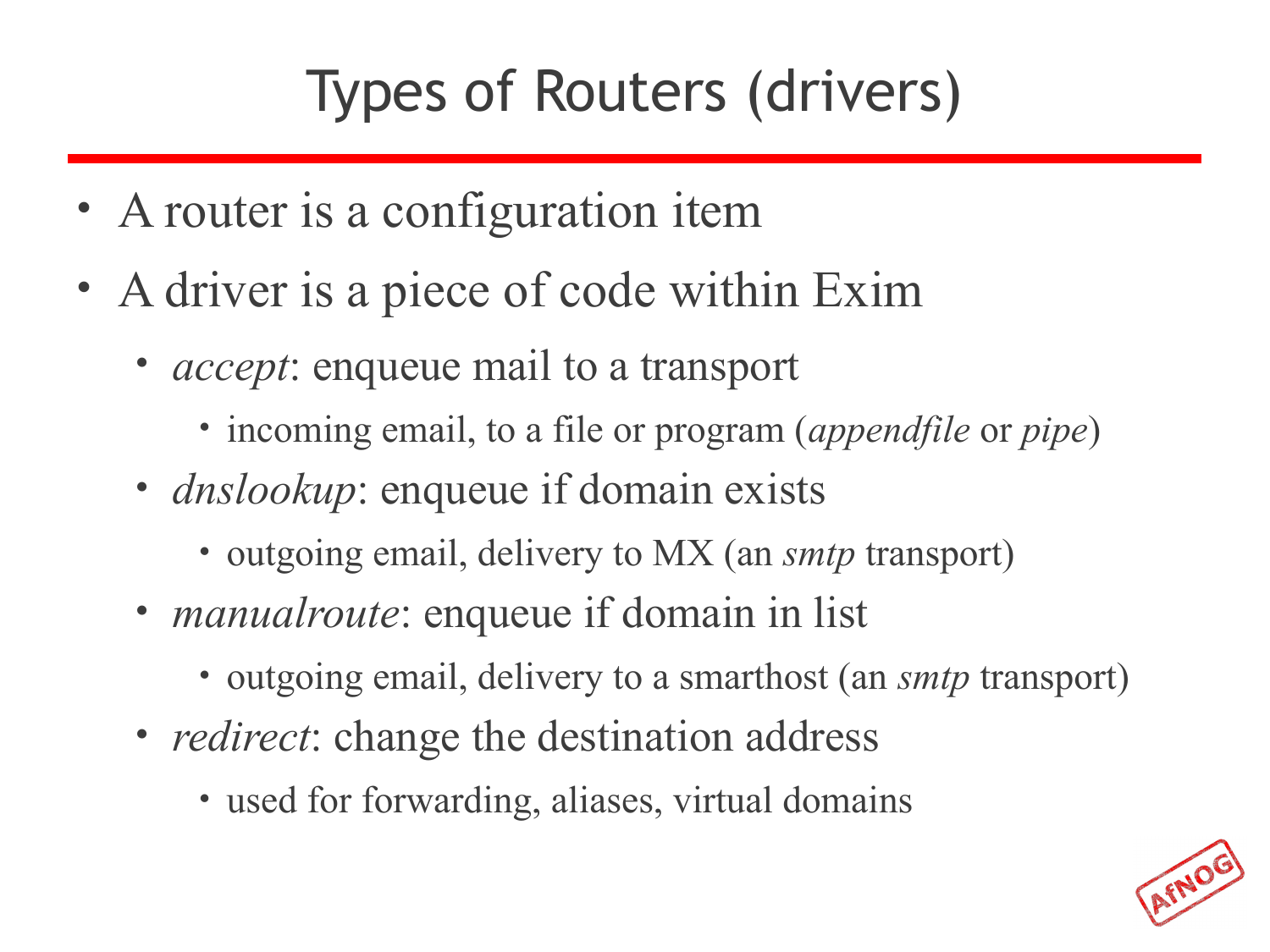#### The Default Routers

- dnslookup (for outbound email via SMTP)
- system aliases (lookup in /etc/aliases, redirect)
- userforward (local user .forward files, redirect)
- localuser (deliver to local mbox or maildir)

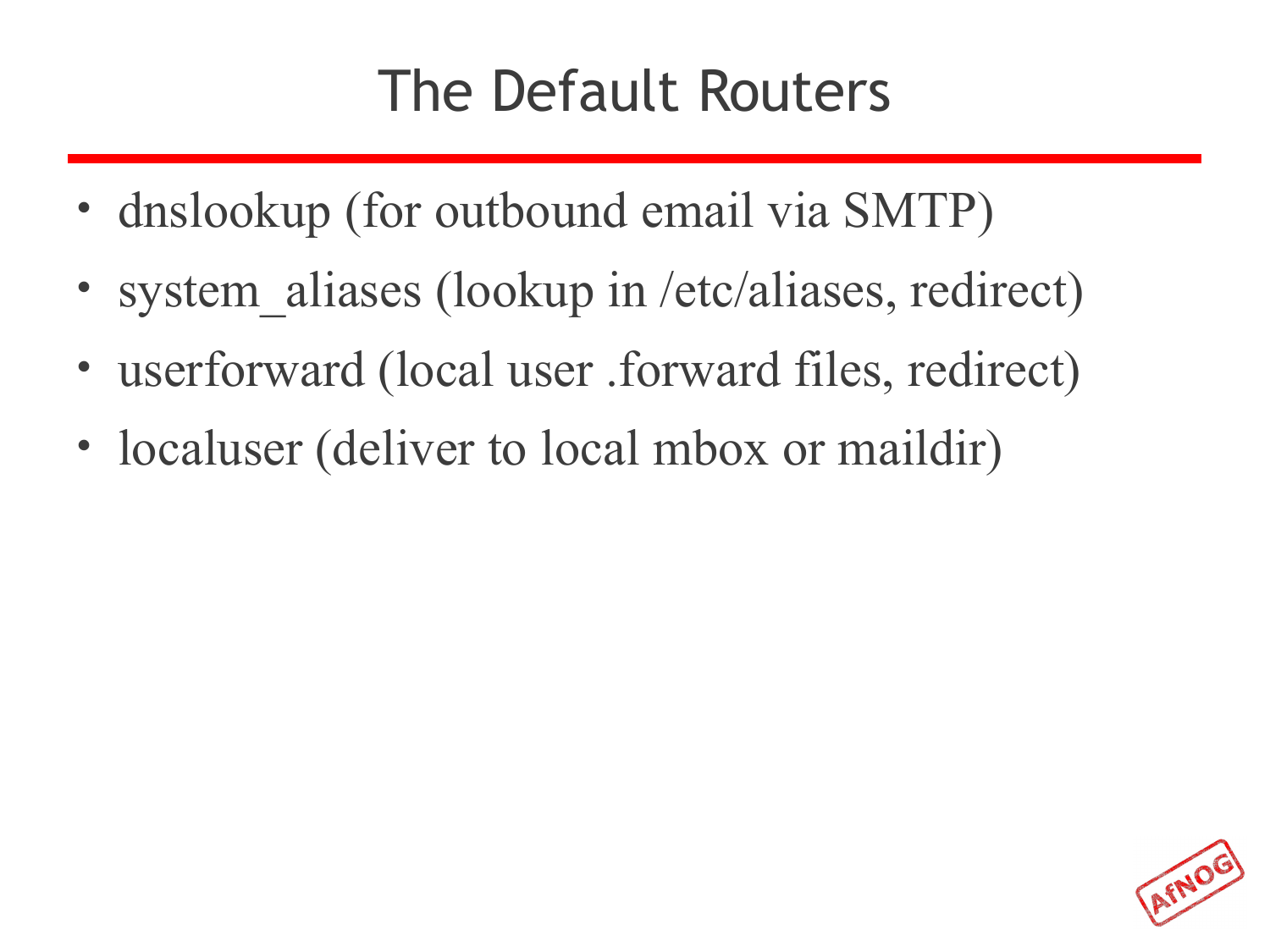#### The *dnslookup* Router

- **domains = ! +local\_domains** *← condition*
	- only if destination domain is not in *local\_domains*
- **driver = dnslookup** *← driver*
	- check that the destination domain has MX or A
- **ignore target hosts** =  $0.0.0.0 : 127.0.0.0/8$   $\leftarrow$  *option*
- **no\_more**  $\leftarrow$  *option* 
	- if conditions match but router declines then bounce
- **transport** = remote smtp  $\leftarrow$  *option* 
	- if router accepts, then use remote smtp to deliver

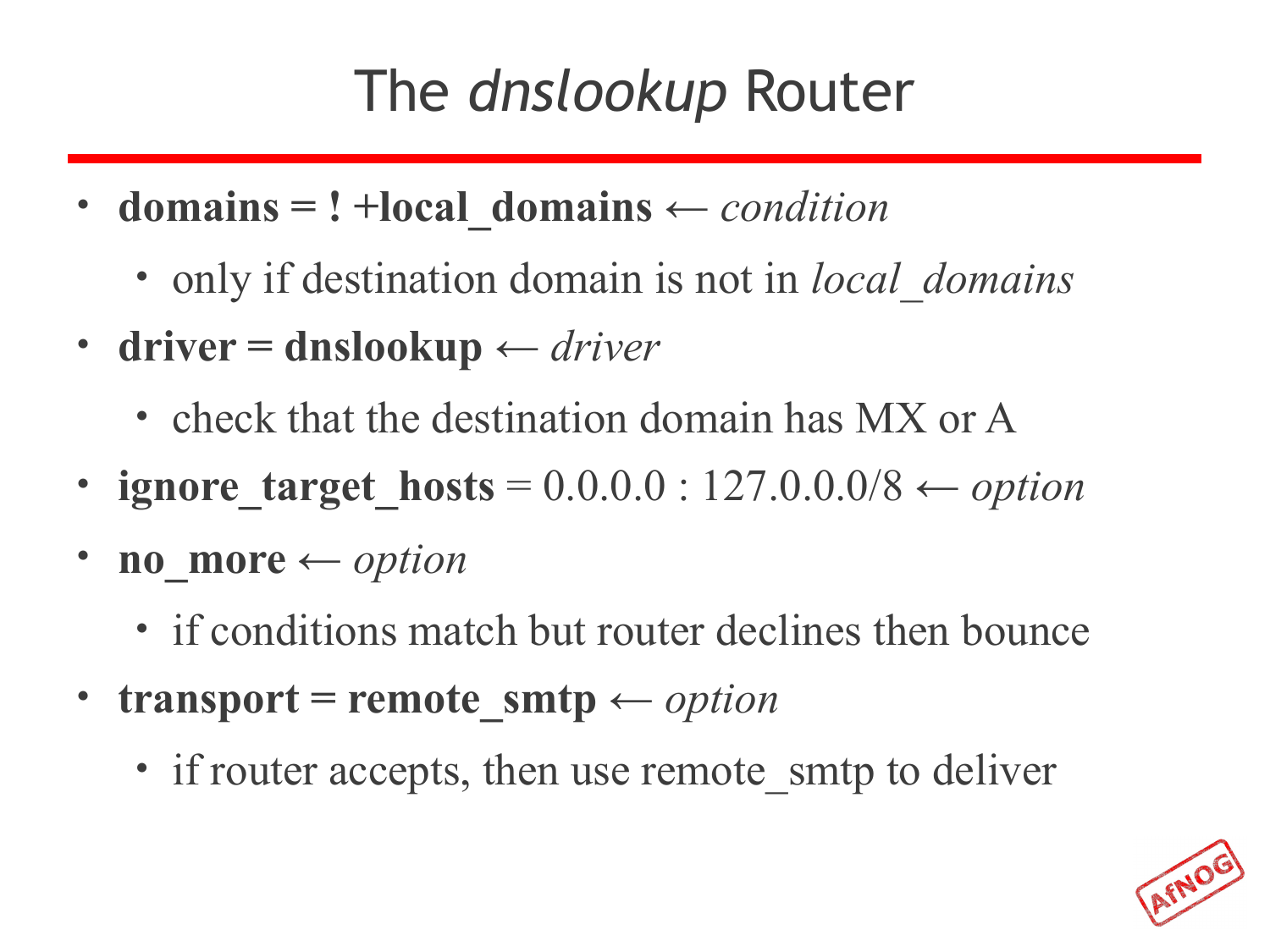#### The *system\_aliases* Router

- **driver = redirect**
- allow fail
- allow defer
- **data = \${lookup {\$local\_part} lsearch {/etc/aliases}}**
- user  $=$  mailnull
- $group = mail$
- file transport  $=$  address file
- pipe transport  $=$  address pipe

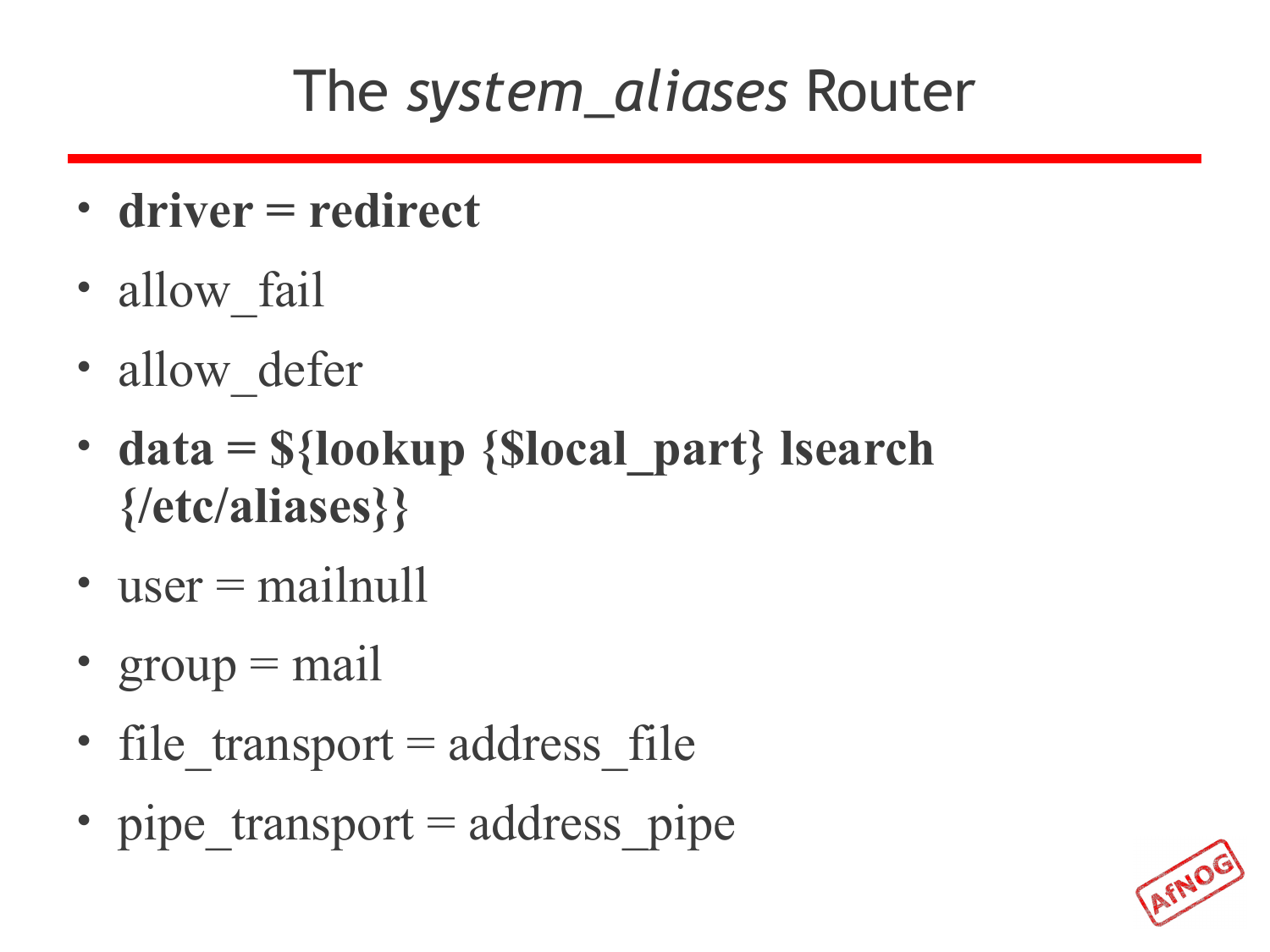### The *userforward* Router

- driver = redirect **check\_local\_user file = \$home/.forward** no\_verify no\_expn check\_ancestor file  $transport = address file$ pipe  $transport = address pipe$ reply transport = address reply condition =  $f\{if existsfshome/ forward\} \{yes\} \{no\}$
- The contents of shome/ forward is read and used as "data" for the redirect router driver
- The condition could be replaced by: require  $files = $home/}.forward$

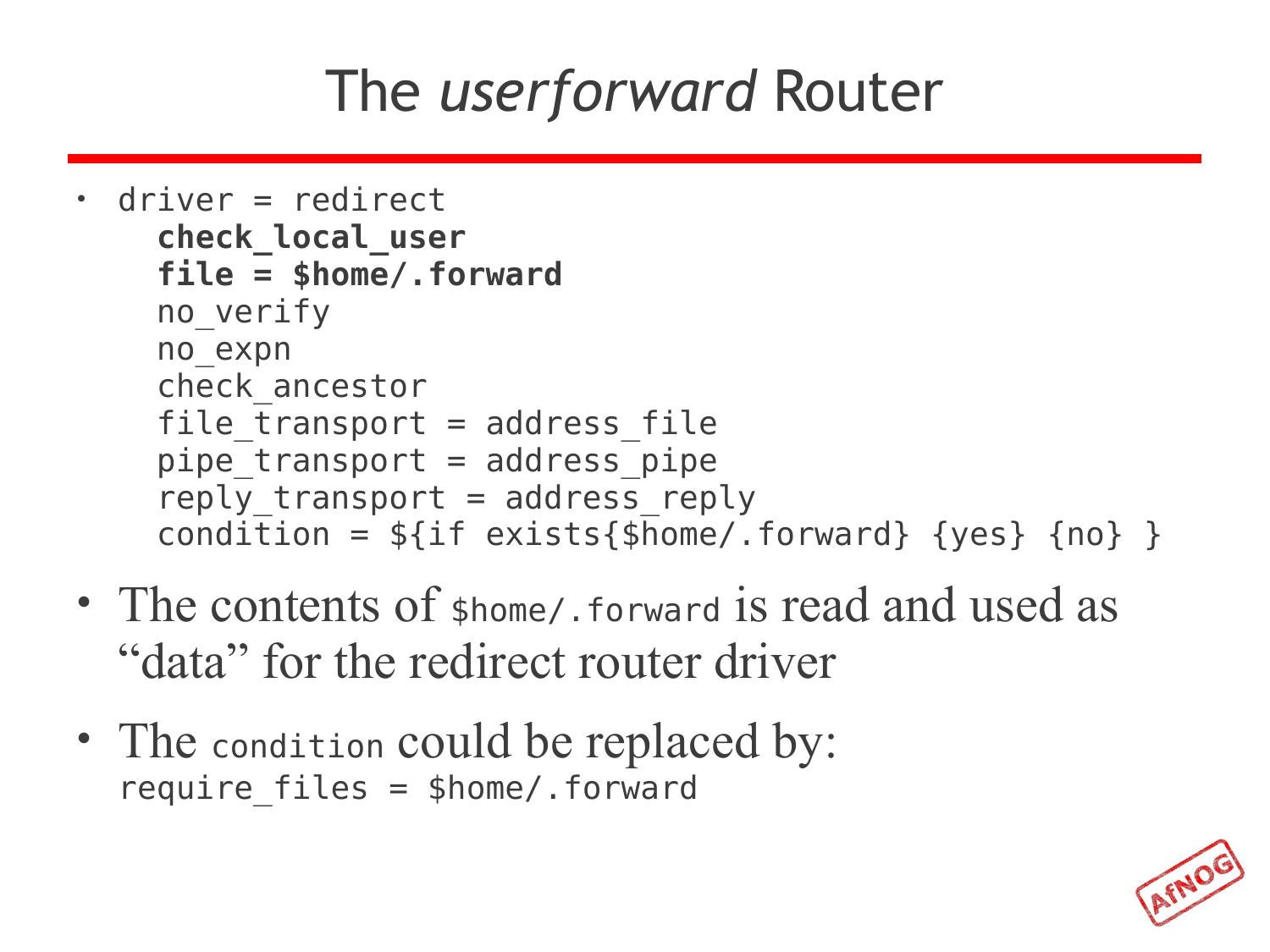#### The *localuser* Router

- localuser: driver = accept check\_local\_user  $transport = local$  delivery cannot route message = Unknown user
- This is the last router, so if it does not accept, the message is bounced as undeliverable
- This driver always accepts, if the conditions are met
- check local user means that the local user must exist
- cannot\_route\_message sets the message that will be returned to the SMTP client when this happens

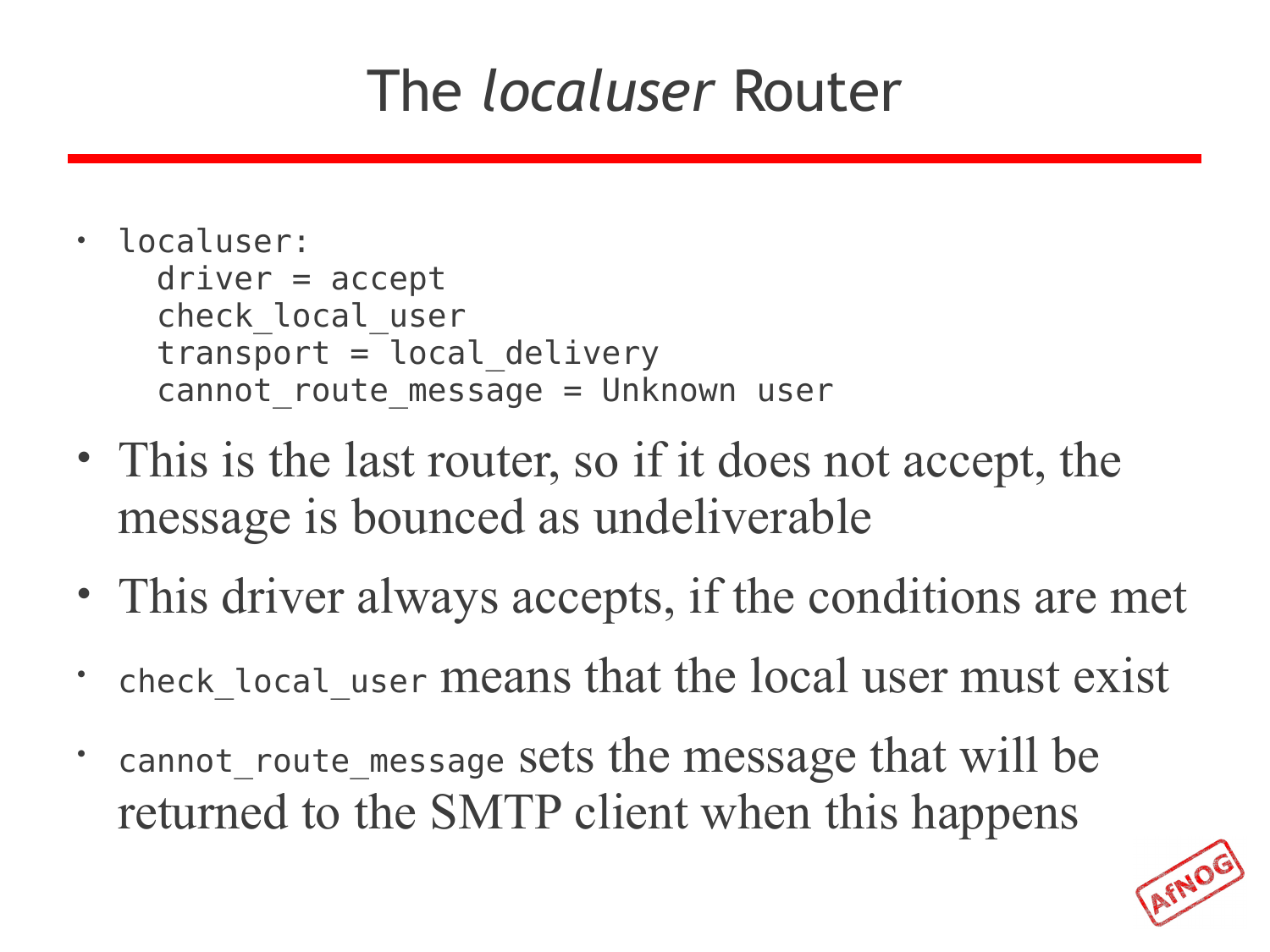### The Redirect Driver

- Tells Exim to call an internal router module called *redirect* to do the routing
- *redirect* is used for aliases files, virtual domains, .forward files... anything that redirects mail
- In the manual this driver is called the "redirect" router" (chapter 22)
- Not the same as a router called "redirect", which could use any driver you like
- I prefer to call it "the redirect driver"
- The data option is expanded to the new destination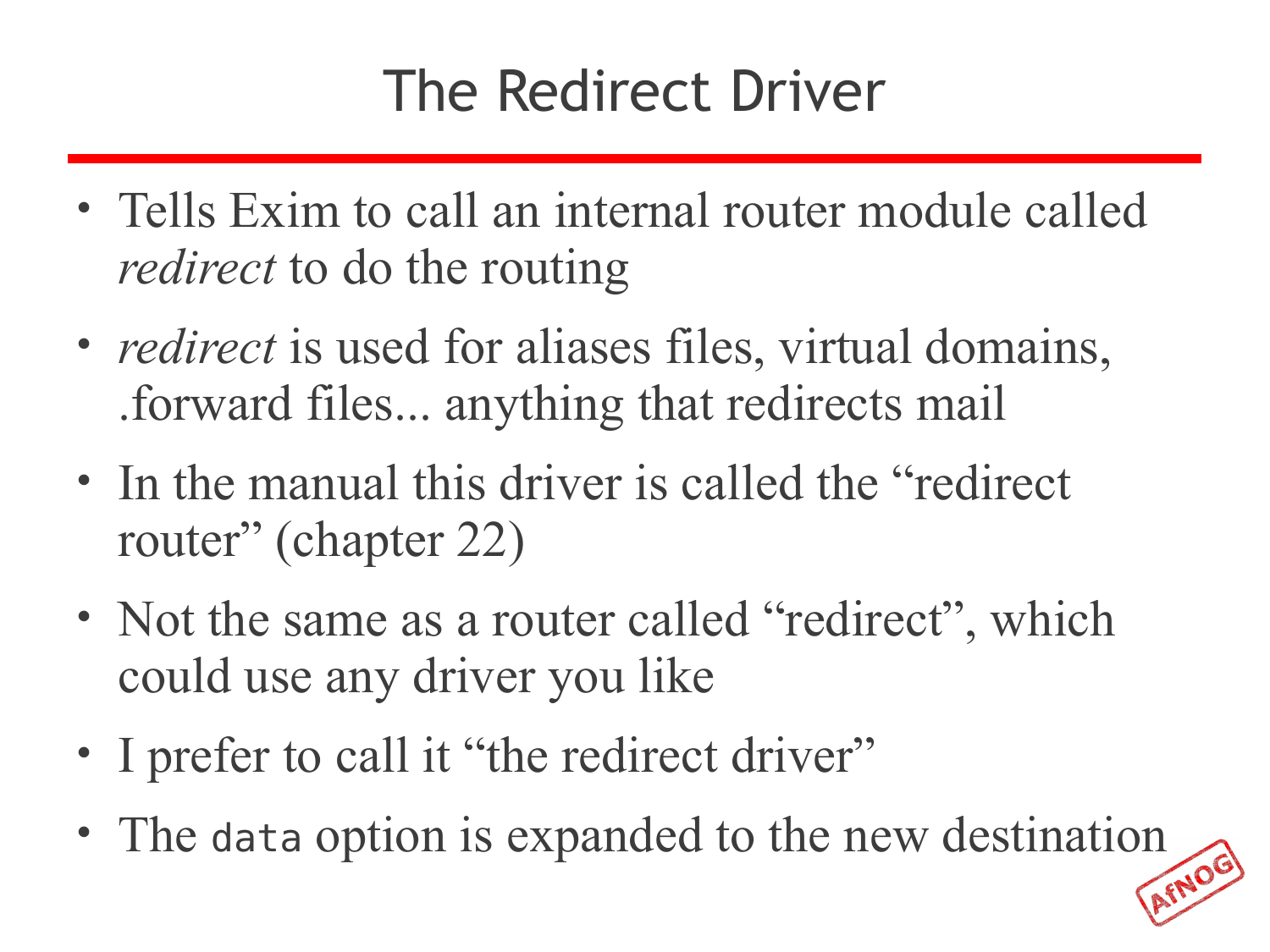## The system\_aliases Router

- Redirect root's mail to the afnog user
	- ➢ *exim -bt root* root@vmXX.sse.ws.afnog.org router =  $localuser$ , transport = local delivery
	- ➢ *sudo vi /etc/aliases*
		- ➢ *root: afnog*
	- ➢ *exim -bt root* afnog@vmXX.sse.ws.afnog.org <-- root@vmXX.sse.ws.afnog.org router =  $localuser$ , transport =  $local$  delivery
- Did it work? How do you know?

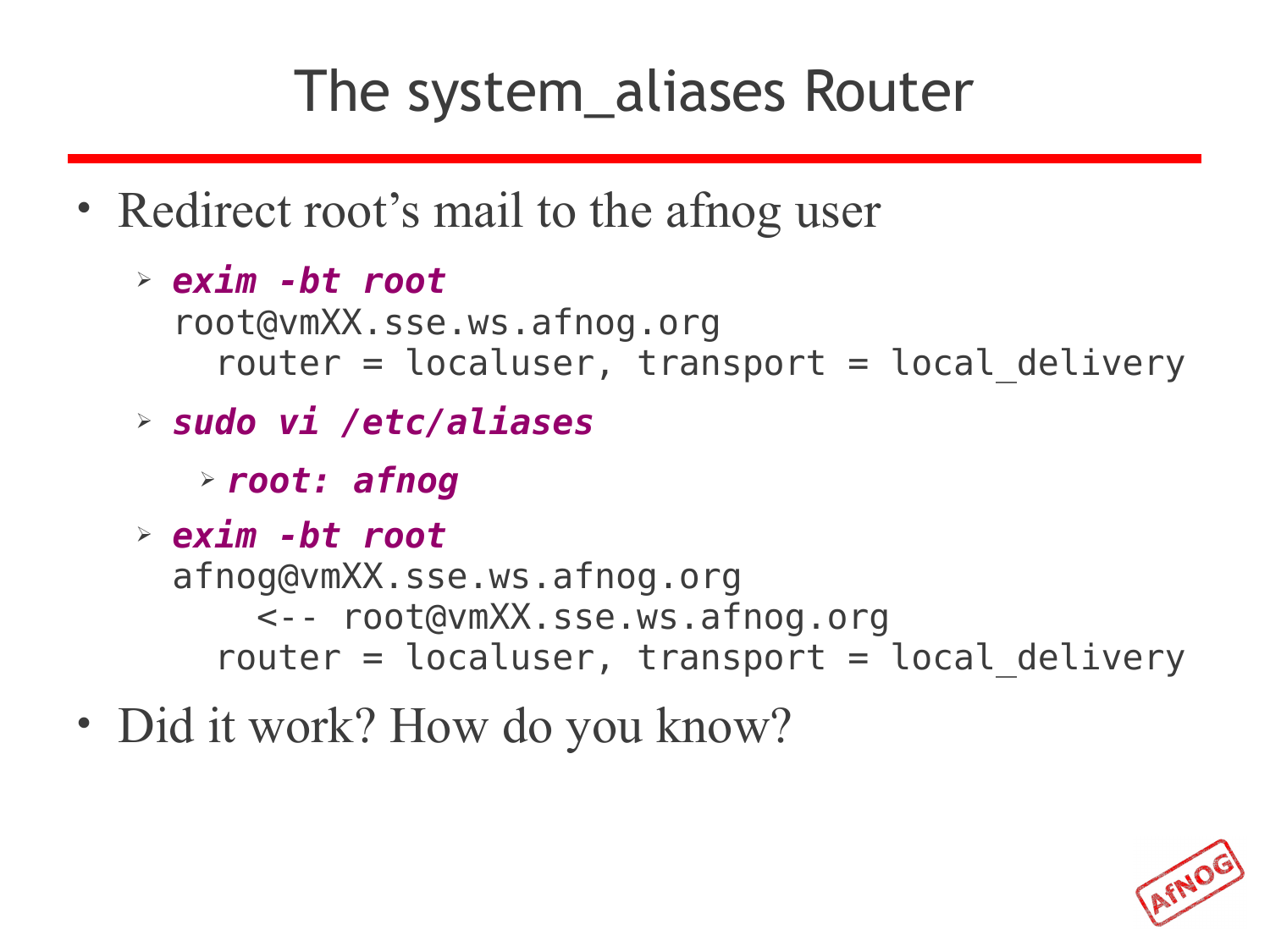## Simple Redirecting Router

- Redirect a single local part to another local part
	- ➢ *exim -bt foo@mydomain.example.com* foo@mydomain.example.com is undeliverable
	- ➢ *sudo vi /usr/local/etc/exim/configure*
		- ➢ begin routers
		- ➢ *redirect\_foo\_to\_afnog:*
		- ➢ *driver = redirect*
		- ➢ *domains = mydomain.example.com*
		- ➢ *local\_parts = foo*
		- ➢ *data = afnog*
	- ➢ *exim -bt foo@mydomain.example.com* afnog@vmXX.sse.ws.afnog.org <-- foo@mydomain.example.com router =  $localuser$ , transport =  $local$  delivery
- Did it work? How do you know?

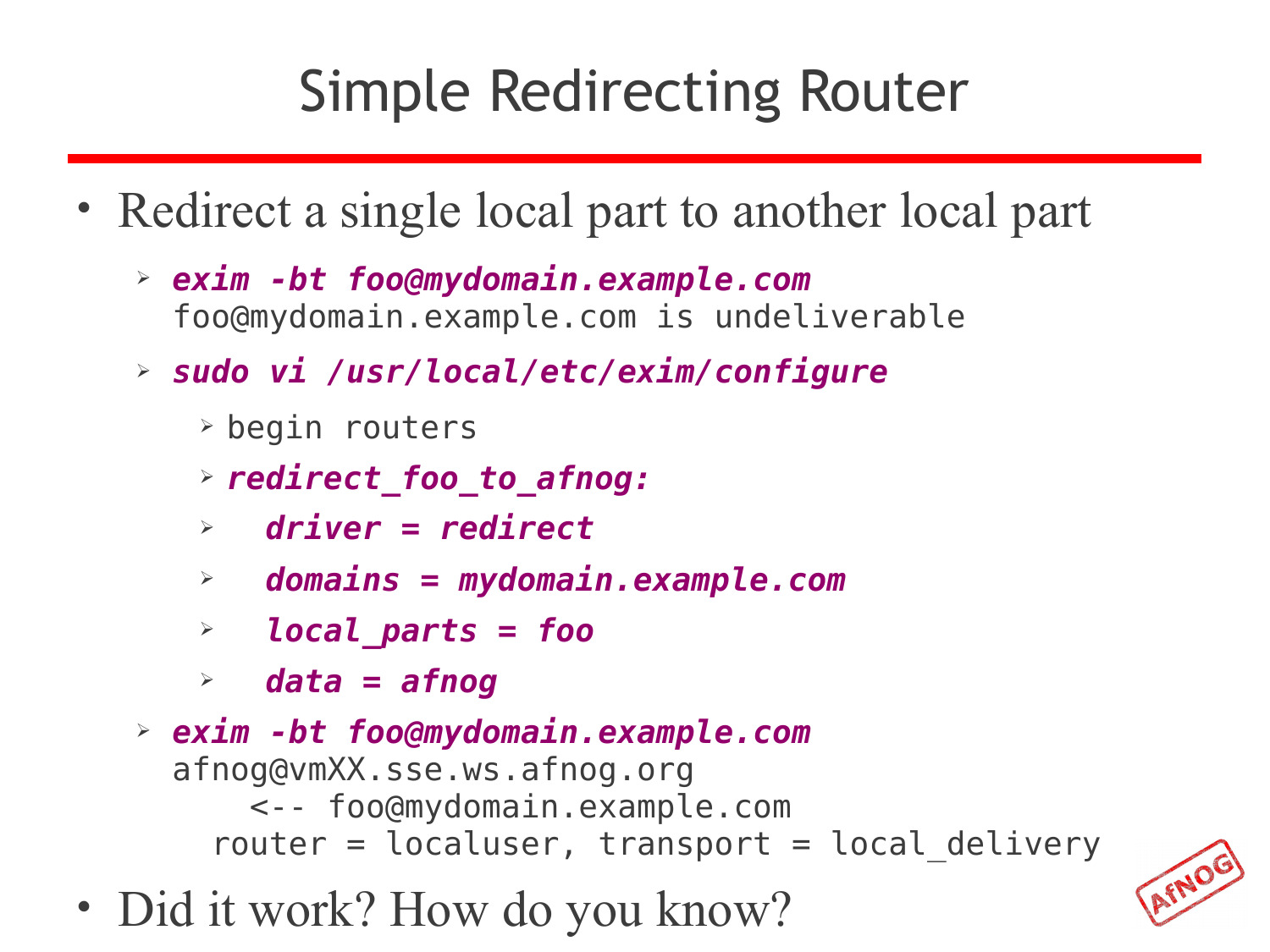## Adding a Virtual Domain

- Tell Exim what to do with the mail domain *virtual.example.com*:
	- ➢ *exim -bt foo@virtual.example.com* foo@virtual.example.com is undeliverable
	- ➢ *sudo vi /usr/local/etc/exim/configure*
		- ➢ begin routers
		- ➢ *virtual\_domain\_router:*
		- ➢ *driver = redirect*
		- ➢ *domains = virtual.example.com*
		- ➢ *data = \${lookup {\$local\_part} lsearch {/usr/local/etc/exim/virtual.example.com}}*
	- ➢ *exim -bt foo@virtual.example.com* foo@virtual.example.com cannot be resolved at this time



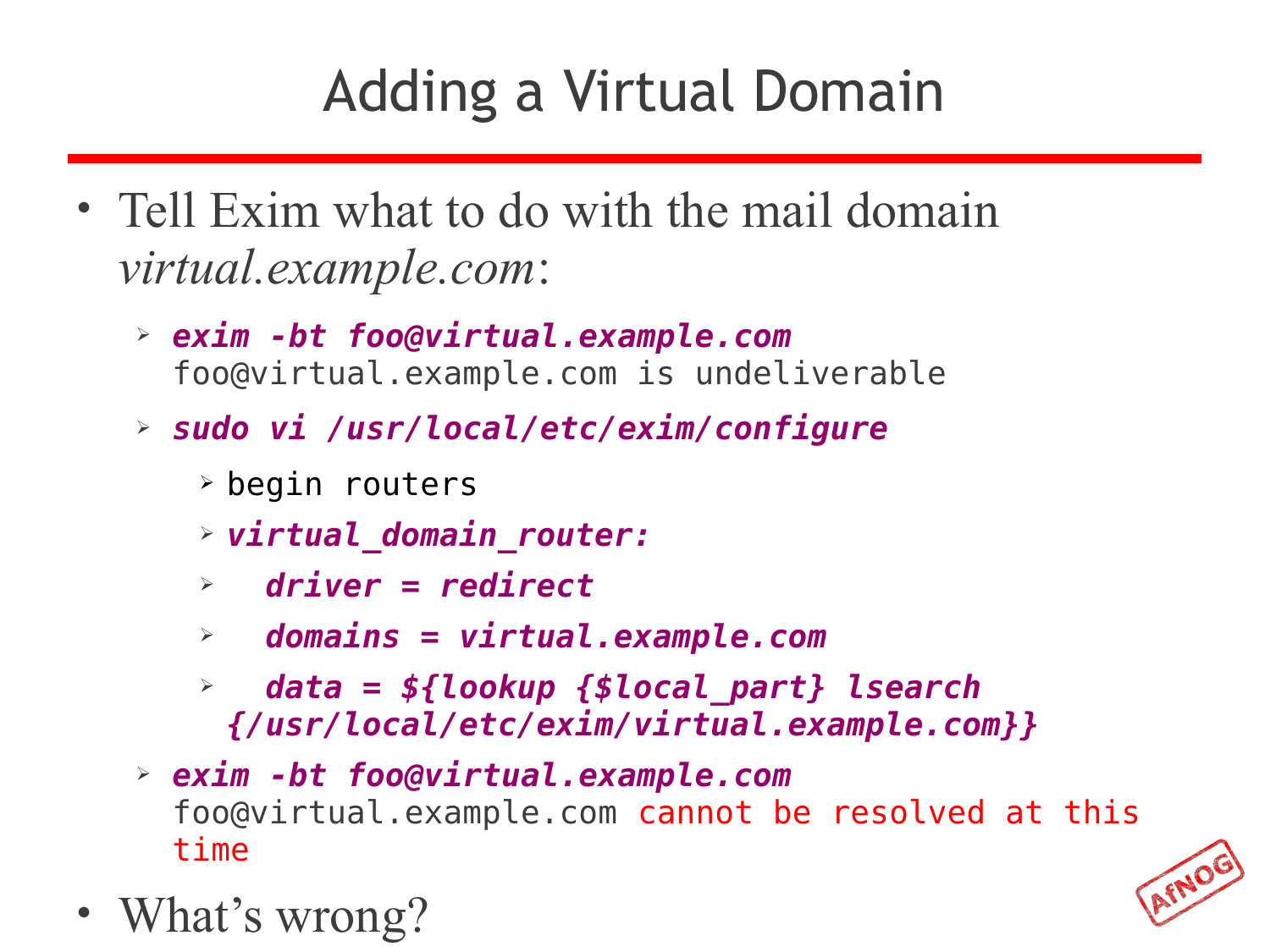#### Debugging Routers

#### ➢ *sudo exim -bt -d-all+route foo@virtual.example.com*

- routing foo@virtual.example.com
- --------> virtual domain router router <-------local\_part=foo domain=virtual.example.com
- virtual domain router router: defer for foo@virtual.example.com
- message: failed to expand "\${lookup {\$local part} lsearch {/usr/local/etc/exim/virtual.example.com}}": failed to open /usr/local/etc/exim/virtual.example.com for linear search: **No such file or directory**
- Exim tried to open */usr/local/etc/exim/virtual.example.com*
- The file did not exist
- So the router deferred the message.

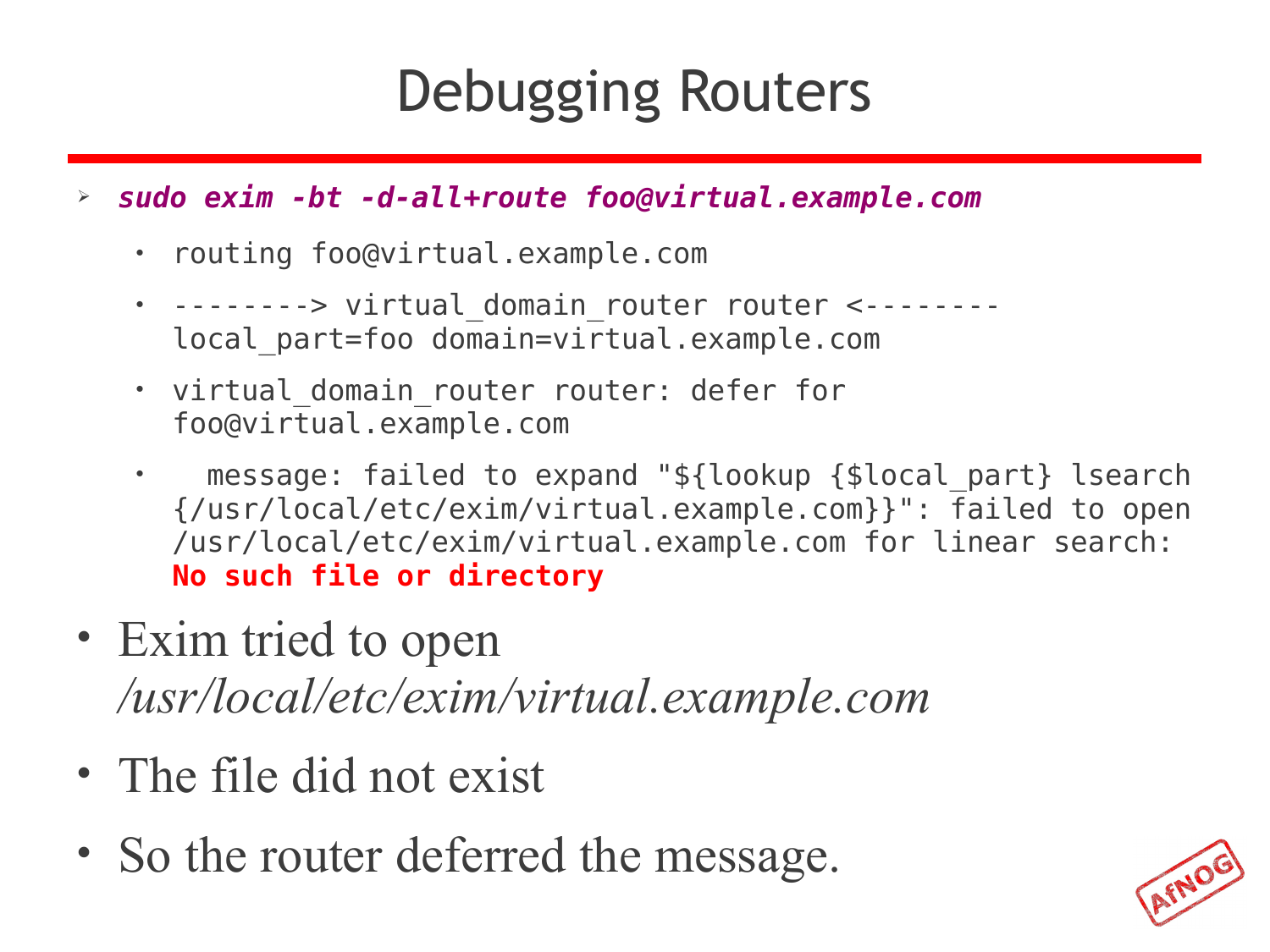#### Fixing the Problem

- Create the file */usr/local/etc/exim/virtual.example.com:*
	- ➢ *sudo vi /usr/local/etc/exim/virtual.example.com*
		- ➢ *foo: afnog*
- Test again:
	- ➢ *exim -bt foo@virtual.example.com* afnog@vmXX.sse.ws.afnog.org <-- foo@virtual.example.com router =  $localuser$ , transport =  $local$  delivery
- Note that we did not add *virtual.example.com* to our local domains list. Why did it work?

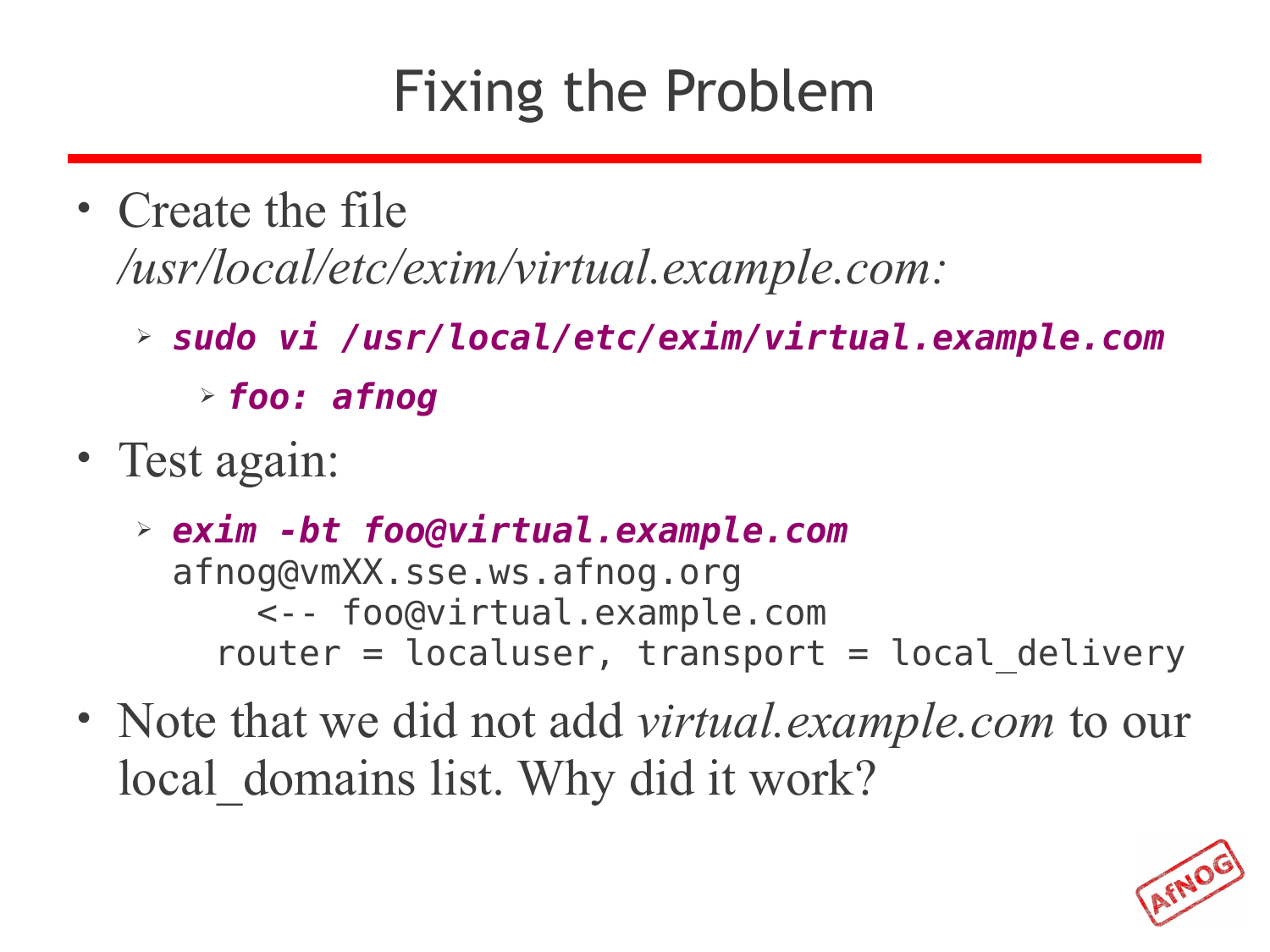#### Running many Virtual Domains

- ➢ *exim -bt john@toomany.example.com* john@toomany.example.com is undeliverable
- ➢ *sudo vi /usr/local/etc/exim/configure*
	- ➢ virtual\_domain\_router: driver = redirect *require\_files = /usr/local/etc/exim/\$domain* data =  $${lookup} {Slocal part} lesserch \setminus$ {/usr/local/etc/exim/*\$domain*}}
	- don't forget to remove the "domains" line!
- ➢ *sudo vi /usr/local/etc/exim/toomany.example.com*
	- ➢ *john: afnog*
- ➢ *exim -bt john@toomany.example.com* afnog@vmXX.sse.ws.afnog.org <-- john@toomany.example.com router = localuser, transport = local\_delivery\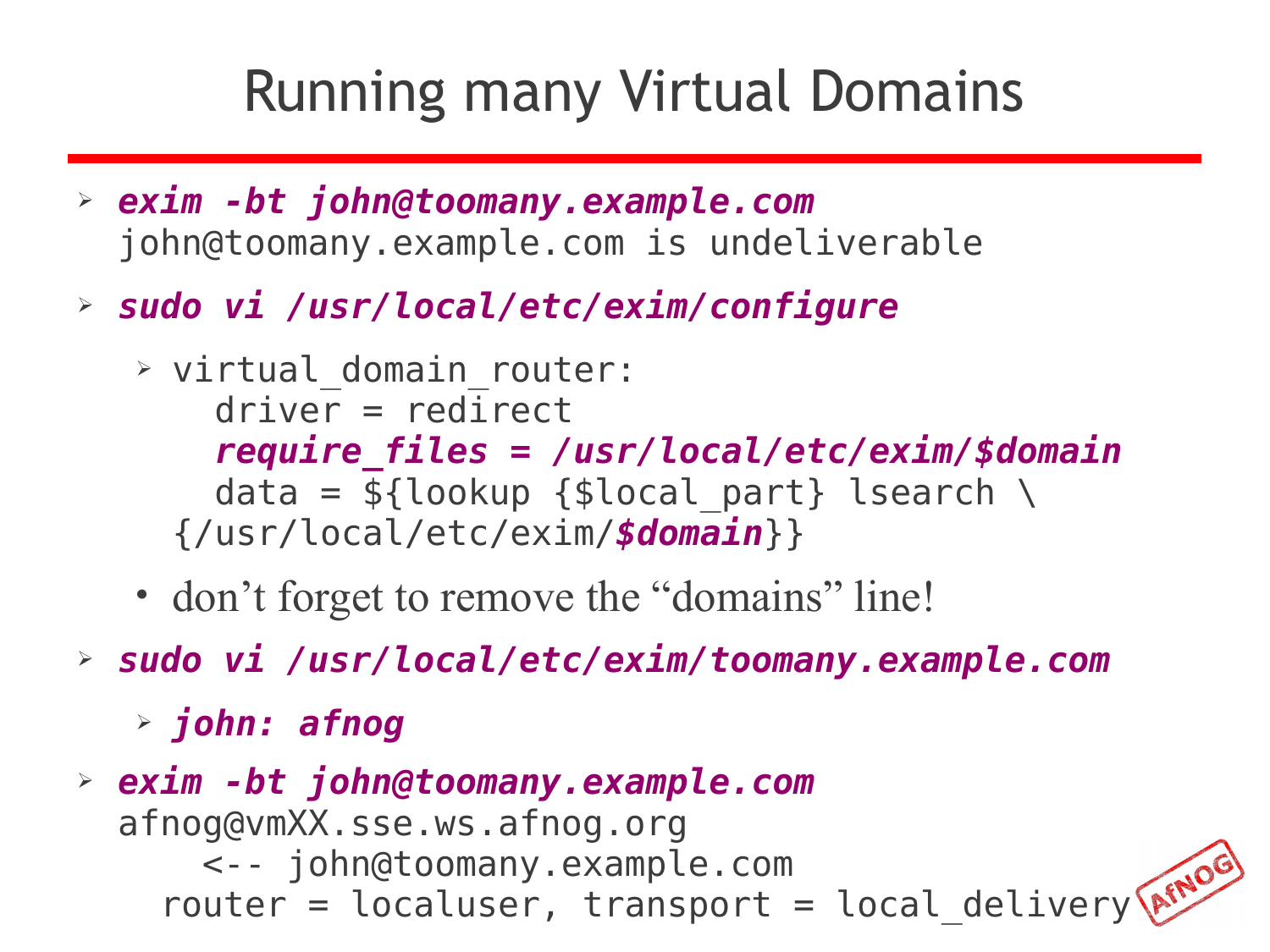#### Manual Routing a Domain

- ➢ *exim -bt foo@manual.example.com* foo@manual.example.com is undeliverable
- ➢ *sudo vi /usr/local/etc/exim/configure*

```
➢ manual_router:
    driver = manualroute
    domains = manual.example.com
     route_data = noc.mtg.afnog.org
     transport = remote_smtp
```

```
➢ exim -bt foo@manual.example.com
  foo@manual.example.com
    router = manual router, transport = remote smtp
     host noc.mtg.afnog.org [196.200.223.1]
```
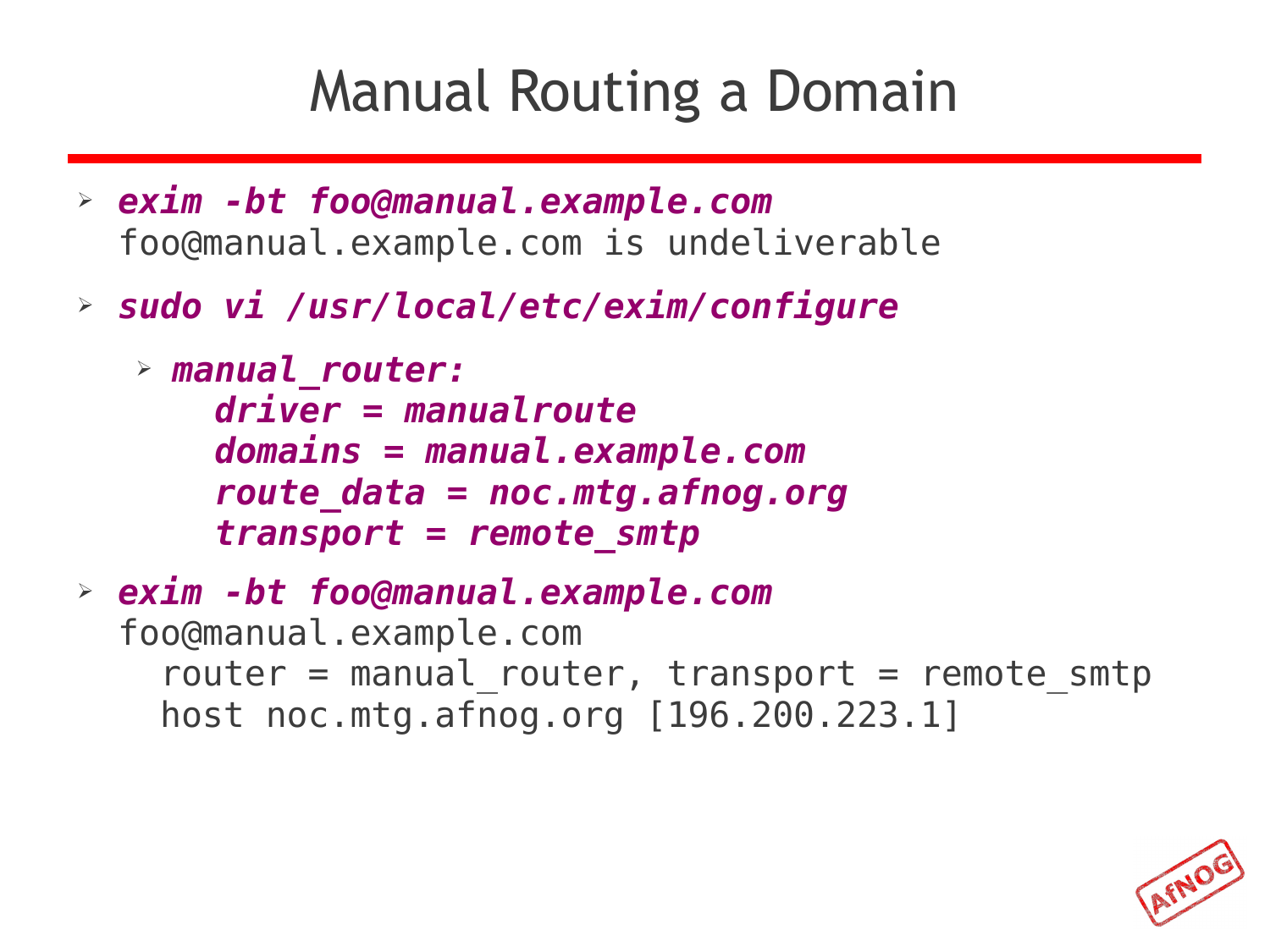#### Manual Routing all Domains

- ➢ *exim -bt foo@example.com* foo@example.com router = dnslookup, transport = remote smtp host example.com [208.77.188.166]
- ➢ *sudo vi /usr/local/etc/exim/configure*
	- $\rightarrow$  # replace the default dnslookup router *smarthost:*

```
 driver = manualroute
 route_data = noc.mtg.afnog.org
domains = ! +local domains
transport = remote smtpignore target hosts = 0.0.0.0 : 127.0.0.0/8 no_more
```
➢ *exim -bt foo@example.com*

```
foo@example.com
  router = smarthost, transport = remote smtp
  host noc.mtg.afnog.org [196.200.223.1]
```
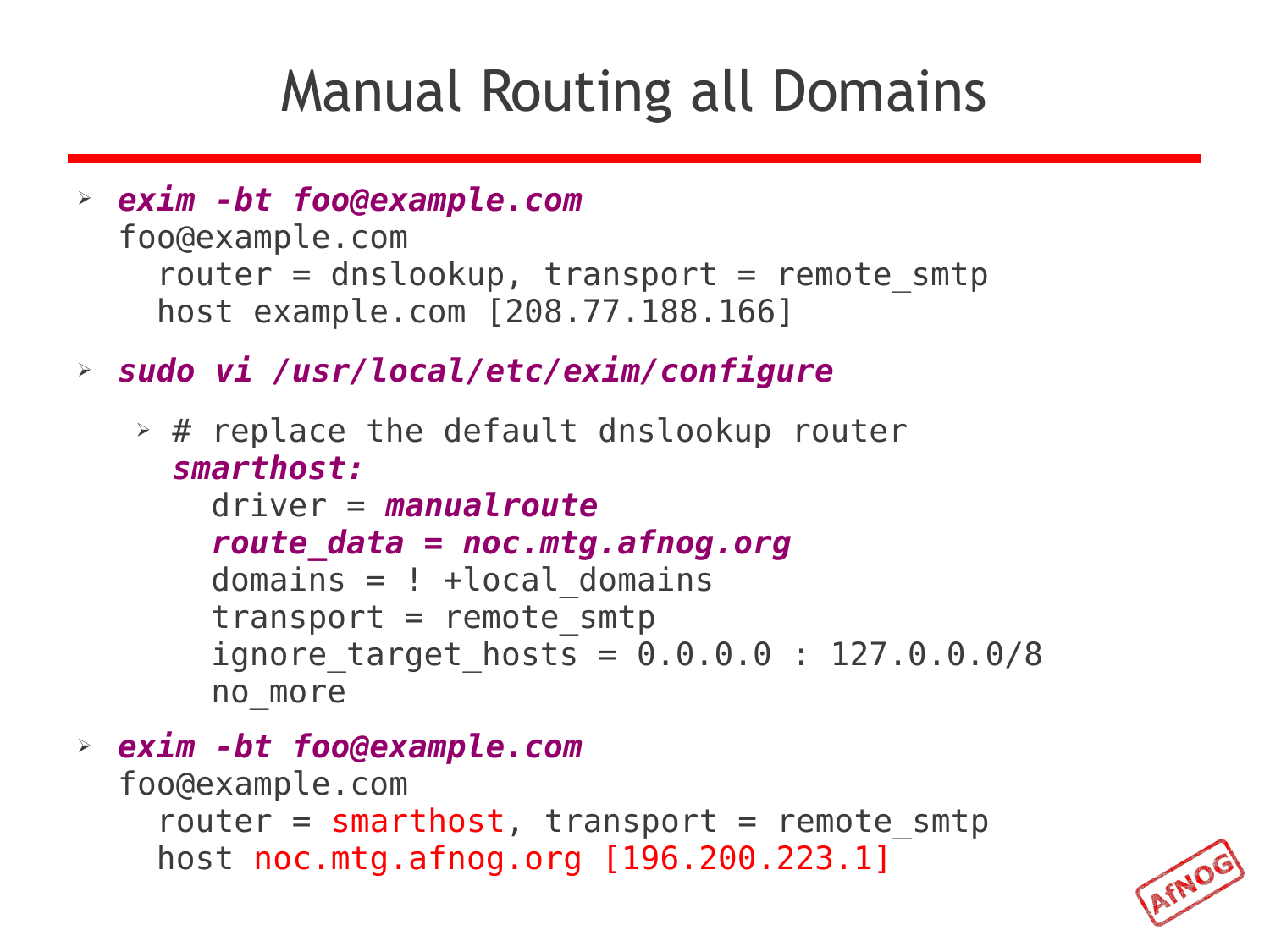## Delivering to RADIUS users (1)

- No local account, so *localuser* router won't work
- Edit */usr/local/etc/exim/configure*
- Add the MySQL login details to global section, before begin acl:
	- *hide mysql\_servers = localhost/radius/radius/radpass*
- Add a new router, before the *localuser* router:
	- *radius:*
	- • *driver = accept*
	- • *local\_parts = mysql;SELECT 1 FROM radcheck WHERE username = '\${quote\_mysql:\$local\_part}';*
	- • *transport = local\_delivery*

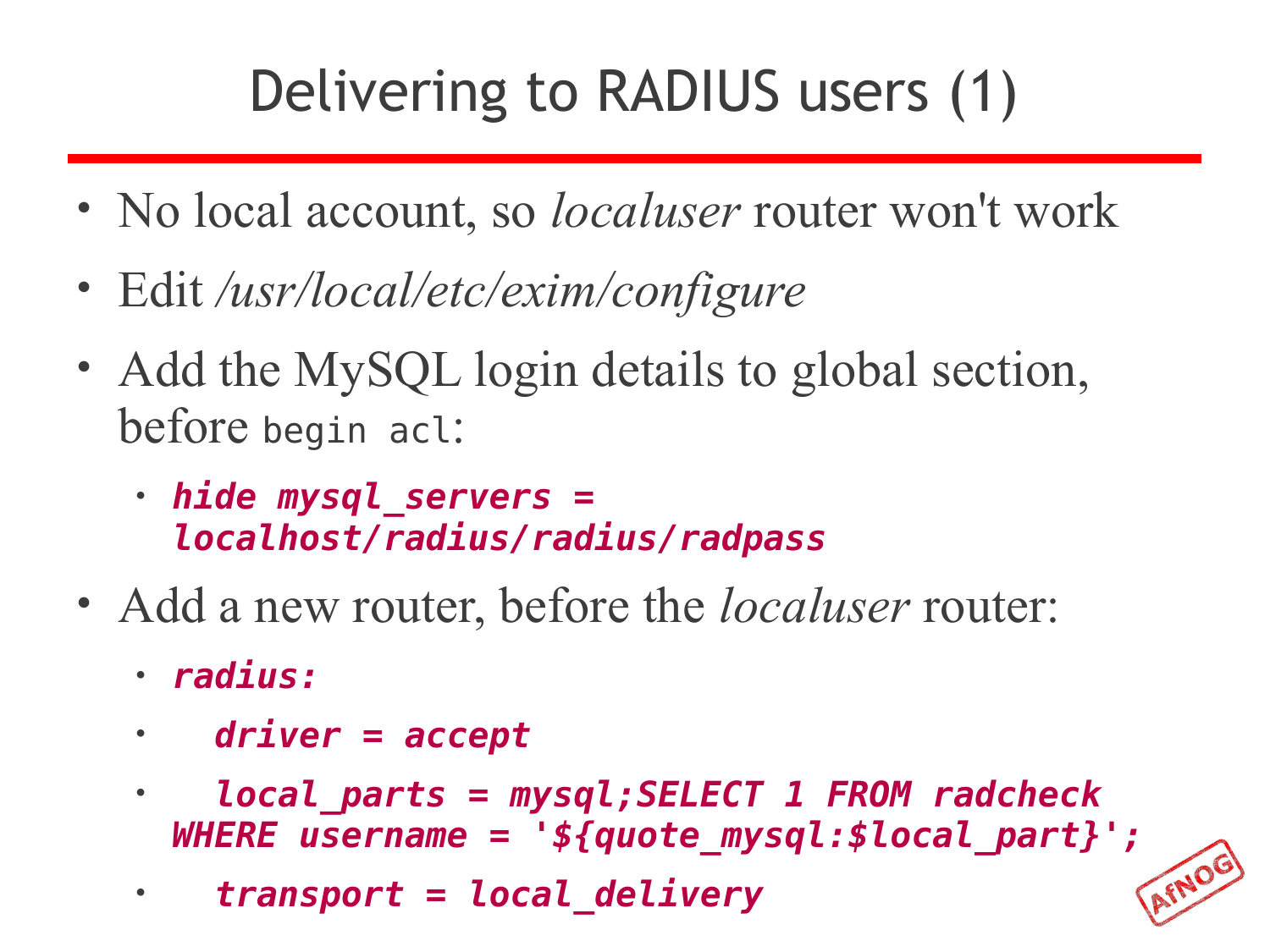### Delivering to RADIUS users (2)

- Edit */usr/local/etc/exim/configure*, find the *local delivery* transport, and comment out this line:
	- # user = \$local part
- Test with exim -bt:
	- *sudo exim -bt afnog@vmXX.sse.ws.afnog.org* 
		- afnog@vmXX.sse.ws.afnog.org
		- router = **localuser**, transport = local delivery
	- *sudo exim -bt fred@vmXX.sse.ws.afnog.org*
		- fred@vmXX.sse.ws.afnog.org
		- router = **radius**, transport = local delivery
	- *sudo exim -bt fredd@vmXX.sse.ws.afnog.org*
		- fredd@vmXX.sse.ws.afnog.org is undeliverable: **Unknown user**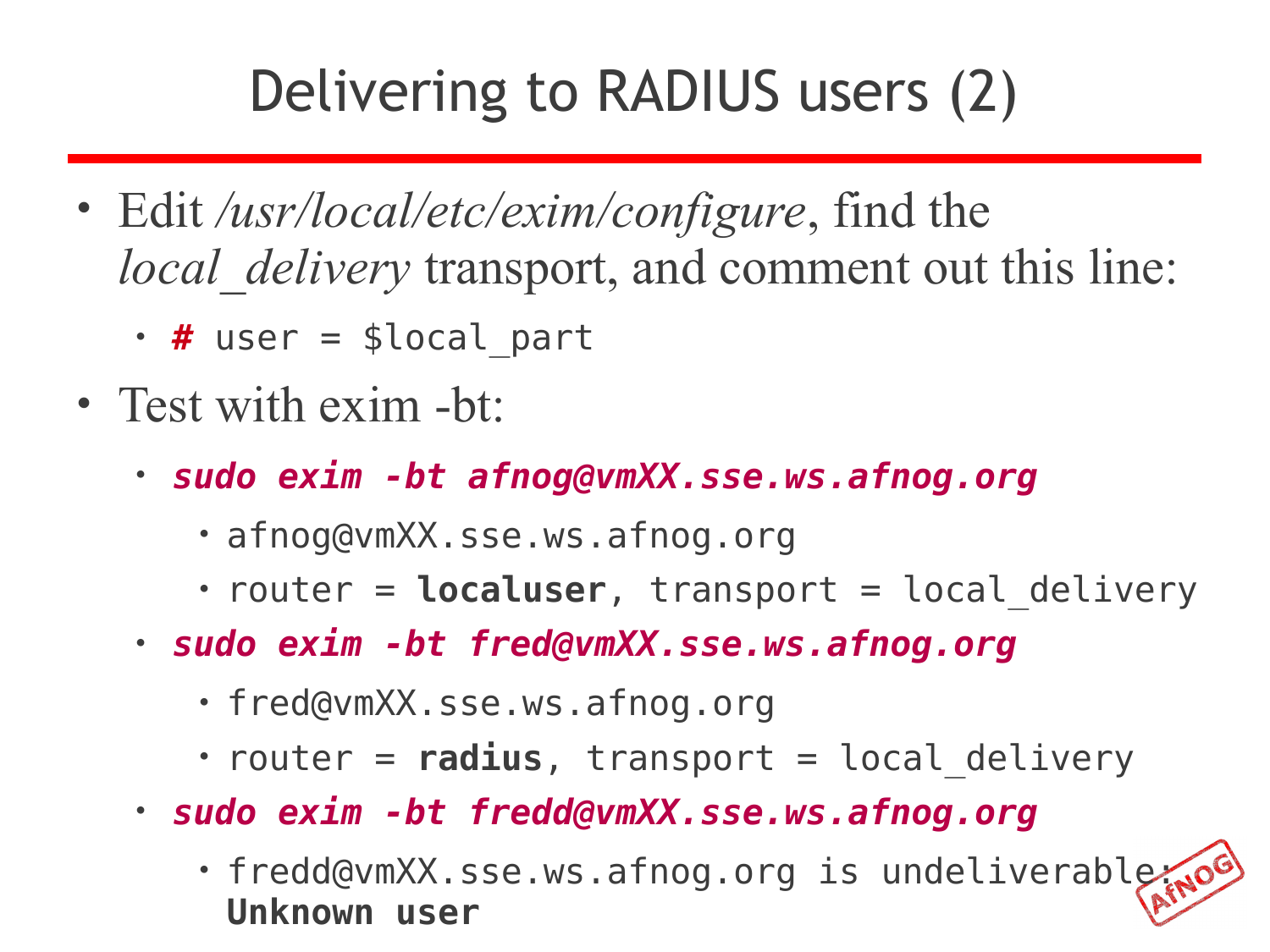## Delivering to RADIUS users (3)

- Restart Exim
- Test with SWAKS (thanks Joost!)
	- *sudo -E pkg\_add -r swaks*
	- *swaks -t afnog@vmXX.sse.ws.afnog.org*  <- 250 OK id=1OHduc-0005Qx-CO
	- *grep -A2 "Message-Id.\*1OHduc-0005Qx-CO" /var/mail/afnog* This is a test mailing
	- *swaks -t fred@vmXX.sse.ws.afnog.org*  <- 250 OK id=1OHdxG-0005RH-HC
	- *sudo grep -A2 "Message-Id.\*1OHdxG-0005RH-HC" /var/mail/fred* This is a test mailing
	- *swaks -t fredd@vmXX.sse.ws.afnog.org*

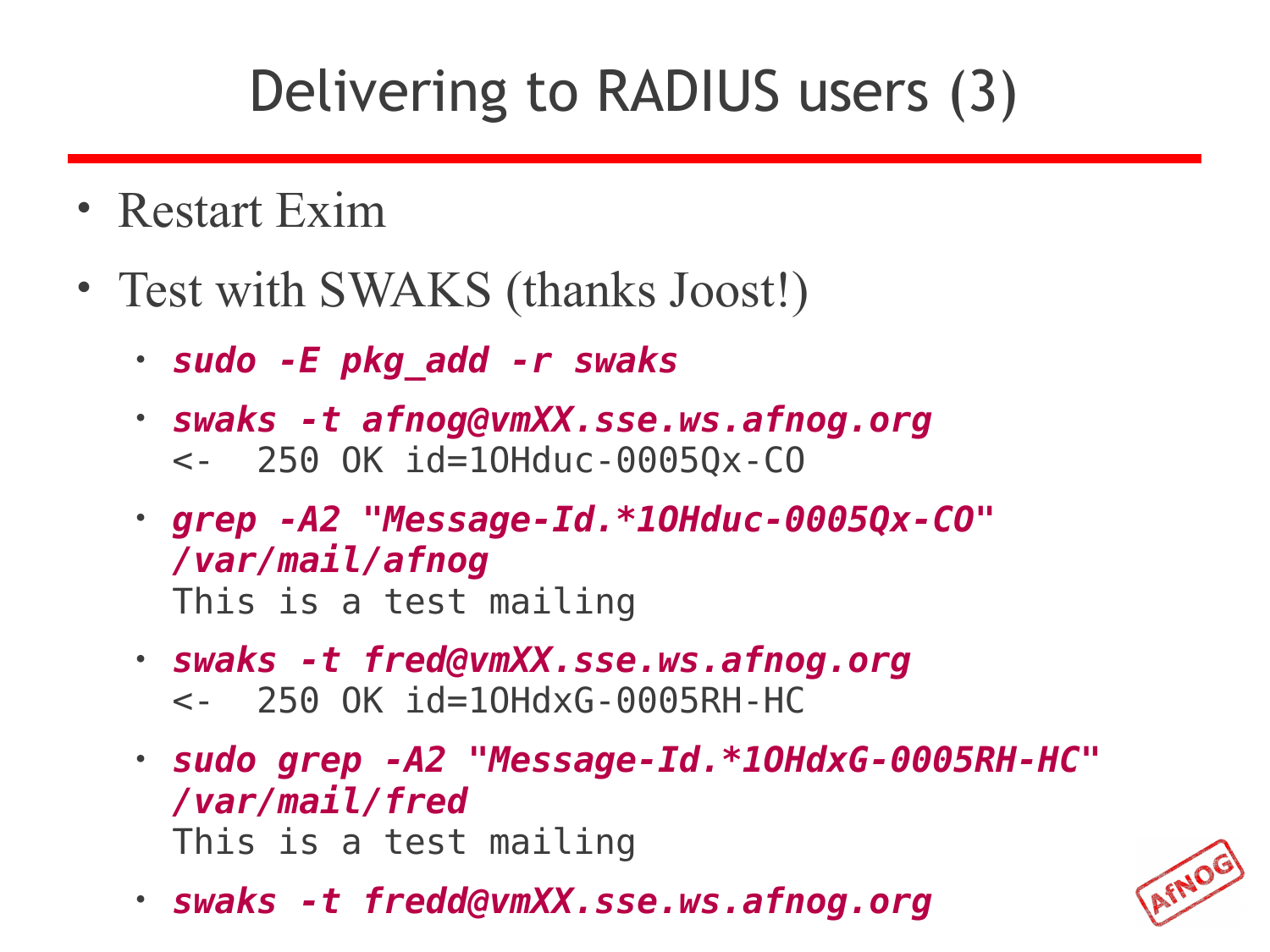## Aptivate's Routers

- **net4dev** (manualroute)
- dnslookup
- **domain aliases** (redirect, virtual domains)
- **domain\_aliases\_suffixed** (ditto)
- **default aliases** (renamed system aliases)
- **no more aliases** (not local domains)
- user forward
- **procmail** (user  $\sim$ /.procmailrc files)
- **localuser** nosuffix (renamed localuser)

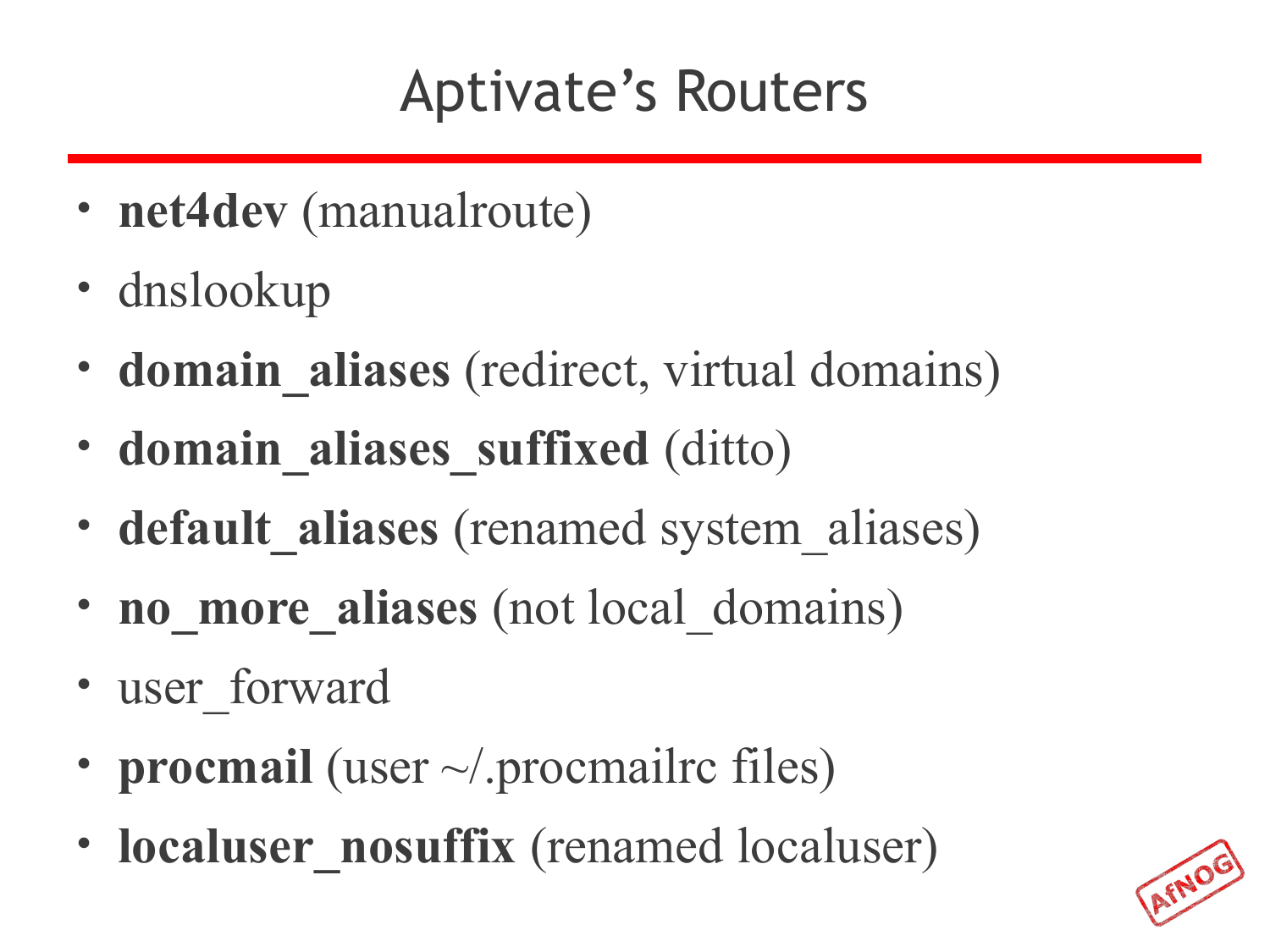## Local Part Suffixes

- Allows you to send mail to afnog-anything and have it delivered to afnog
- Users can filter mail to different boxes
- Configured in the router:
	- local part suffix =  $+*$  :  $-*$
	- local part suffix optional
- If user names contain a suffix character, that part of the username will be removed!
	- Put a router without suffixes before the one with suffixes
- Prefix is possible as well

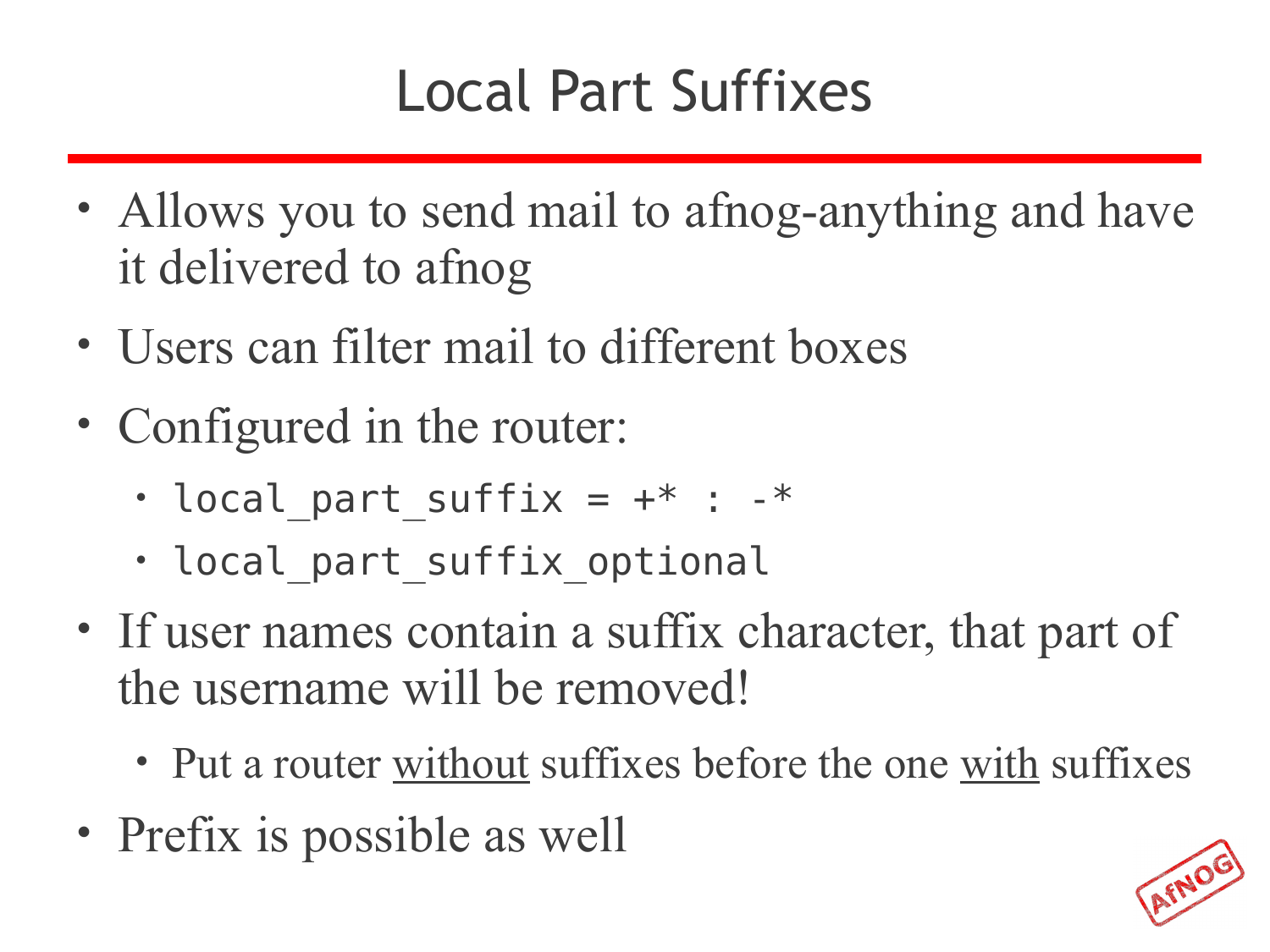#### Next up: Transports

- ✔ Global (no name)
- ✔ Routers (decide what to do with mail)
- ➢ **Transports (control how exactly it is delivered)**
- Access Control (who is allowed to send mail)
- Authenticators (logging in to relay mail)
- Troubleshooting (when things go wrong)

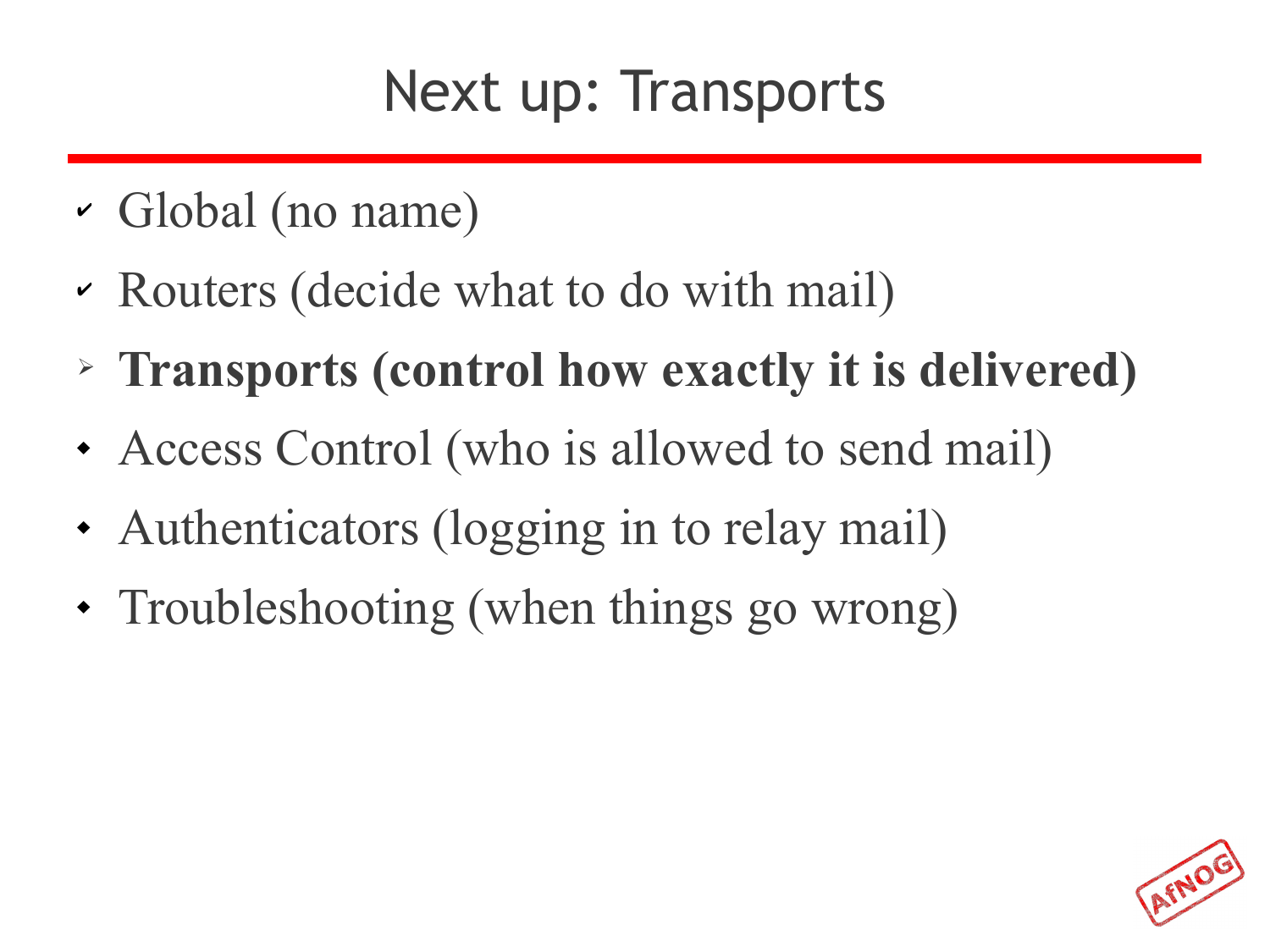#### **Transports**

- Control how messages are delivered
- Only used when referenced from routers
- Order does not matter
- Standard transports:
	- remote smtp
	- local delivery
	- address\_pipe
	- address file
	- address reply

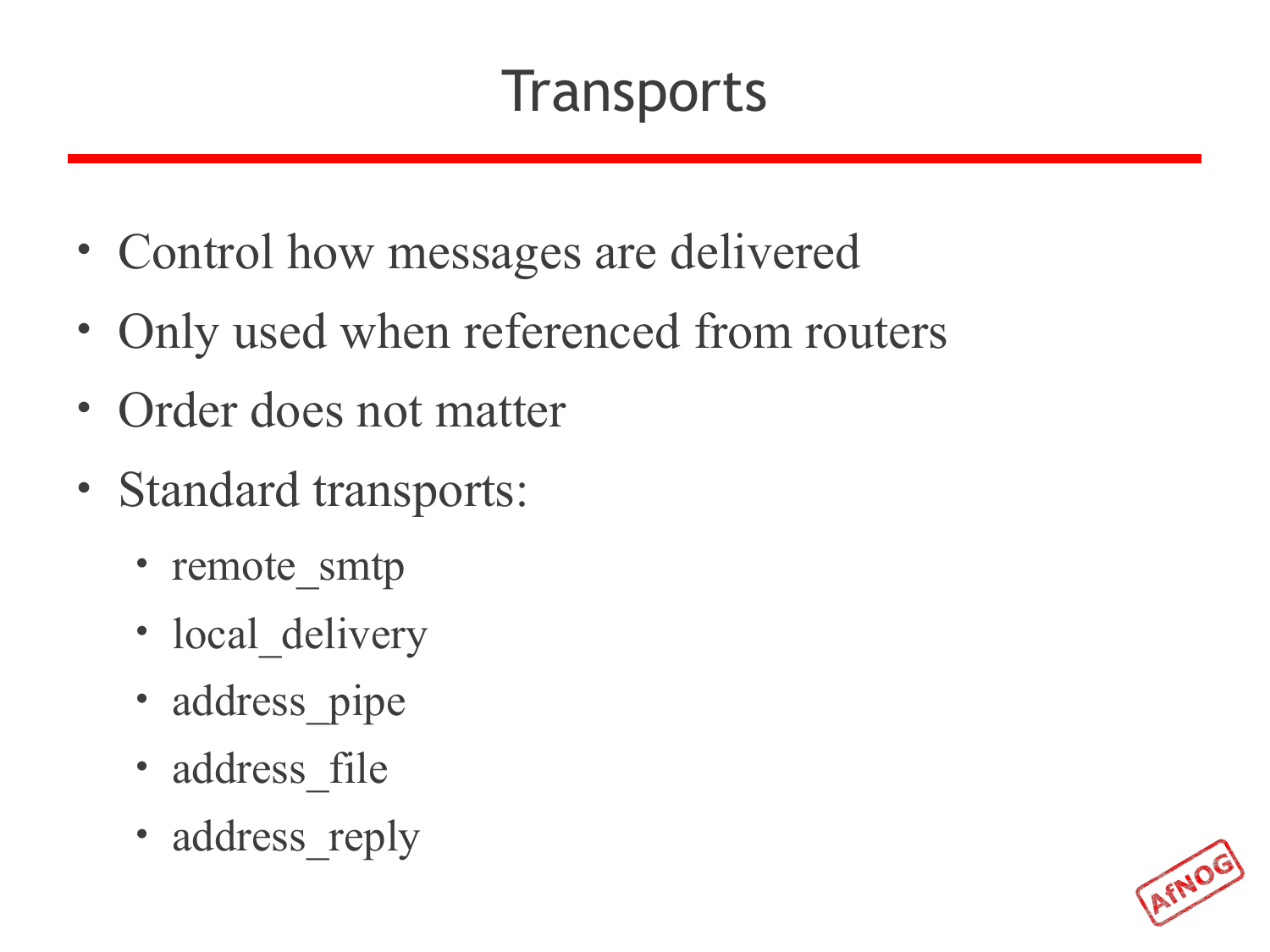#### The *remote\_smtp* Transport

- remote smtp: **driver = smtp**
- no options or conditions
- driver specifies a chunk of Exim code
- this time a transport driver (not a router driver)
- the *smtp* driver delivers mail to another server using **SMTP**
- the remote server is set by the *dnslookup* or *manualroute* driver

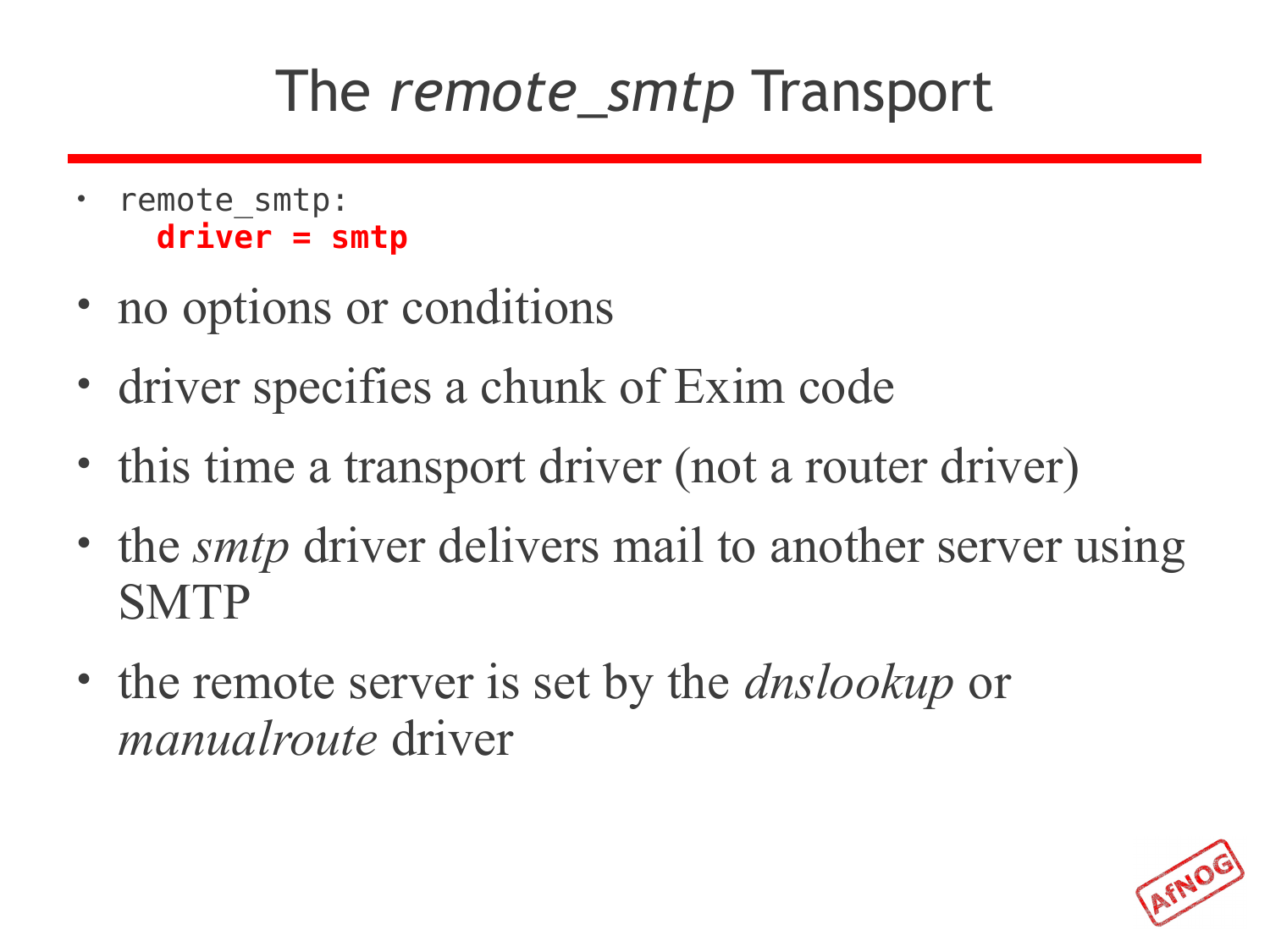## The *local\_delivery* Transport

```
• local delivery:
     driver = appendfile
     file = /var/mail/$local_part
    delivery date add
     envelope_to_add
     return_path_add
    qroup = mailuser = $local part mode = 0660
    no mode fail narrower
```
- Delivers mail to a file in mbox format
- One large file, bad for scalability

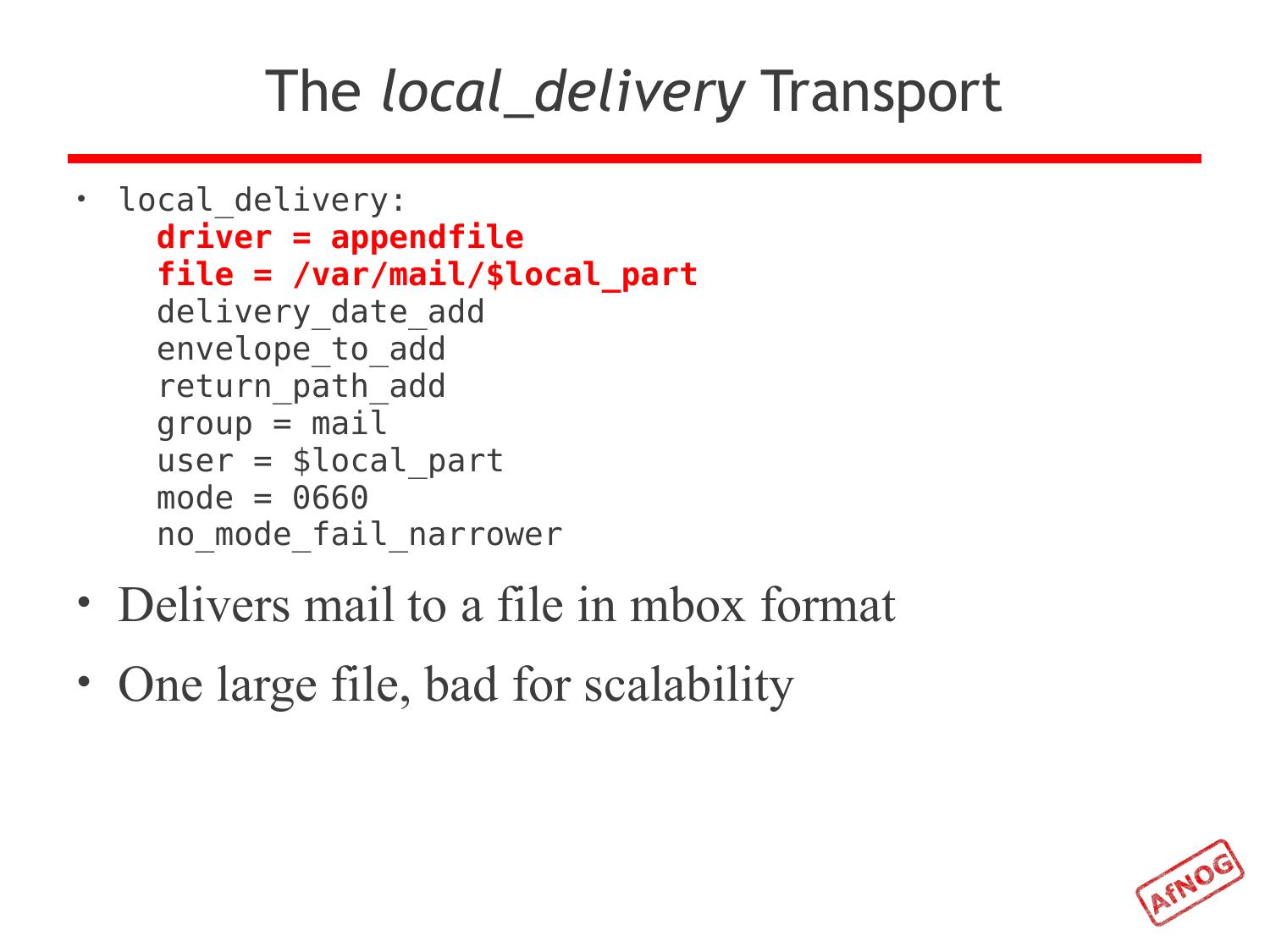#### Procmail Router

- ➢ *sudo -E pkg\_add -r procmail*
- ➢ *vi /home/afnog/.procmailrc:*
	- ➢ *:0f | sed -e 's/foo/bar/'*
- ➢ *echo food | mail afnog*
- ➢ *tail -2 /var/mail/afnog* food
- ➢ *sudo vi /usr/local/etc/exim/configure*
	- begin routers

```
➢ procmail_router:
     driver = accept
     check_local_user
     transport = procmail_pipe
     require_files = ${home}/.procmailrc
     no_verify
```
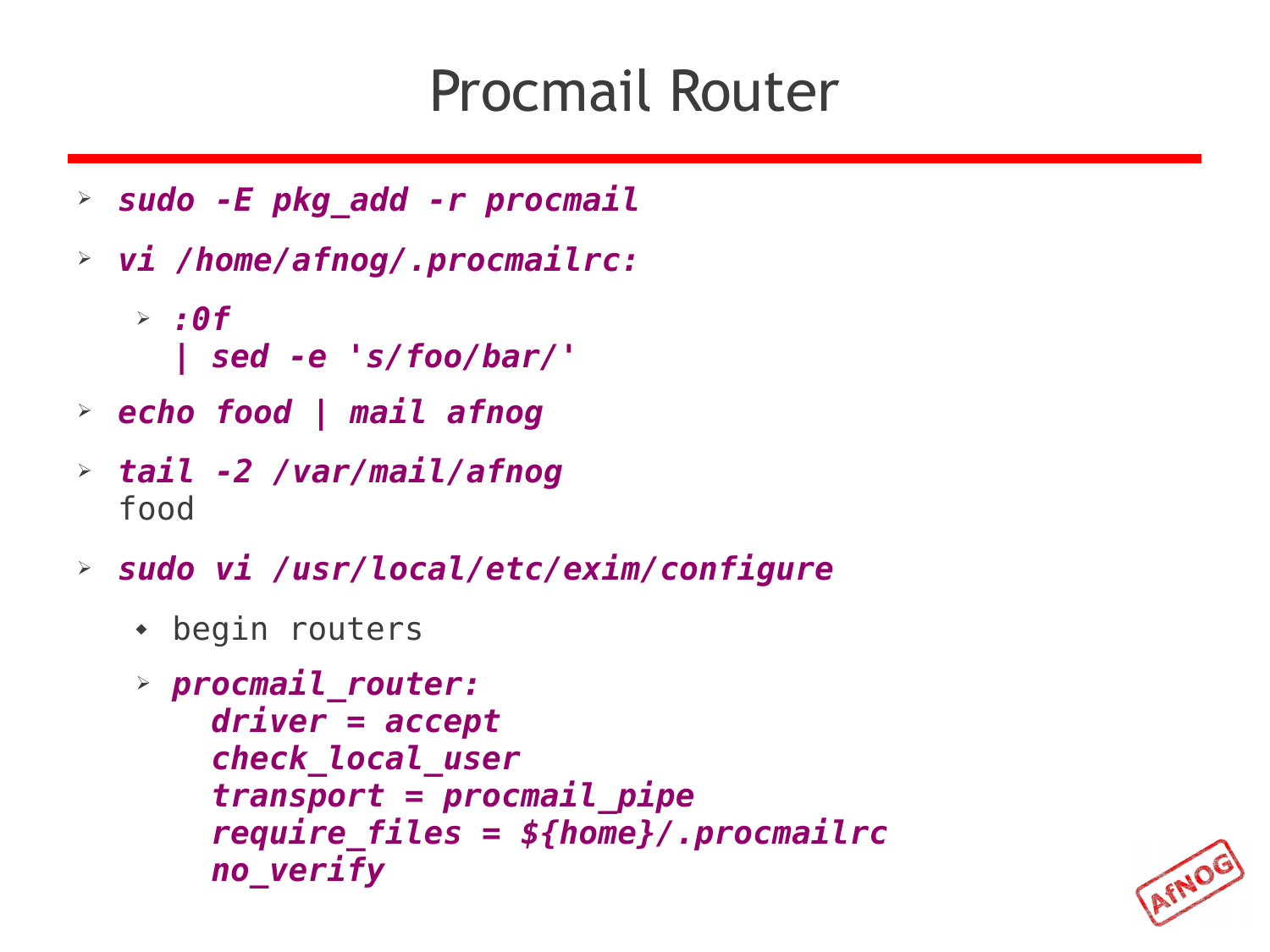#### Procmail Transport

- ➢ *sudo vi /usr/local/etc/exim/configure*
	- begin transports
	- ➢ *procmail\_pipe: driver = pipe command = "/usr/local/bin/procmail" return\_path\_add delivery\_date\_add envelope\_to\_add*
- ➢ *sudo /usr/local/etc/rc.d/exim restart*
- ➢ *echo food | mail afnog*
- ➢ *tail -2 /var/mail/afnog* bard
- ➢ *rm ~/.procmailrc*

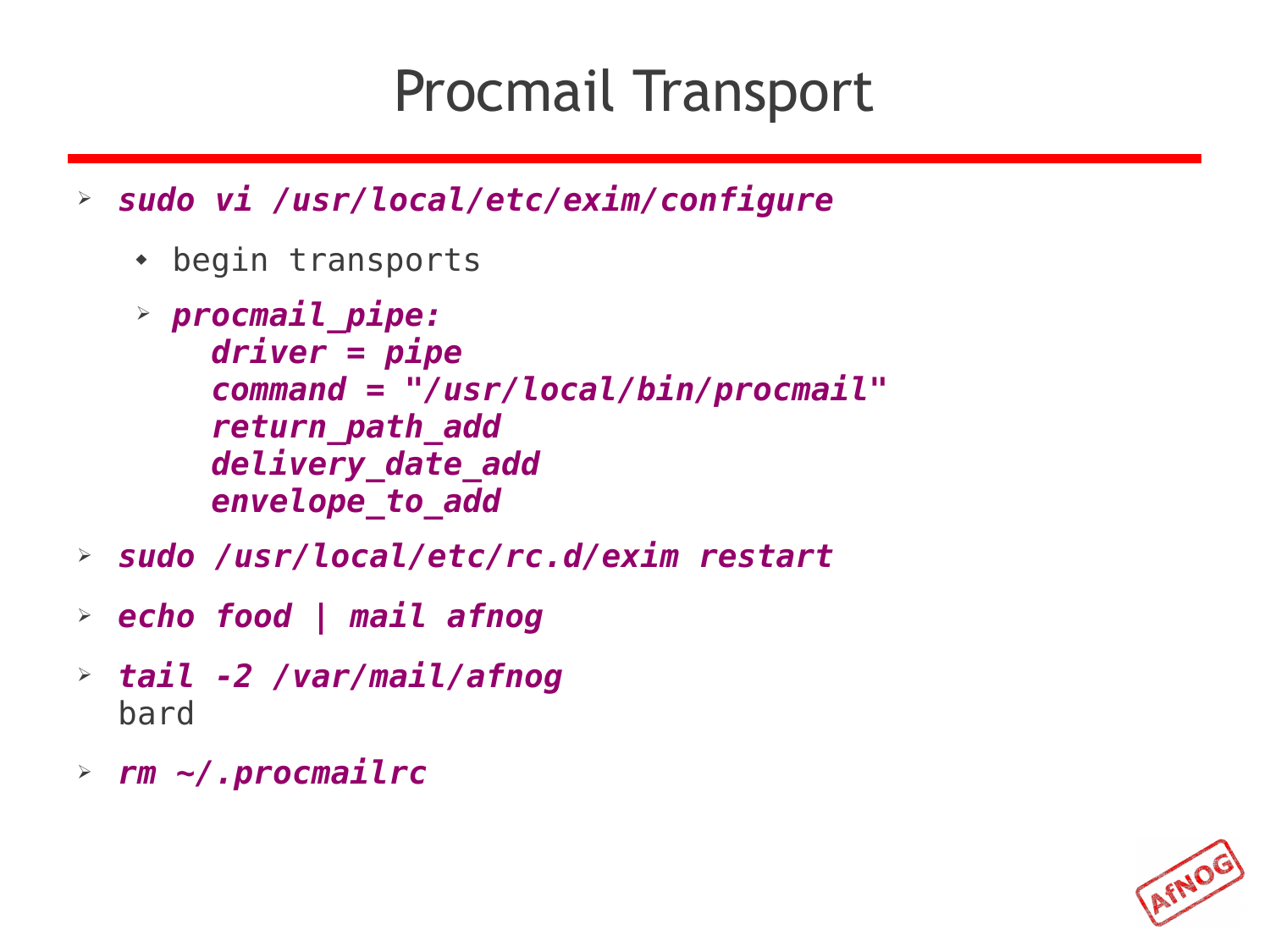### Switch to Maildirs

➢ *sudo vi /usr/local/etc/exim/configure*

```
• local delivery:
     driver = appendfile
     # file = /var/mail/$local_part
     maildir_format
     directory = $home/mail
    delivery date add
     envelope_to_add
    return path add
    group = mailuser = <math>$local</math> part mode = 0660
    no mode fail narrower
```
- ➢ *sudo /usr/local/etc/rc.d/exim restart*
- ➢ *ls /home/afnog/mail*
- ➢ *echo test | mail afnog*
- ➢ *ls /home/afnog/mail*

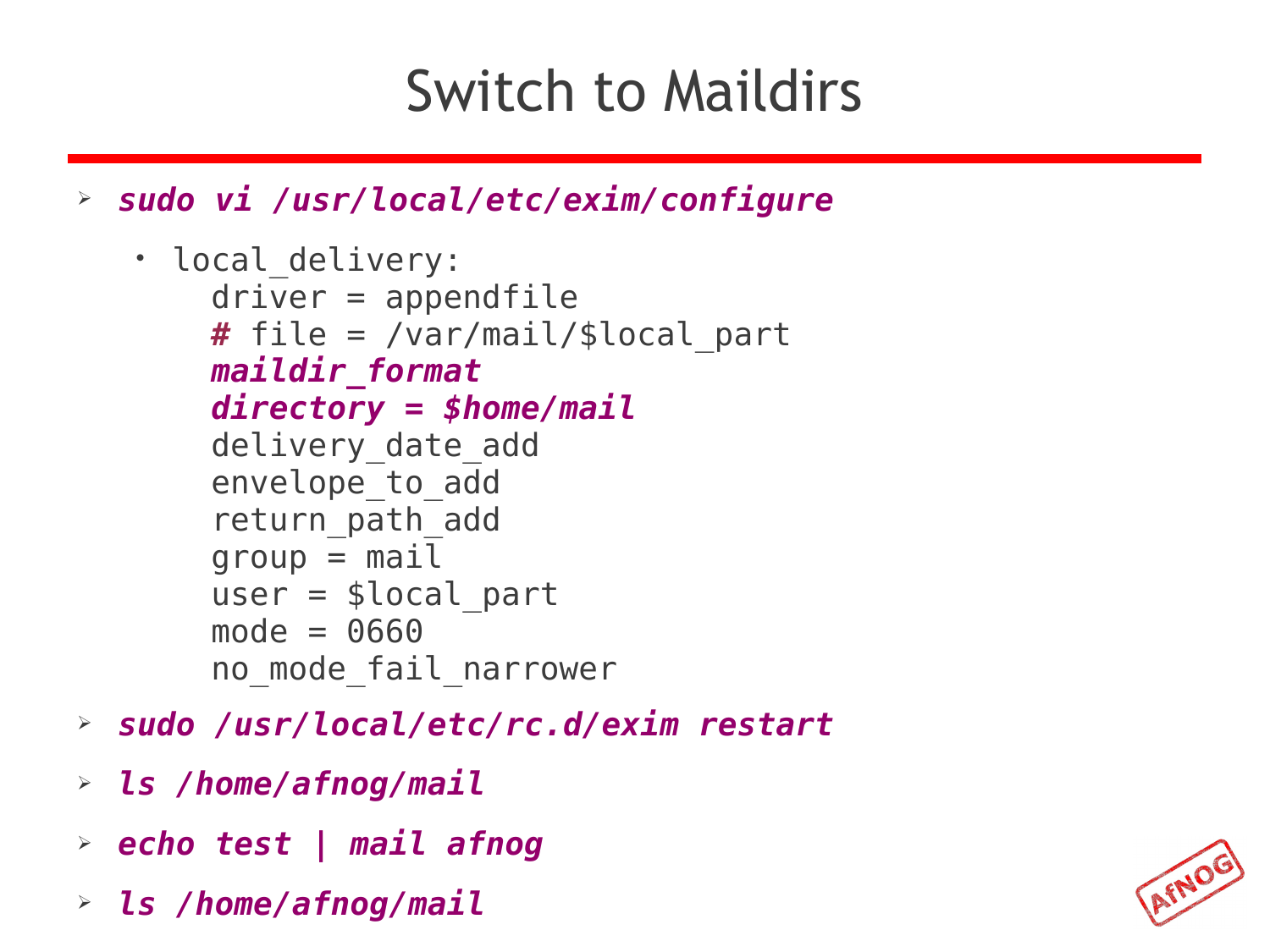#### Next up: Access Control

- ✔ Global (no name)
- ✔ Routers (decide what to do with mail)
- ✔ Transports (control how exactly it is delivered)
- ➢ **Access Control (who is allowed to send mail)**
- Authenticators (logging in to relay mail)
- Troubleshooting (when things go wrong)

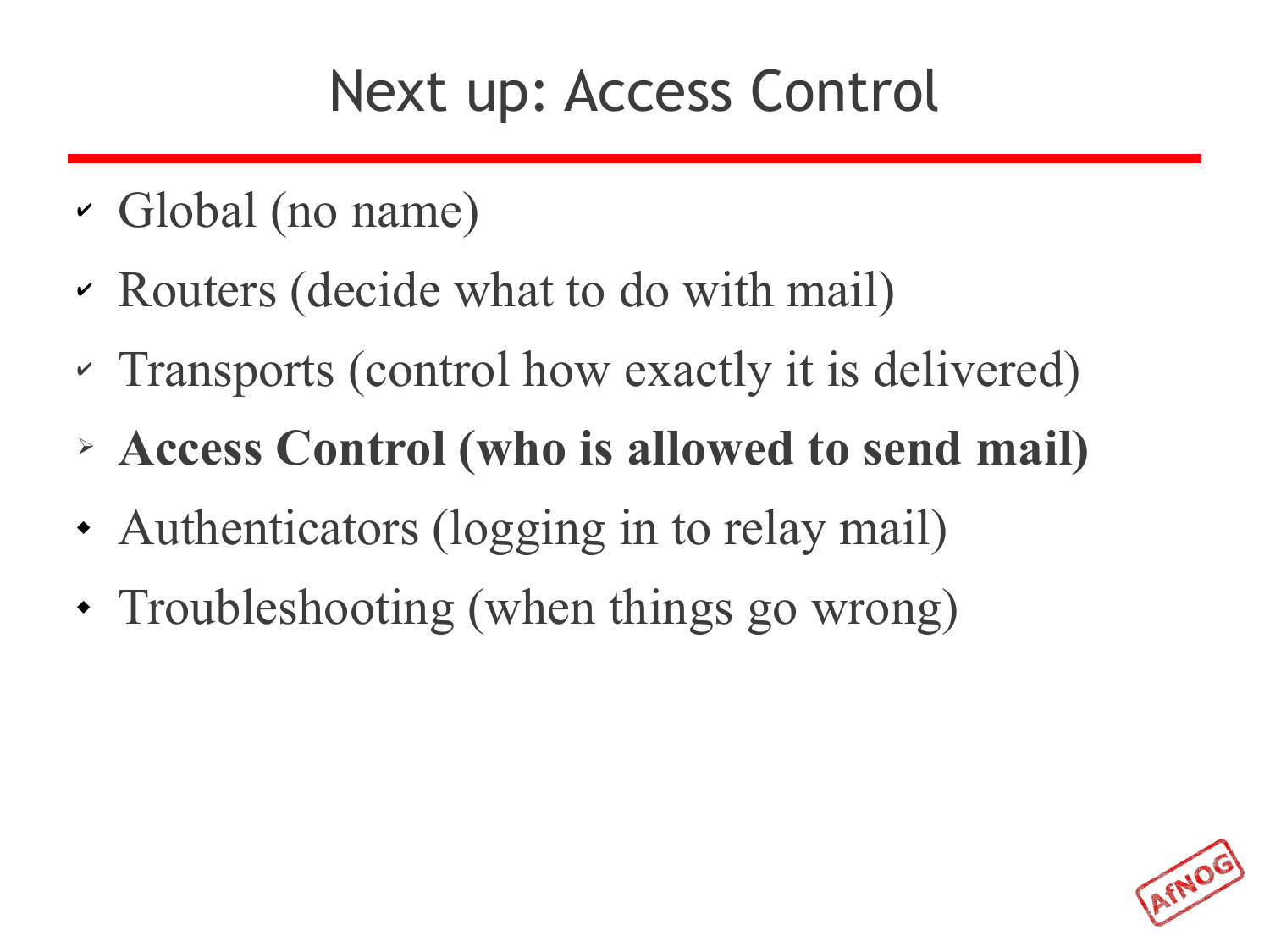## Access Control

- Controls who is allowed to send you mail, or not
- Most useful weapon in the war against spam
- Most SMTP commands are subject to an Access Control List (ACL) (see chapter 40 of the manual)
- Most commonly used are RCPT and DATA ACLs
	- Why not MAIL?
- DATA ACL applies at the end of the DATA command, after the message body has been sent
	- Too late to reject individual recipients
	- Too late to save bandwidth

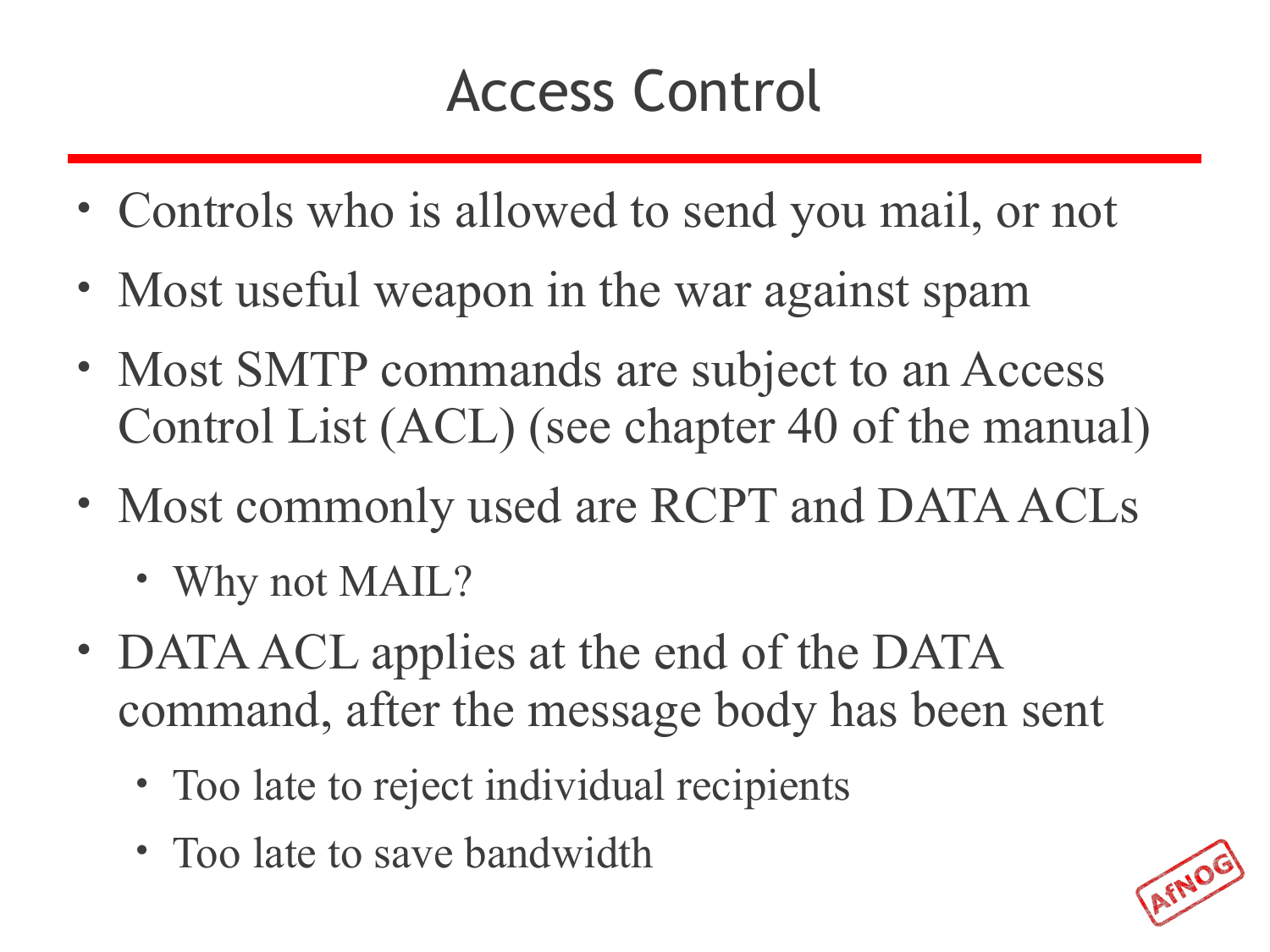## Using Access Control Lists

- ACLs are named followed by a colon : and usually start with *acl\_*
	- which ACLs does Exim include by default?
- ACLs can appear in any order in the "acl" section
- ACLs are not used unless:
	- referenced in the global configuration, or
	- called by another ACL
- Look for acl \* statements in the global section
	- which ACLs does Exim use by default?

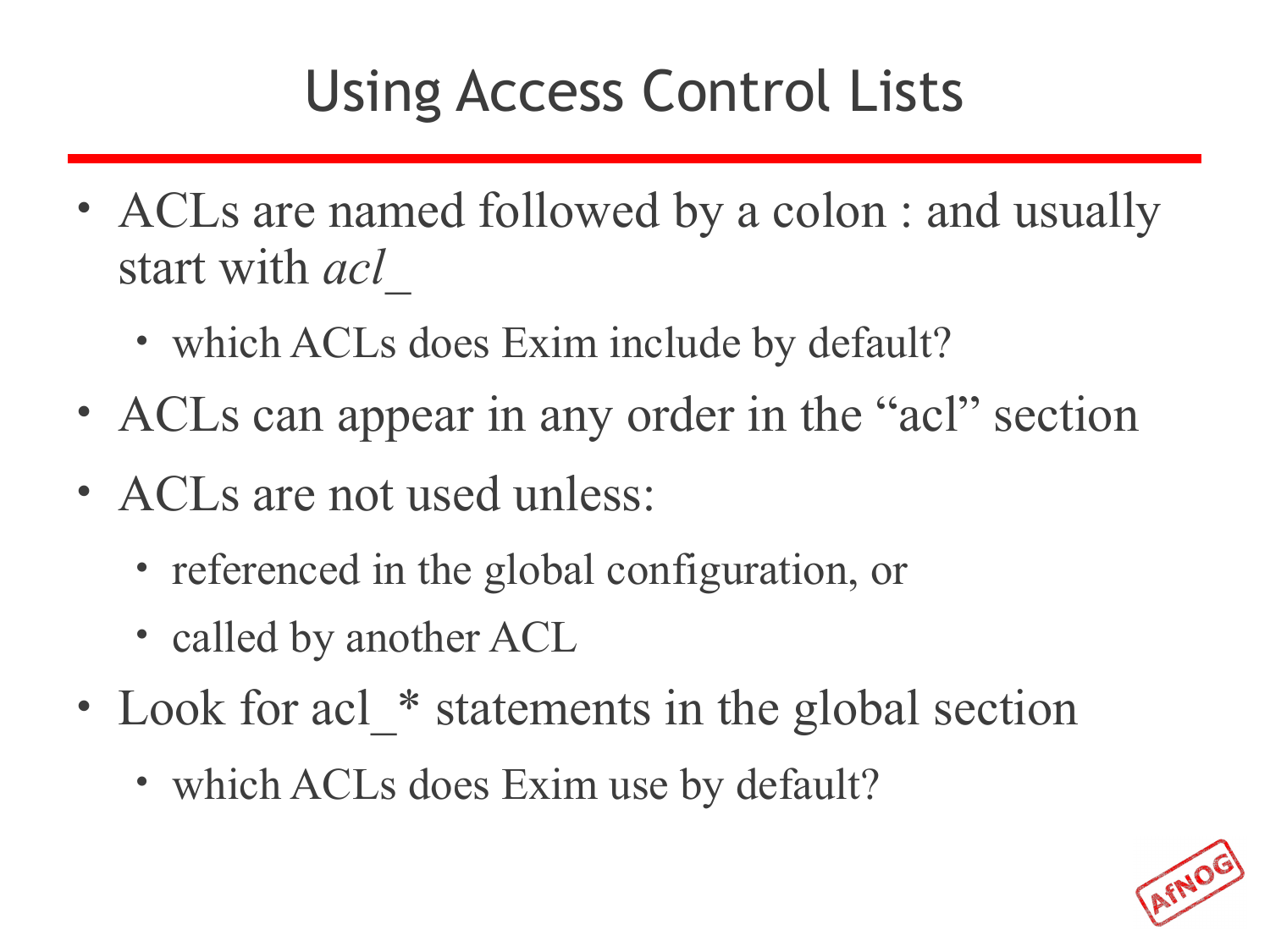## Anatomy of an ACL

- Every ACL consists of Access Control Entries
- Every entry starts with a **verb**
	- every verb ends the previous entry and starts a new one
- Other lines are **conditions** and **options**
	- Conditions control **whether** the verb is executed
	- Options control **what** the verb does when executed
- Order of entries and lines in an ACL is important
	- Processing of an entry stops as soon as a condition fails
	- Options after a condition that fails are not used
	- Can change the options and then apply more conditions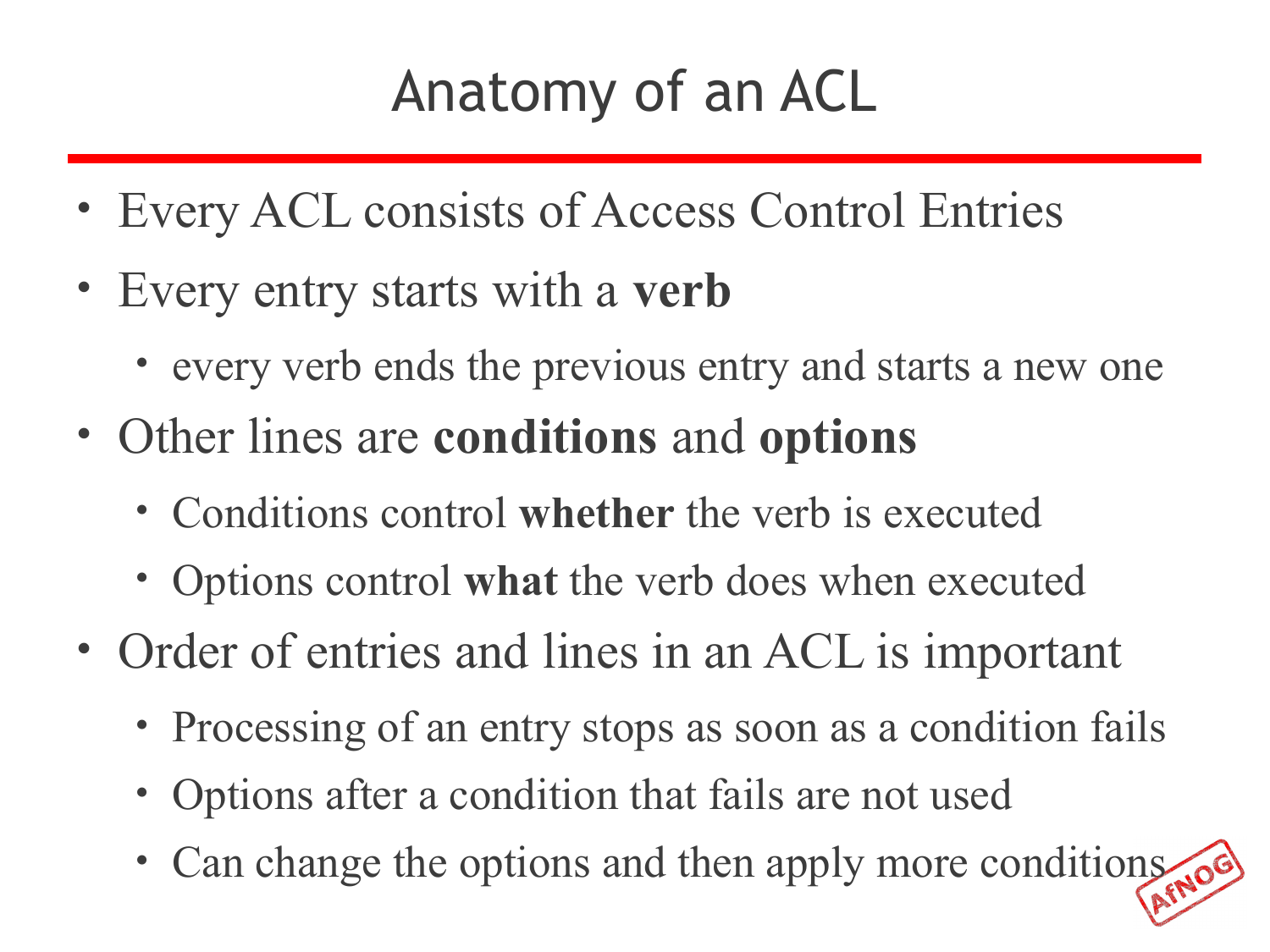## Access Control Verbs

- **accept:** the command is allowed
- **defer:** command refused, returns a temporary error
- **deny:** command refused, returns a permanent error
- **discard:** returns success but throws away the recipient or message
- **drop:** like deny, but drops the connection too
- **require:** opposite of deny, denies the message if not all conditions are met
- **warn:** writes a warning message to the logs, but allows command to proceed

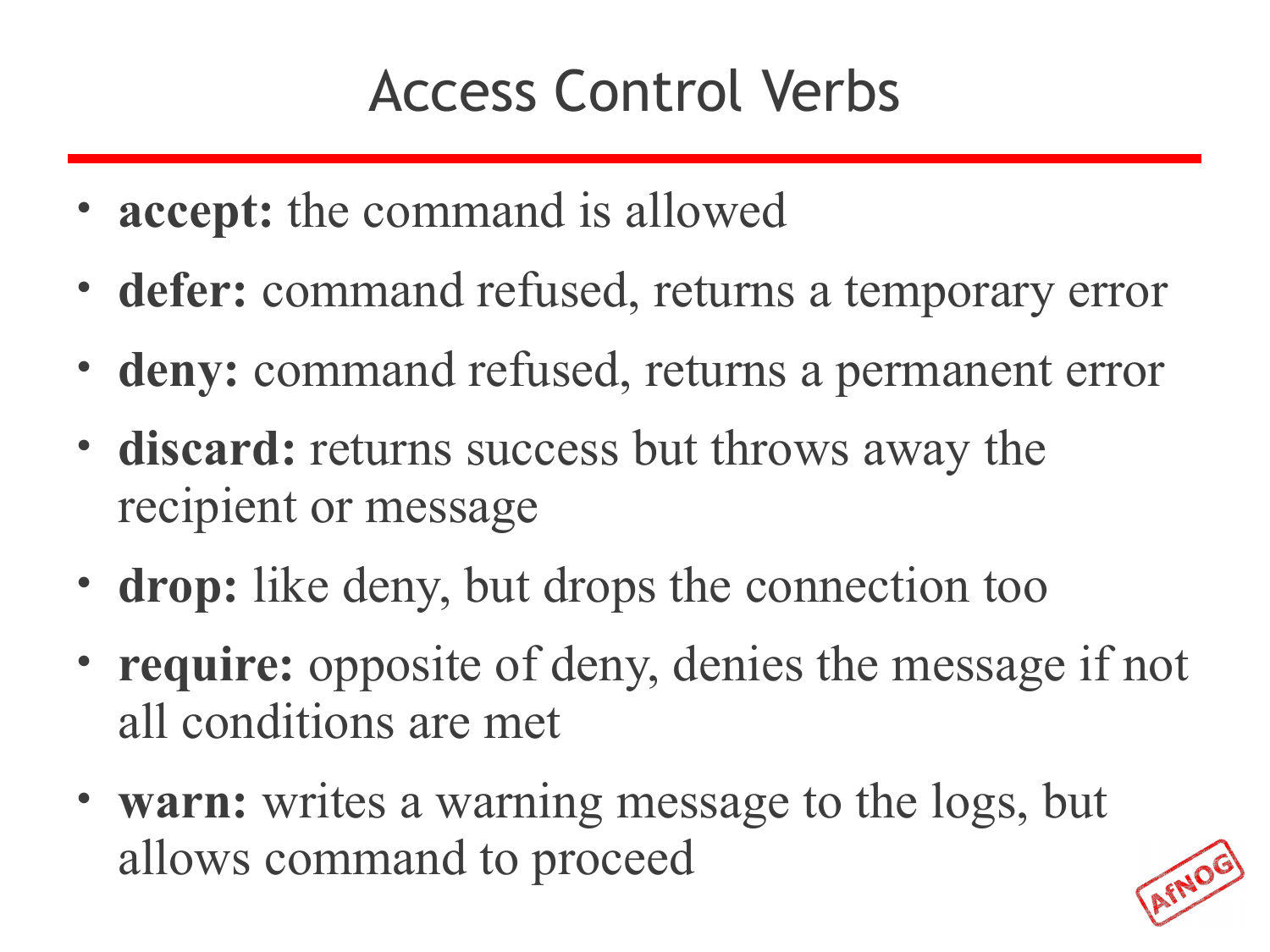## The *acl\_check\_rcpt* ACL

- accept hosts = :
- $\cdot$  deny message  $=$  Restricted characters in address  $domains = +local domain$ local parts =  $^{\wedge}$ [.] :  $^{\wedge}$ .  $^*[@\%!/]]$ 
	- $\cdot$  accept local parts = postmaster
- -
	-
	- - $domains = +local domain$
	- require verify  $=$  sender
	- accept hosts  $-$  +relay from hosts  $control = submission$
	- accept authenticated  $=$   $*$ control = submission
	- require message = relay not permitted domains =  $+local$  domains : +relay to domains
	- require verify = recipient

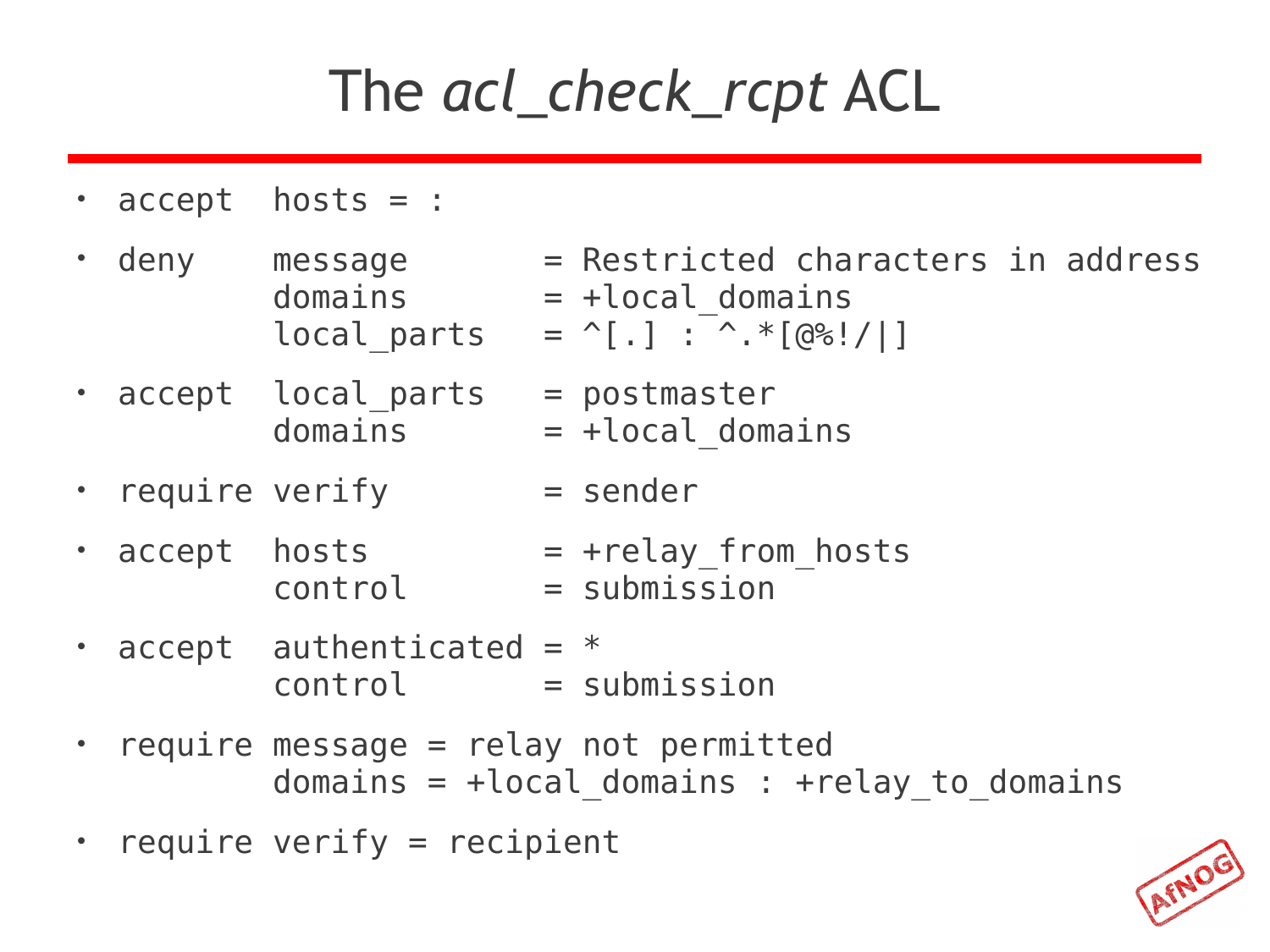## Address Verification

- *verify = sender* or *verify = recipient*
- Sender verify failure or Srecipient verify failure will contain one of the following words:
	- **qualify** (the address was unqualified (no domain), and the message was neither local nor came from an exempted host)
	- **route** (routing failed)
	- **mail** (routing succeeded, and a callout was attempted; rejection occurred at or before the MAIL command)
	- **recipient** (the RCPT command in a callout was rejected)
	- **postmaster** (the postmaster check in a callout was rejected)

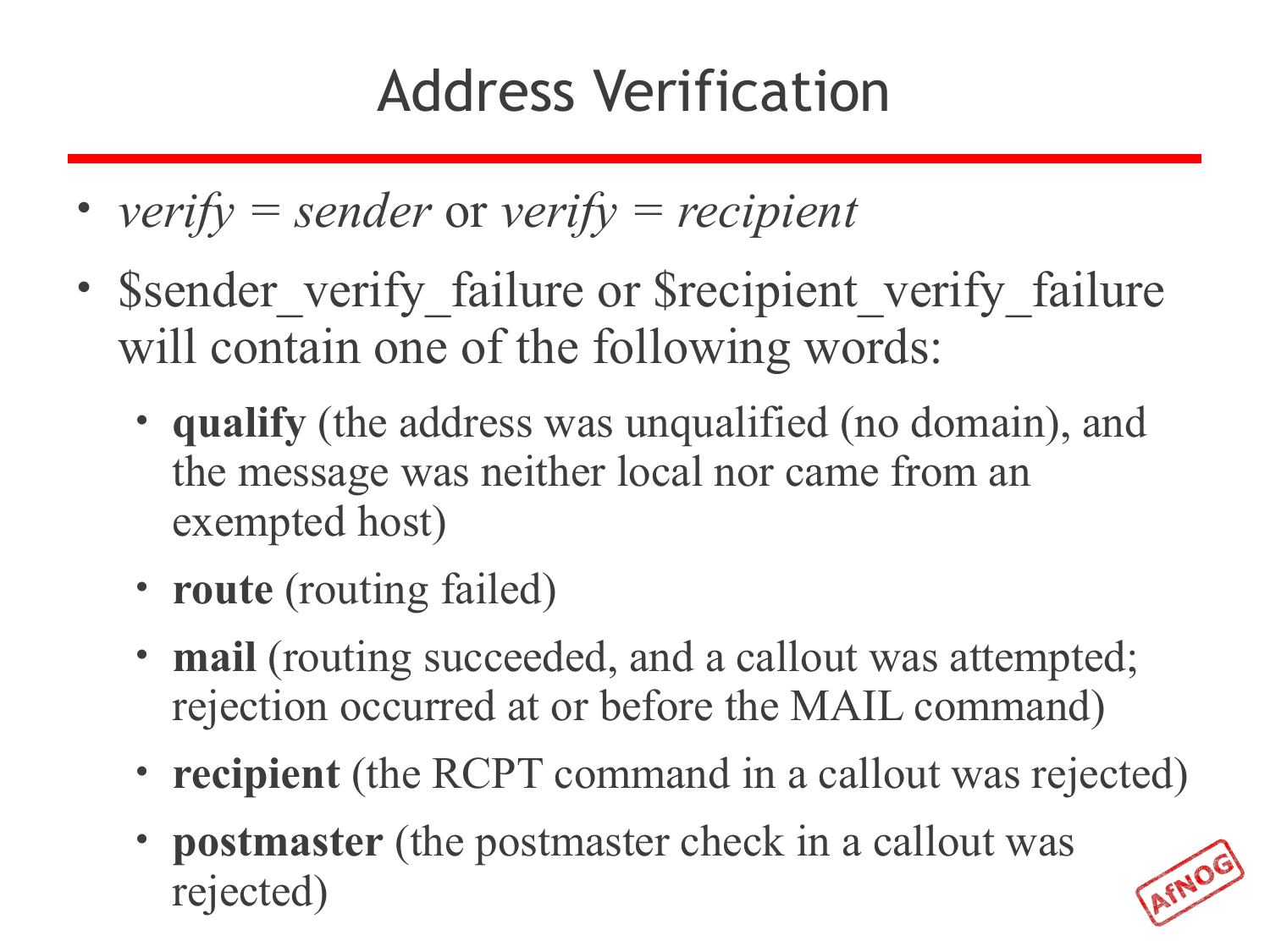# Callouts

- Standard address verification only uses the Exim configuration file and the DNS
- Callouts make a pretend SMTP connection
	- Sender callouts connect to the sender domain's MX
	- Recipient callouts connect to the recipient domain's MX
- Callouts can reduce spam by rejecting invalid addresses
- Callouts do block some legitimate email
- Callouts are controversial, some consider them abuse

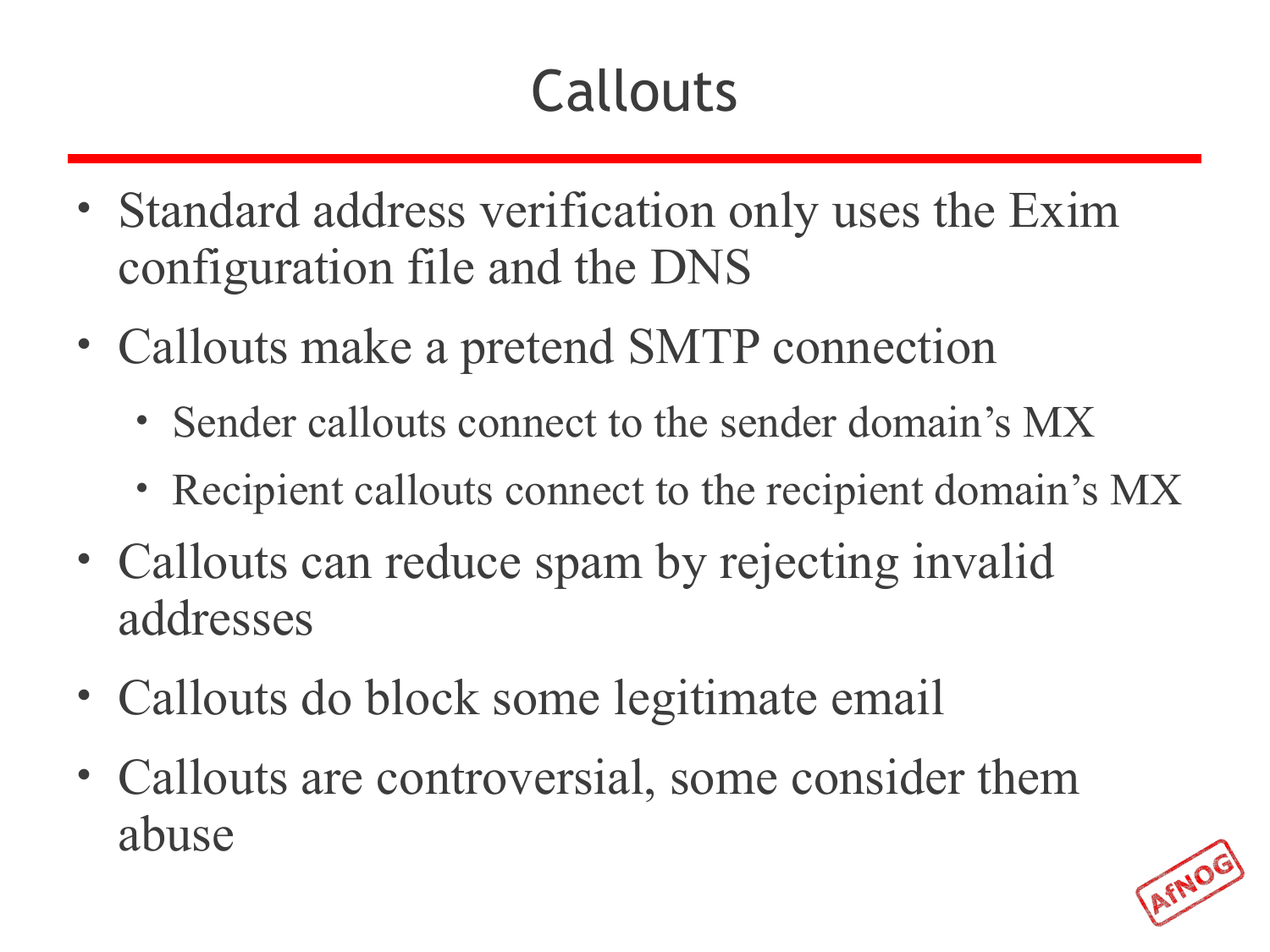#### Testing Callouts

- ➢ *sudo vi /usr/local/etc/exim/configure*
	- ➢ domainlist relay\_to\_domains = *rl.example.com*
	- ➢ require *message = Sender verify failed* verify = sender*/callout=120s*
	- ➢ require *message = Recipient verify failed* verify = recipient*/callout=120s*
- ➢ *exim -bh 1.2.3.4*
	- ➢ *mail from:<nonexist@vmXX.sse.ws.afnog.org>*
	- ➢ *rcpt to:<afnog@vmXX.sse.ws.afnog.org>* 550 Sender verify failed
- ➢ *exim -bhc 1.2.5.4*
	- ➢ *mail from:<afnog@vmXX.sse.ws.afnog.org>*
	- ➢ *rcpt to:<nonexist@rl.example.com>* 550 Recipient verify failed

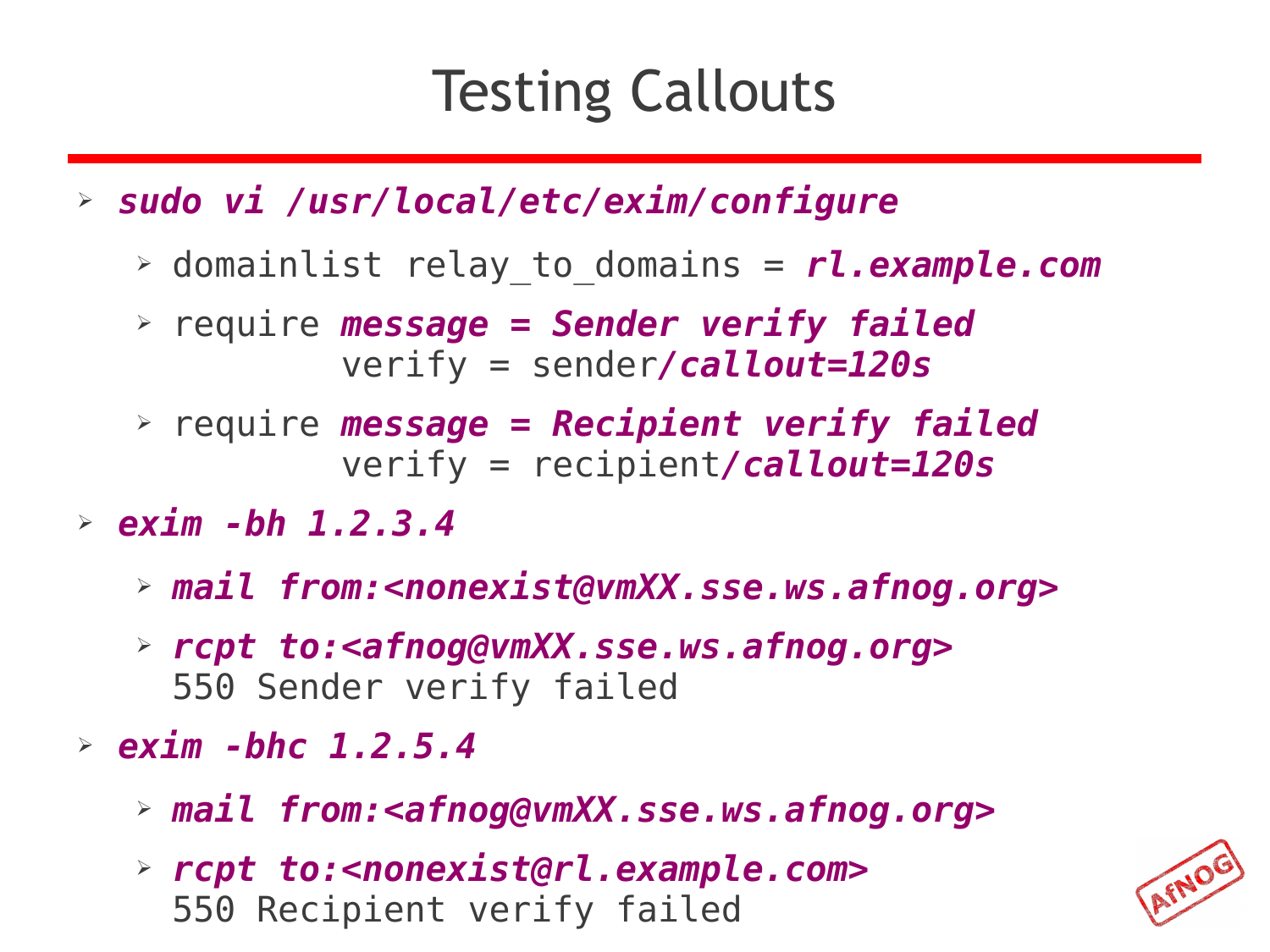### Blocking Senders and Recipients

- deny senders = naNaijaadmin@list.nanaija.com
- deny senders =  $*$ @web-performers.com message = Get lost, you lying link exchange  $\setminus$ spammers
- deny hosts  $=$  \*.mailserve.net message = Get lost, you lying link exchange  $\setminus$ spammers
- deny senders = bfsummit@bfsummit.com  $message = I$  hope you catch bird flu and die
- deny senders =  $\N^*$ .\*mission2007.\*@dgroups.org\$\N recipients = info@aidworld.org  $message$  = Please remove me from your list.

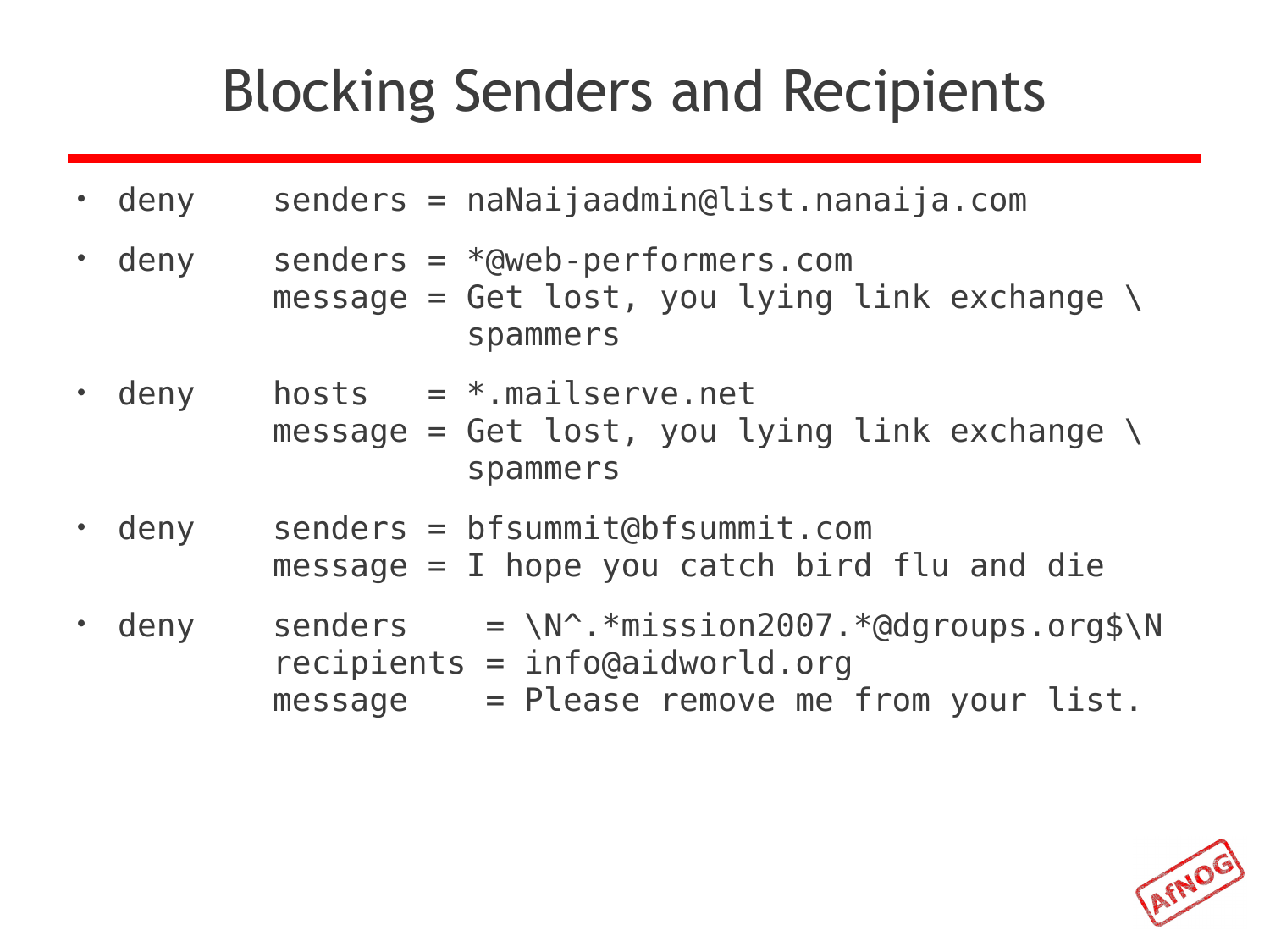#### Hate your neighbour?

- Add to your RCPT ACL:
	- *deny hosts = pcYY.sse.ws.afnog.org message = I don't like your socks*
	- *sudo /usr/local/etc/rc.d/exim restart*
- Ask your neighbour to test it:
	- *telnet vmXX.sse.ws.afnog.org 25*
	- *mail from:<afnog@pcYY.sse.ws.afnog.org>*
	- *rcpt to:<afnog@vmXX.sse.ws.afnog.org>* 550 I don't like your socks
- How would you block everyone in the classroom?
- What do you see in the logs?

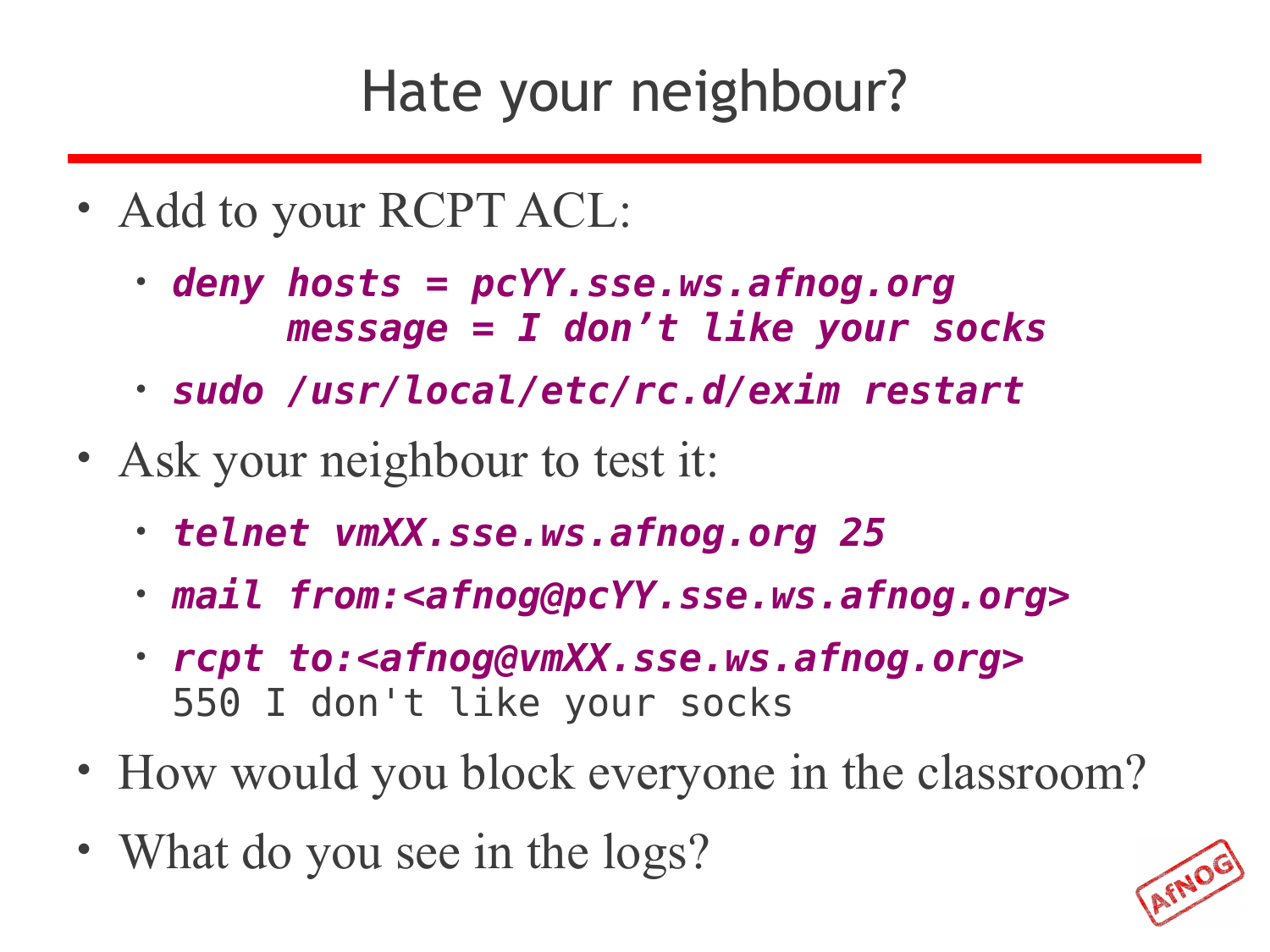## Sender Policy Framework

- Allows you to say which IPs are allowed to send from your domain (prevent spammers from using it)
- Useful when you want to block all mail from a domain, or only participate in SRS mailing lists
- Only works when people reject mails that fail SPF
- Causes problems for mailing lists not using SRS
- Many people complain, but it works for me!

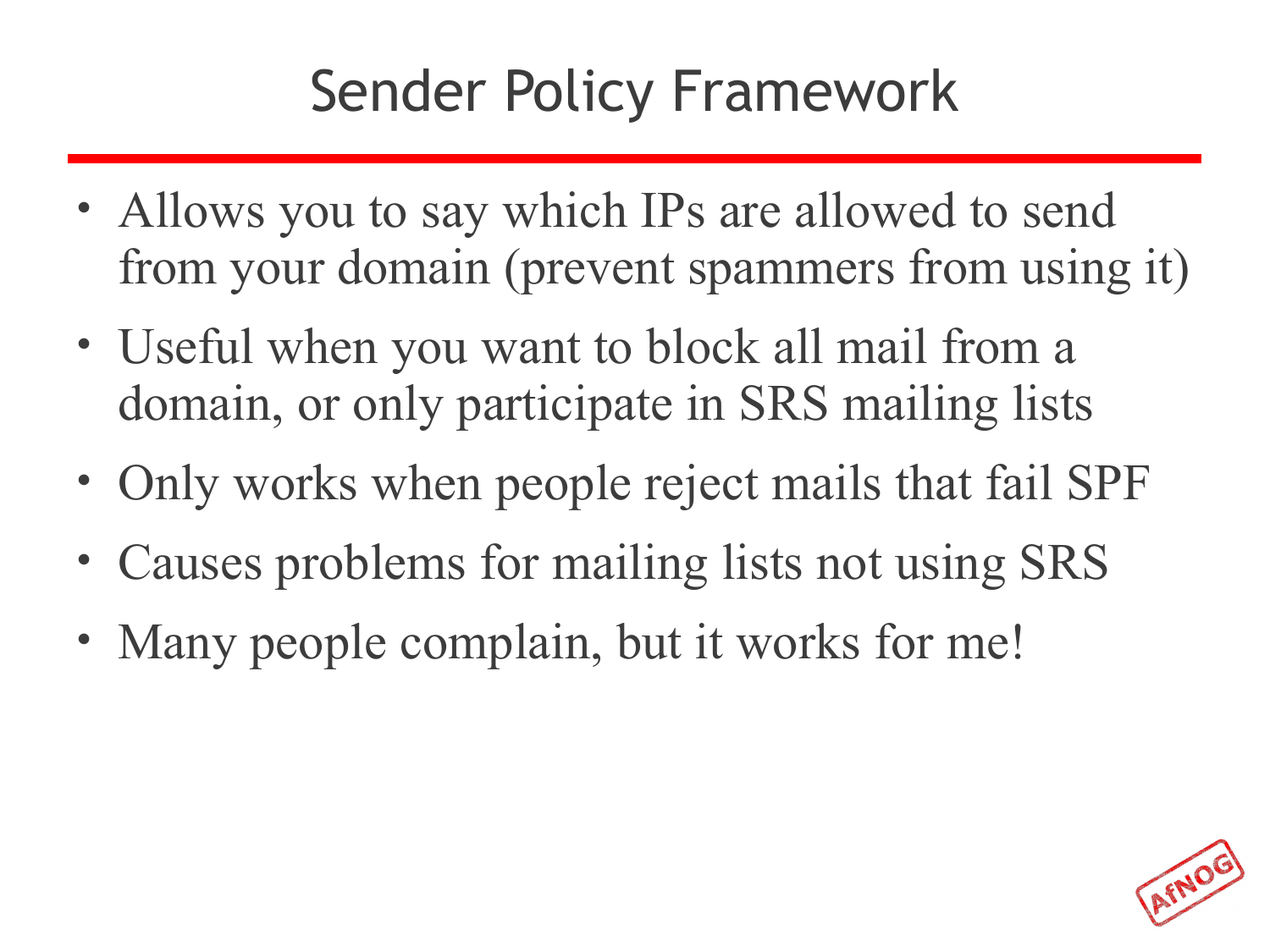## Enable SPF for your domain

- ➢ Generate your SPF record for your domain using www.openspf.org that only allows your PC to send:
	- ➢ e.g. "v=spf1 a:vmXX.sse.ws.afnog.org ~all"
- ➢ Edit the zone file for XXXX.afnogws.gh and add:
	- ➢ *@ IN TXT "v=spf1 a:vmXX.sse.ws.afnog.org ~all"*
- ➢ Reload the zone and query the TXT record using *dig*
- ➢ Add an SPF check high up in your RCPT ACL:

```
➢ deny spf = fail
       message = SPF check failed: $spf_smtp_comment
        log_message = SPF check failed: $spf_result
```
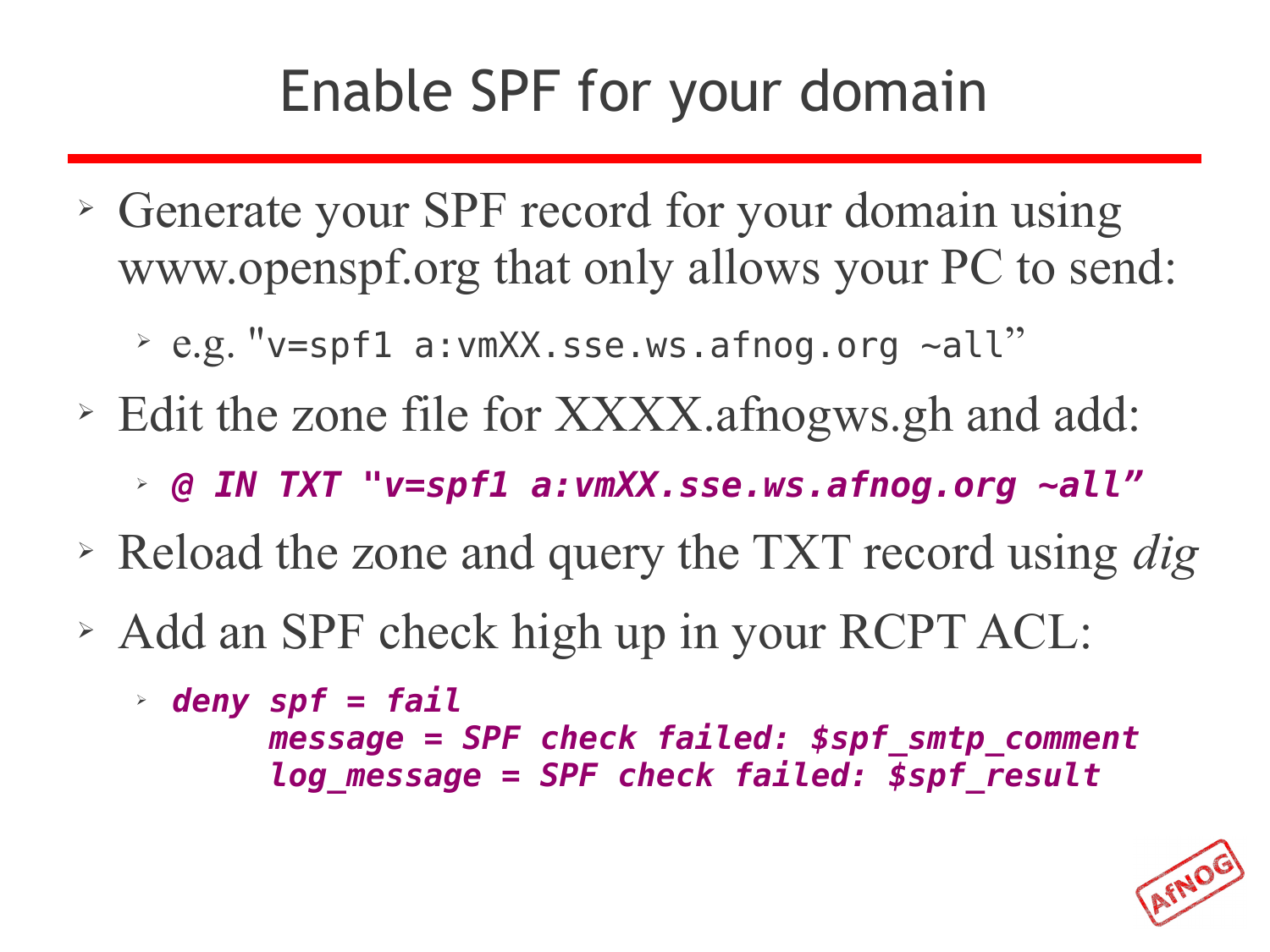# Blackmail

```
• deny \cdot! hosts = +relay from hosts
          ! authenticated = * dnslists = zen.spamhaus.org
          message = $sender host address \setminus blacklisted by Spamhaus\n\
           (http://www.spamhaus.org/query/bl?
  ip=$sender_host_address)\n\
          $dnslist text
 warn \qquad ! hosts = +relay from hosts
          ! authenticated = * dnslists = bl.spamcop.net
          message = X-Warning: \ \ \ \ \$sender host address blacklisted \
             by \frac{1}{1}st domain ($dnslist text)
```
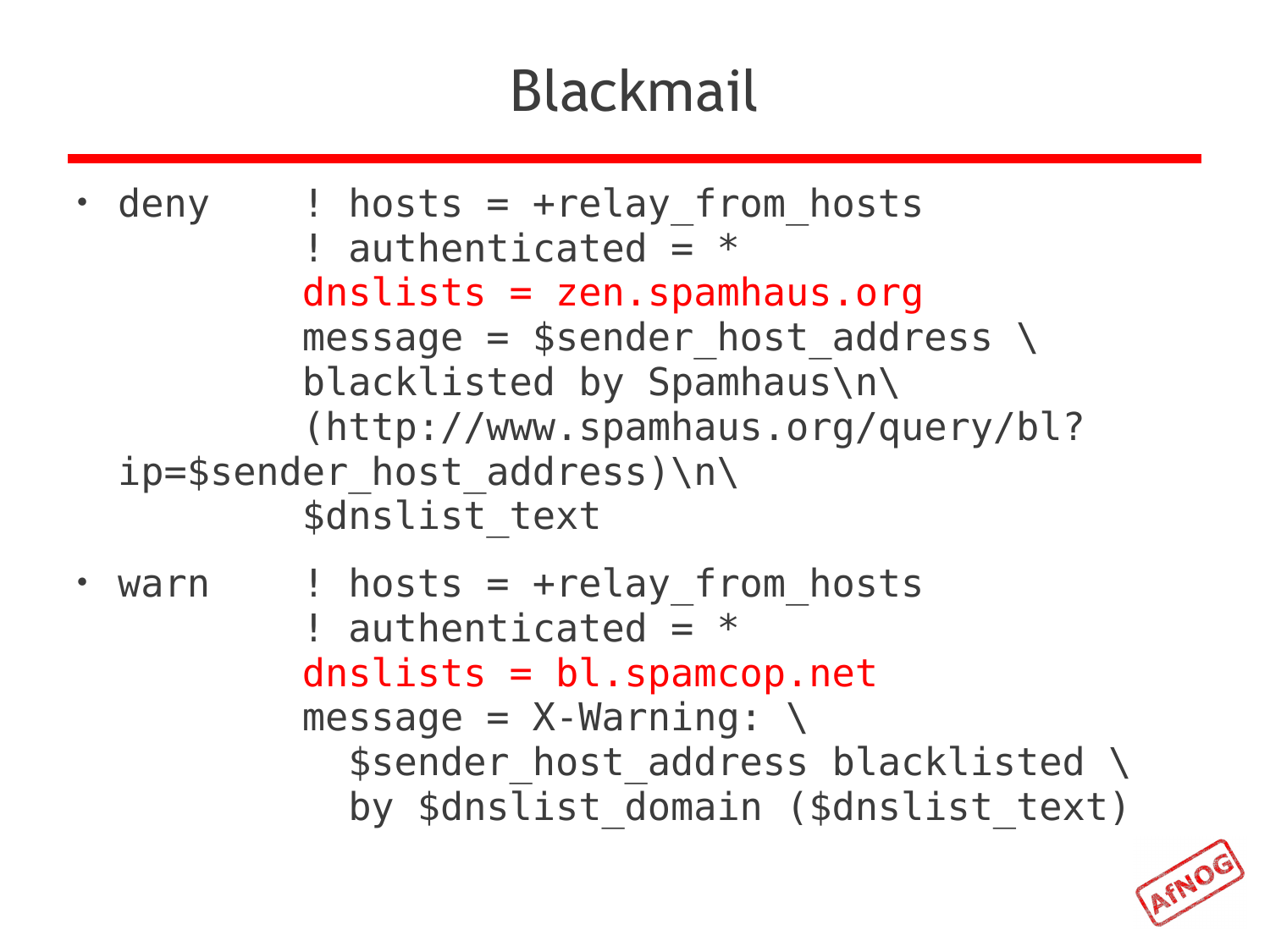# Name Calling

- deny condition =  $$if match \setminus$  {\${lookup dnsdb \  $\{zns = $$ {sender address domain}}} \  $\{ .$ \*\.ip4dns\.com}} message = You look like a spammer to me
- Searches for nameservers for the sender's mail domain, and recursively up until it finds some
- Pattern match against . \*\. ip4dns\. com
	- ns1.ip4dns.com
	- ns2.ip4dns.com

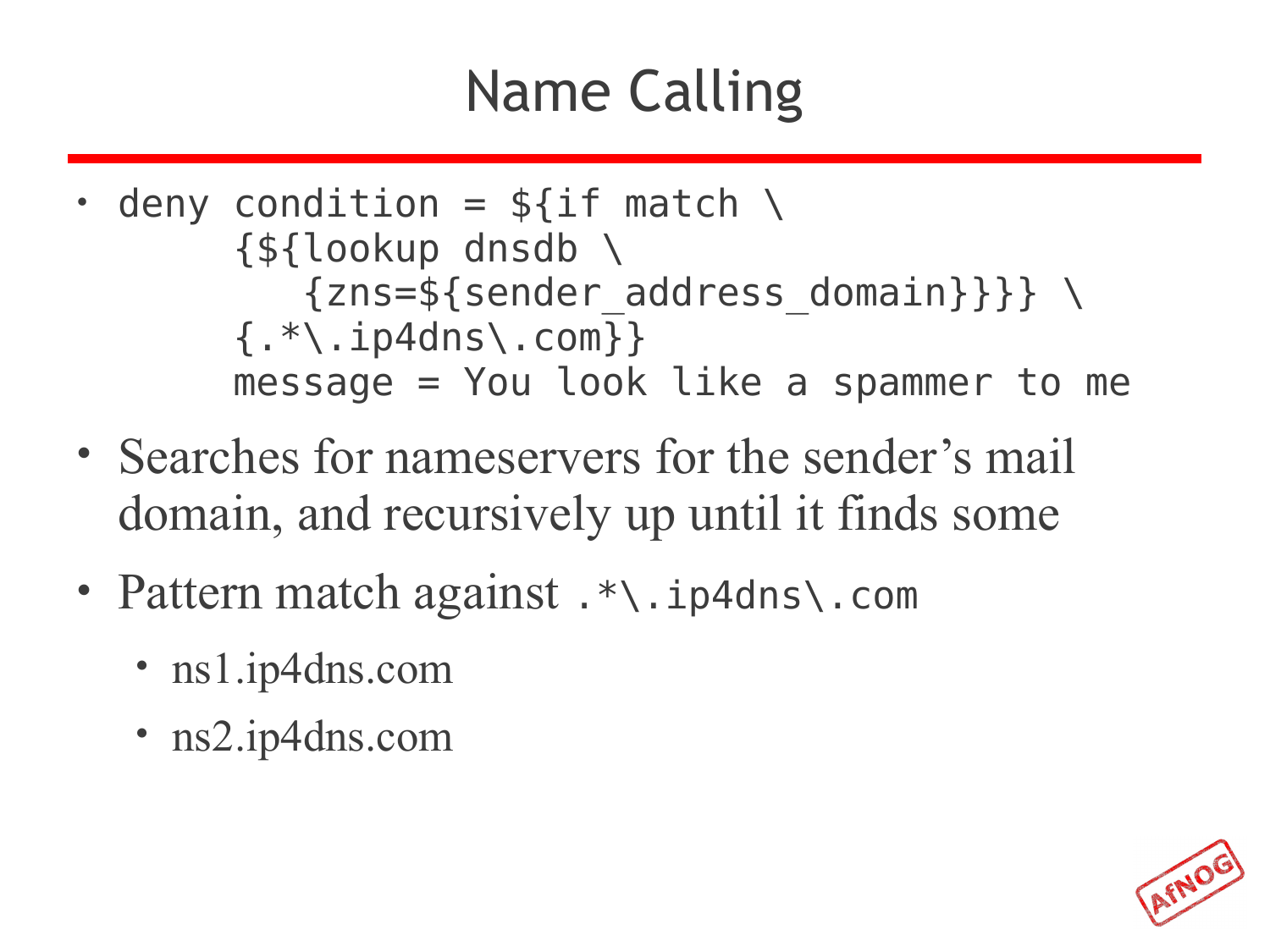## Don't Pretend to be Me

- Catch people who say HELO (my own IP address):
	- Global section:
		- *acl\_smtp\_helo = acl\_check\_helo*
	- begin acl section:
		- acl\_check\_helo:
		- *drop ! hosts = :*
		- • *! hosts = 80.248.178.170*
		- • *condition = \${if eq \*
		- • *{\$smtp\_command\_argument} \*
		- • *{80.248.178.170}}*
		- • *message = You are SO lying*
		- acl\_check\_rcpt: …

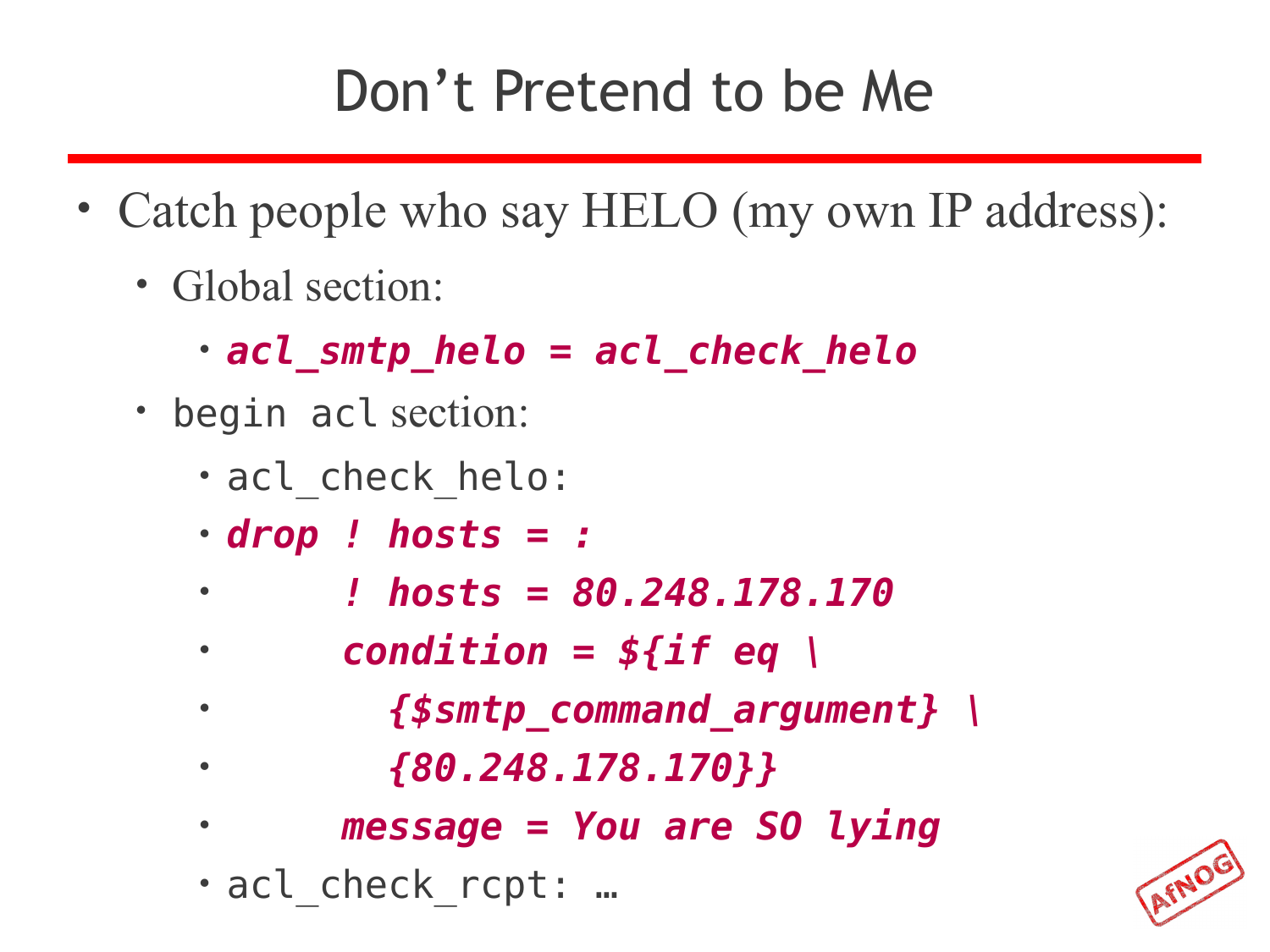#### Ignore people who don't say HELO

 $\cdot$  acl smtp helo = acl check helo

```
• acl check helo:
  drop condition = $if or { \
        {!match{$smtp_command_argument} \
               \{\setminus\{\},\} \} { match{$smtp_command_argument} \
               {\{\}\{d+[\,.\,-\,]\}\{d+[\,.\,-\,]\}\} }}
       message = Please configure your mail \setminus server with a real hostname
        log_message = Invalid HELO
  accept
```
• acl check rcpt: deny condition =  $$if eq {$sender_helo_name}{}}$ <br>message = Please say HELO first  $message$  = Please say HELO  $\overline{f}$ irst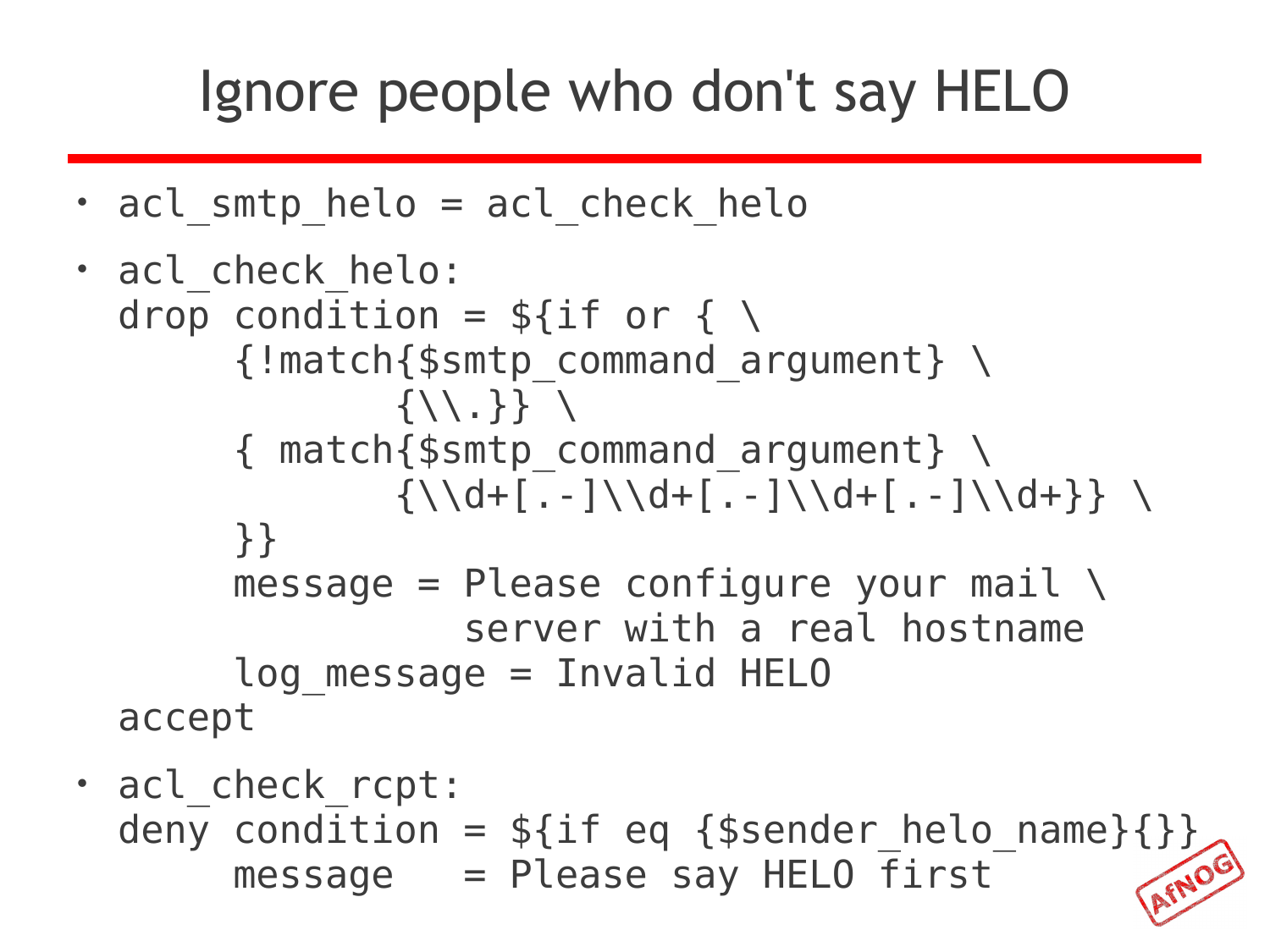#### Assassinating Spam(mers)

- ➢ *sudo -E pkg\_add -r p5-Mail-SpamAssassin*
- ➢ *cd /usr/local/etc/mail/spamassassin*
- ➢ *sudo cp local.cf.sample local.cf*
- ➢ *sudo sa-update*
- ➢ *sudo vi /etc/rc.conf*
	- ➢ *spamd\_enable="YES"*
- ➢ *sudo /usr/local/etc/rc.d/sa-spamd start*
	- Starting spamd.
- ➢ *fetch http://www.ws.afnog.org/afnog2012/sse/exim/spam.txt*
- ➢ *spamc -R < spam.txt*
	- Spam detection software, running on the system "vm56.sse.ws.afnog.org", has identified this incoming email as possible spam...

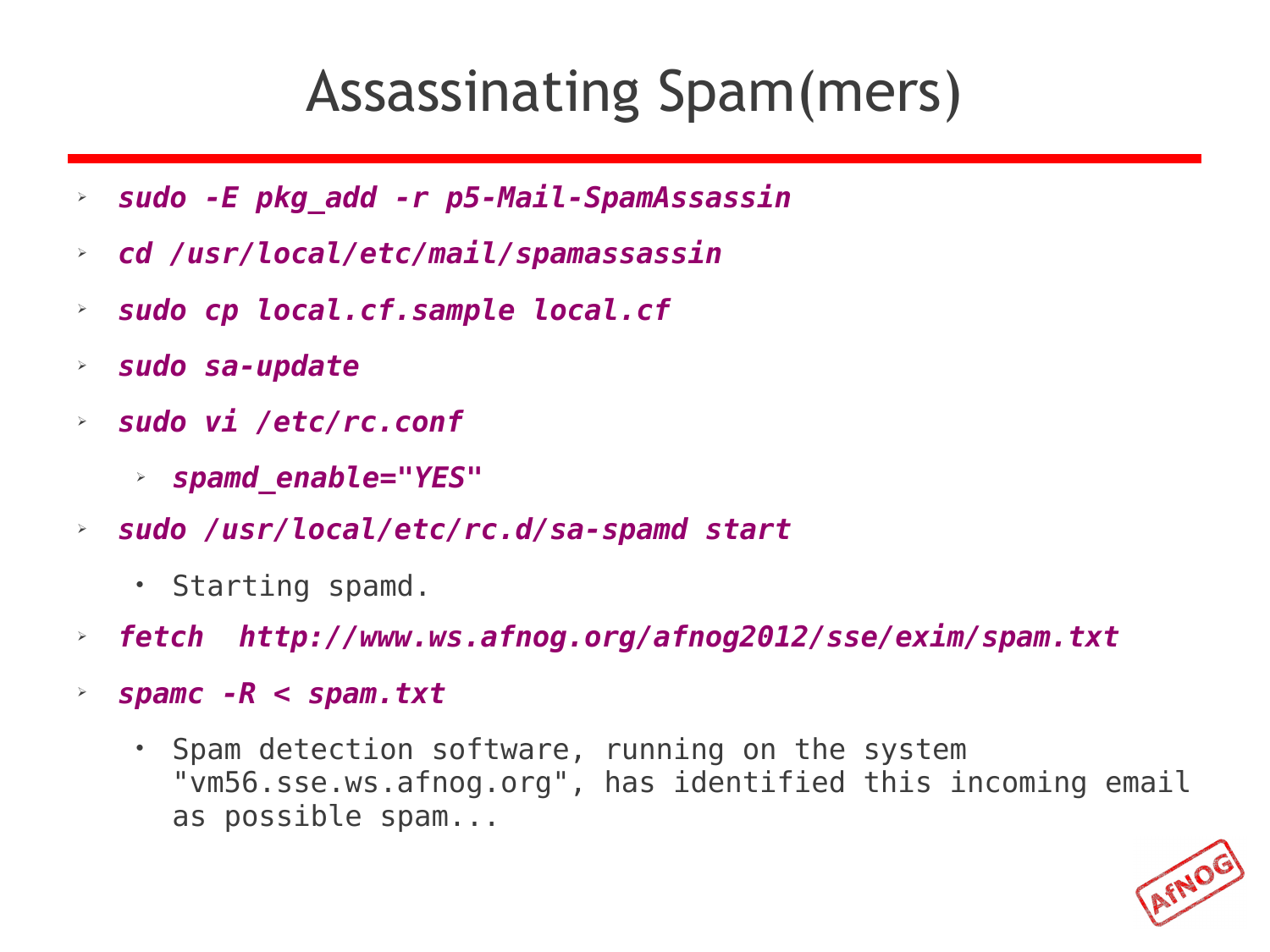## Filtering Mail through SpamAssassin

- Uncomment and modify the following lines:
	- acl check data
	- **deny** spam = nobody message = Possible spam detected add header =  $X-Spam score: $spam score\n\$  X-Spam\_score\_int: \$spam\_score\_int\n\  $X$ -Spam bar:  $\overline{\$spam}$  bar $\overline{\wedge}$ X-Spam\_report: \$spam\_report
- Test with *swaks*:
	- *swaks -t afnog@localhost --body < spam.txt*
	- <\*\* 550 Administrative prohibition

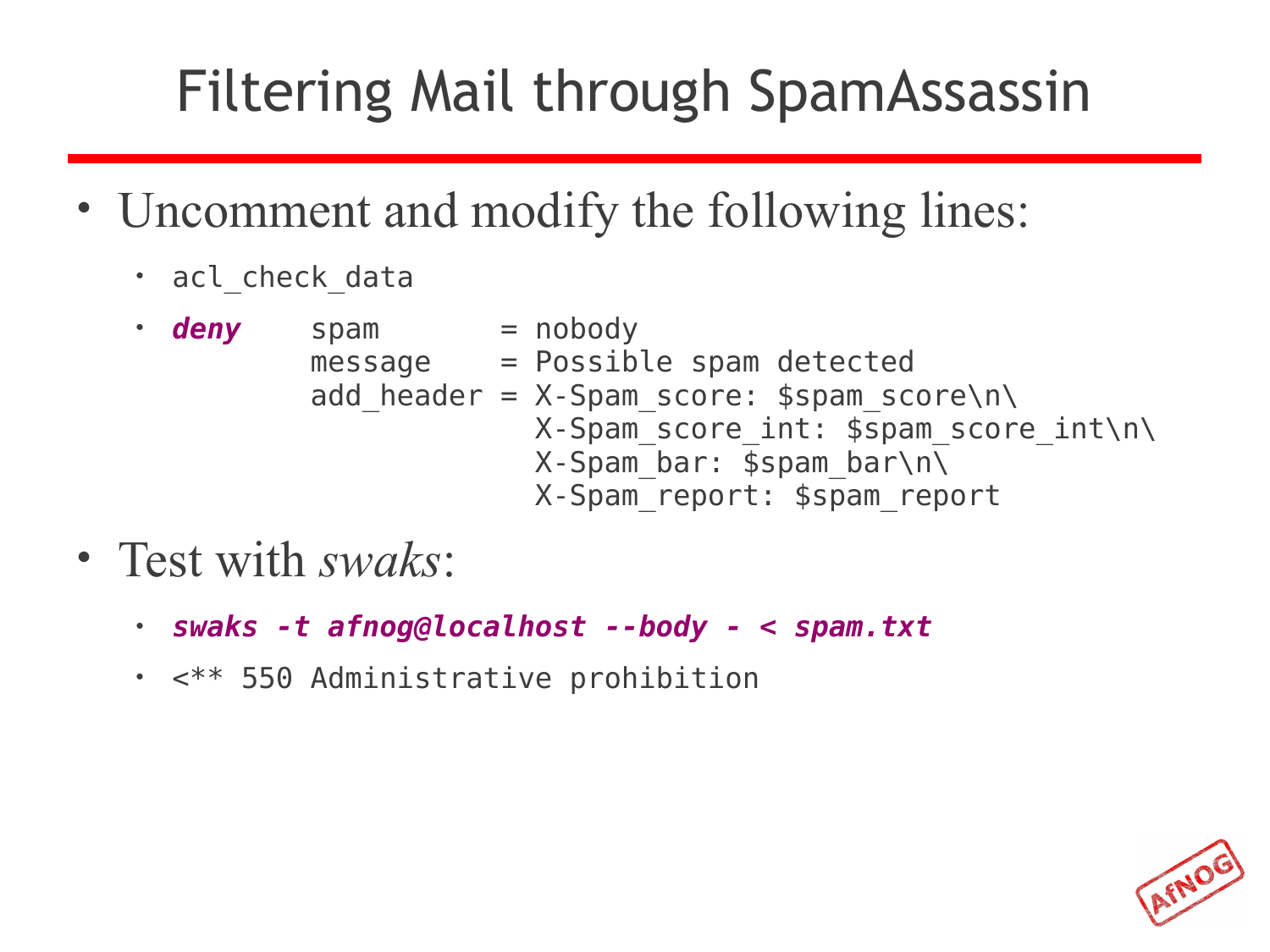## Installing Clam Antivirus (1)

- Install and enable ClamAV software:
	- ➢ *sudo -E pkg\_add -r clamav*
	- ➢ *sudo pw usermod clamav -G mail*
	- ➢ *sudo vi /etc/rc.conf*
		- ➢ *clamav\_clamd\_enable="YES"*
		- ➢ *clamav\_freshclam\_enable="YES"*
- Add the following lines to */usr/local/etc/freshclam.conf*:
	- *HTTPProxyServer 196.200.223.1*
	- *HTTPProxyPort 3128*

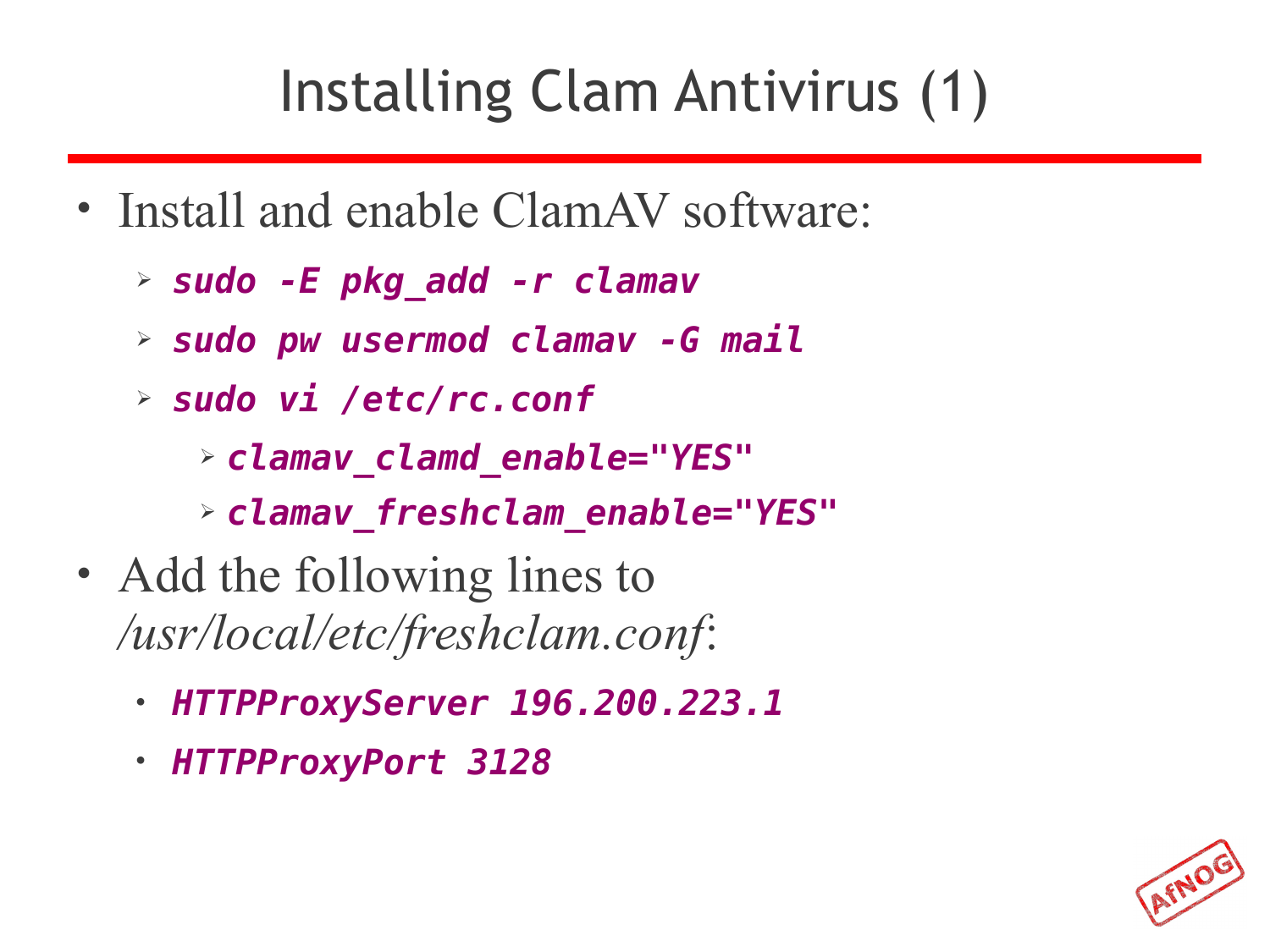# Installing Clam Antivirus (2)

- Download the latest definitions:
	- ➢ *sudo freshclam*
- This will take a long time, and then output:
	- Database updated (1212167 signatures) from database.clamav.net
	- WARNING: Clamd was NOT notified: Can't connect to clamd through /var/run/clamav/clamd.sock
- Start the ClamAV daemon:
	- ➢ *sudo /usr/local/etc/rc.d/clamav-clamd start*
	- ➢ Starting clamav\_clamd.

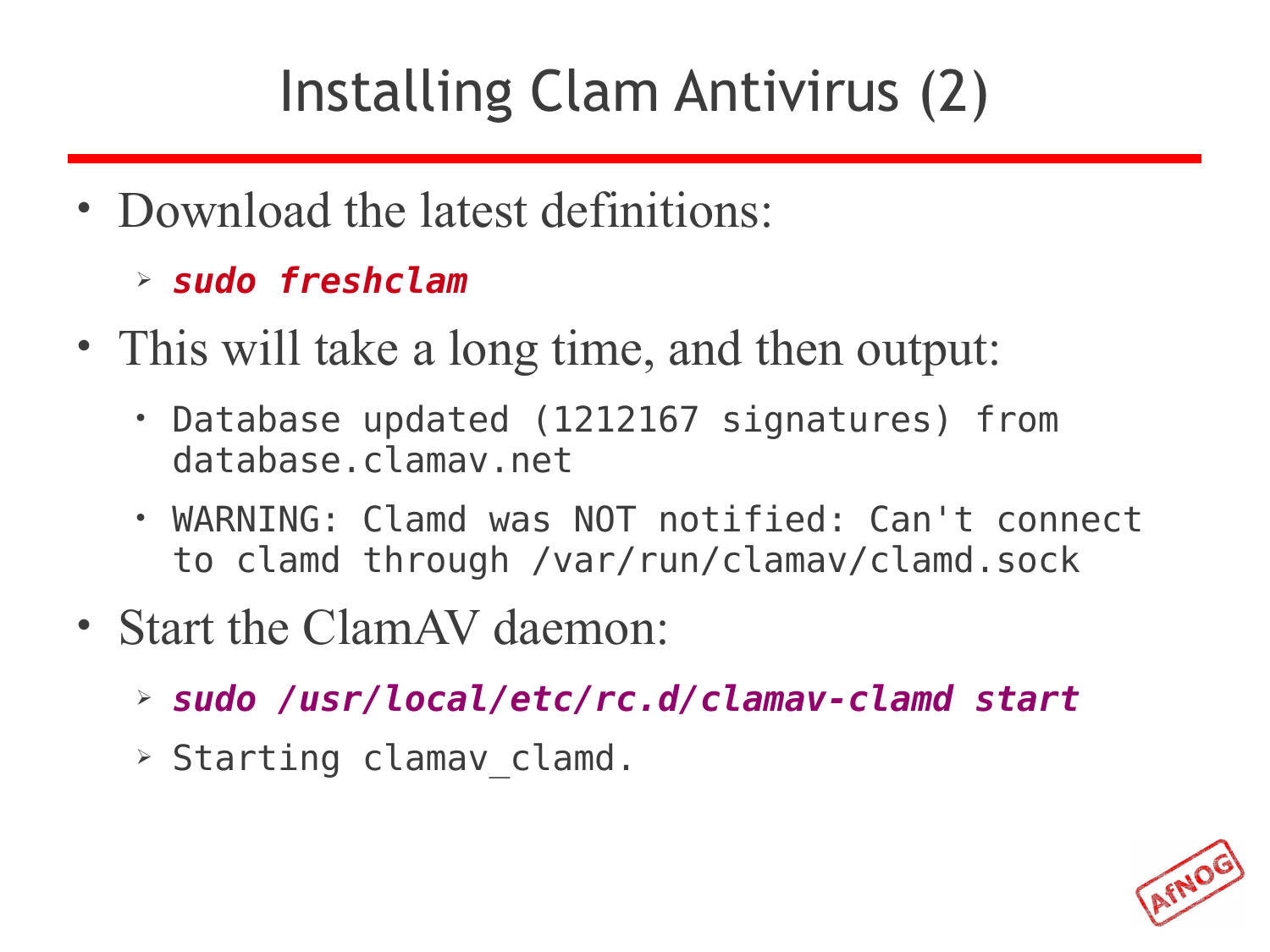### Testing Clam Antivirus

- Test that it works!
	- ➢ *fetch http://www.ws.afnog.org/afnog2012/sse/exim/eicar*
	- ➢ *clamdscan eicar*
	- ➢ /usr/home/afnog/eicar: Eicar-Test-Signature FOUND
	- ----------- SCAN SUMMARY -----------
	- Infected files: 1

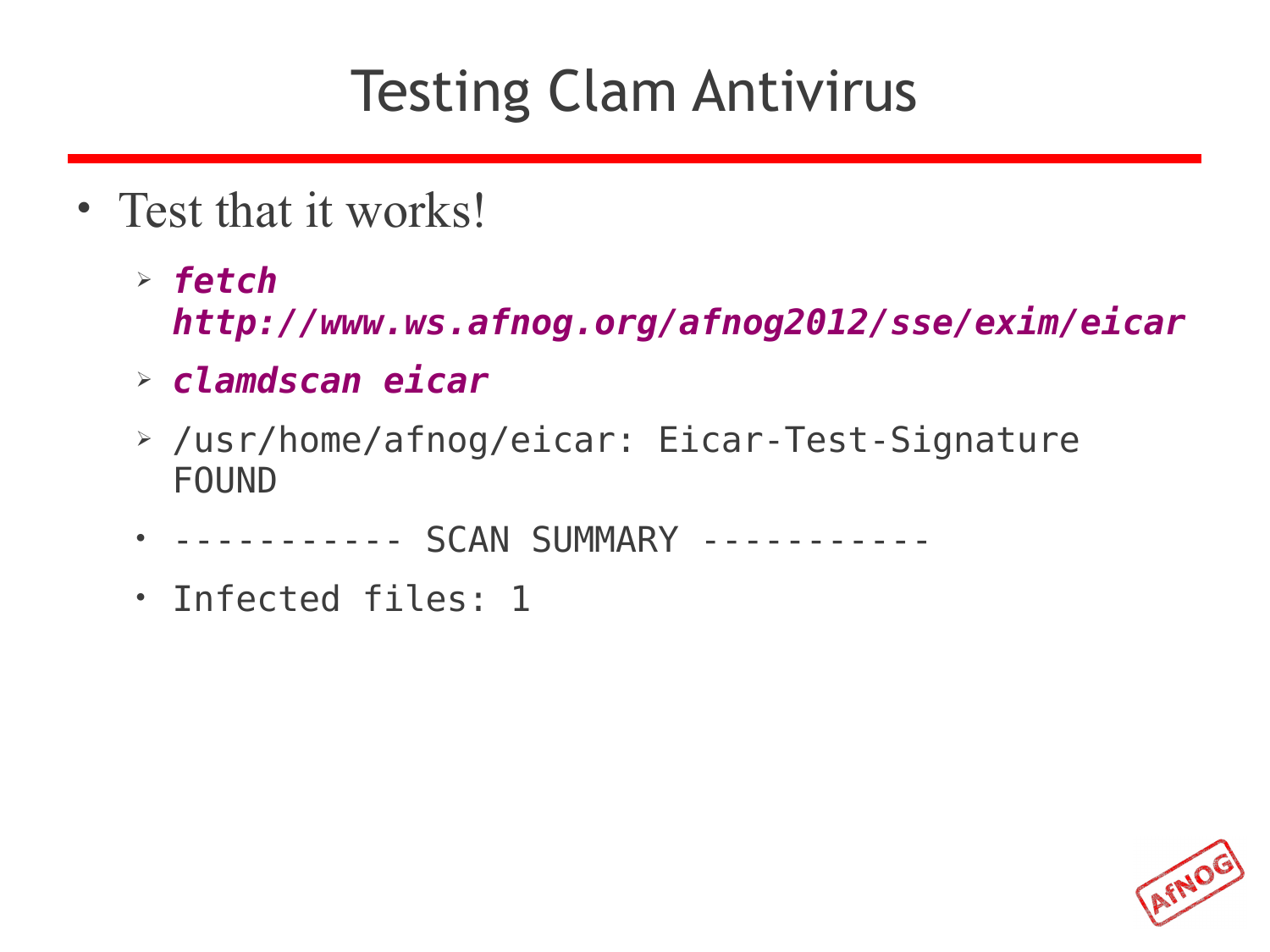## Filtering Mail through ClamAV

- Edit */usr/local/etc/exim/configure*:
	- Uncomment and change these lines:
	- *av\_scanner = clamd:/var/run/clamav/clamd.sock*
	- $\cdot$  deny malware =  $*$
	- message = This message contains a virus  $\setminus$ (\$malware\_name).
- Restart Exim
- Test with *swaks*:
	- *swaks -t afnog@localhost -d < eicar*
	- <\*\* 550 This message contains a virus (Eicar-Test-Signature).

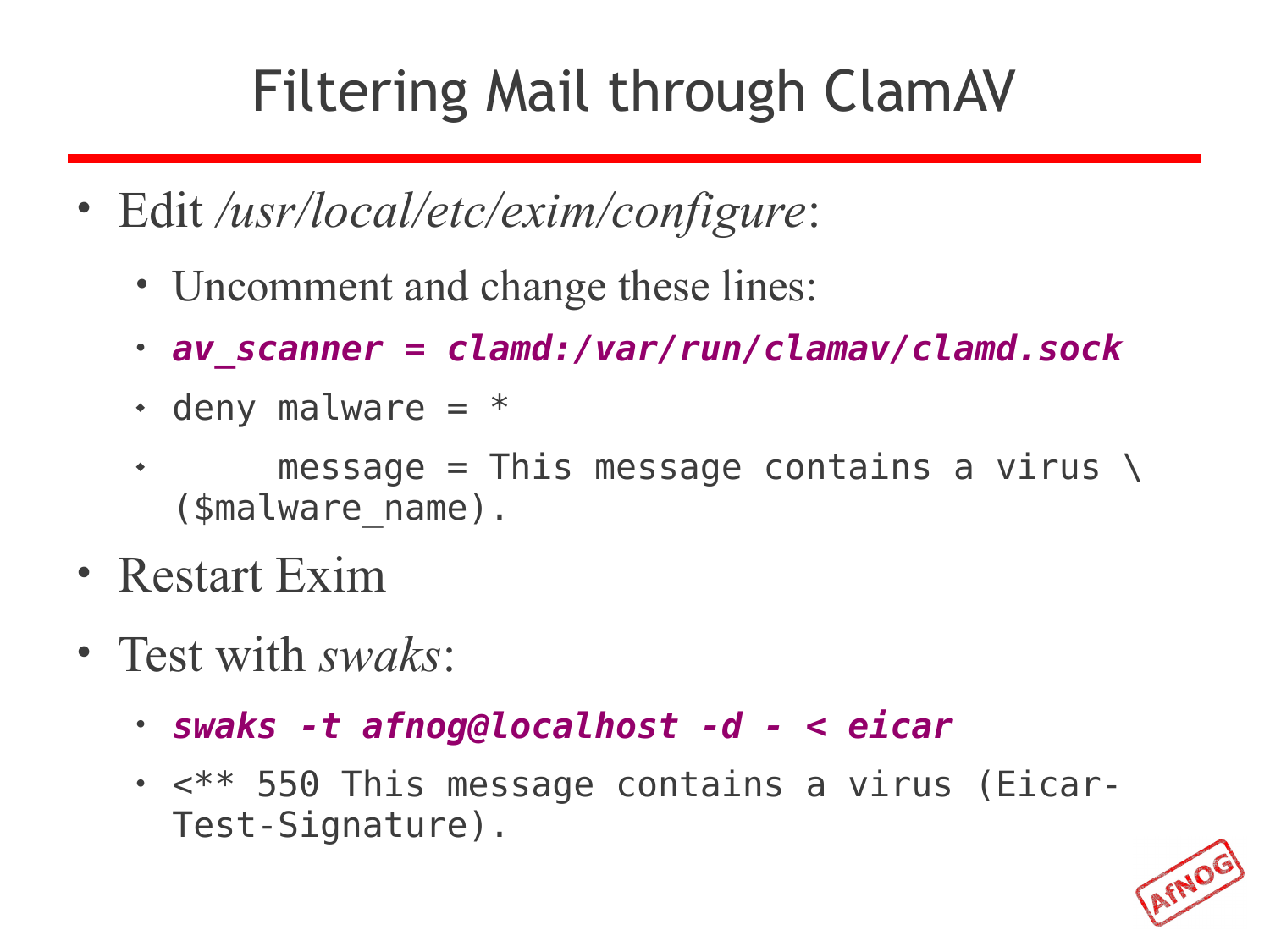### Next up: Authenticators

- ✔ Global (no name)
- ✔ Routers (decide what to do with mail)
- ✔ Transports (control how exactly it is delivered)
- ✔ Access Control (who is allowed to send mail)
- ➢ **Authenticators (logging in to relay mail)**
- Troubleshooting (when things go wrong)

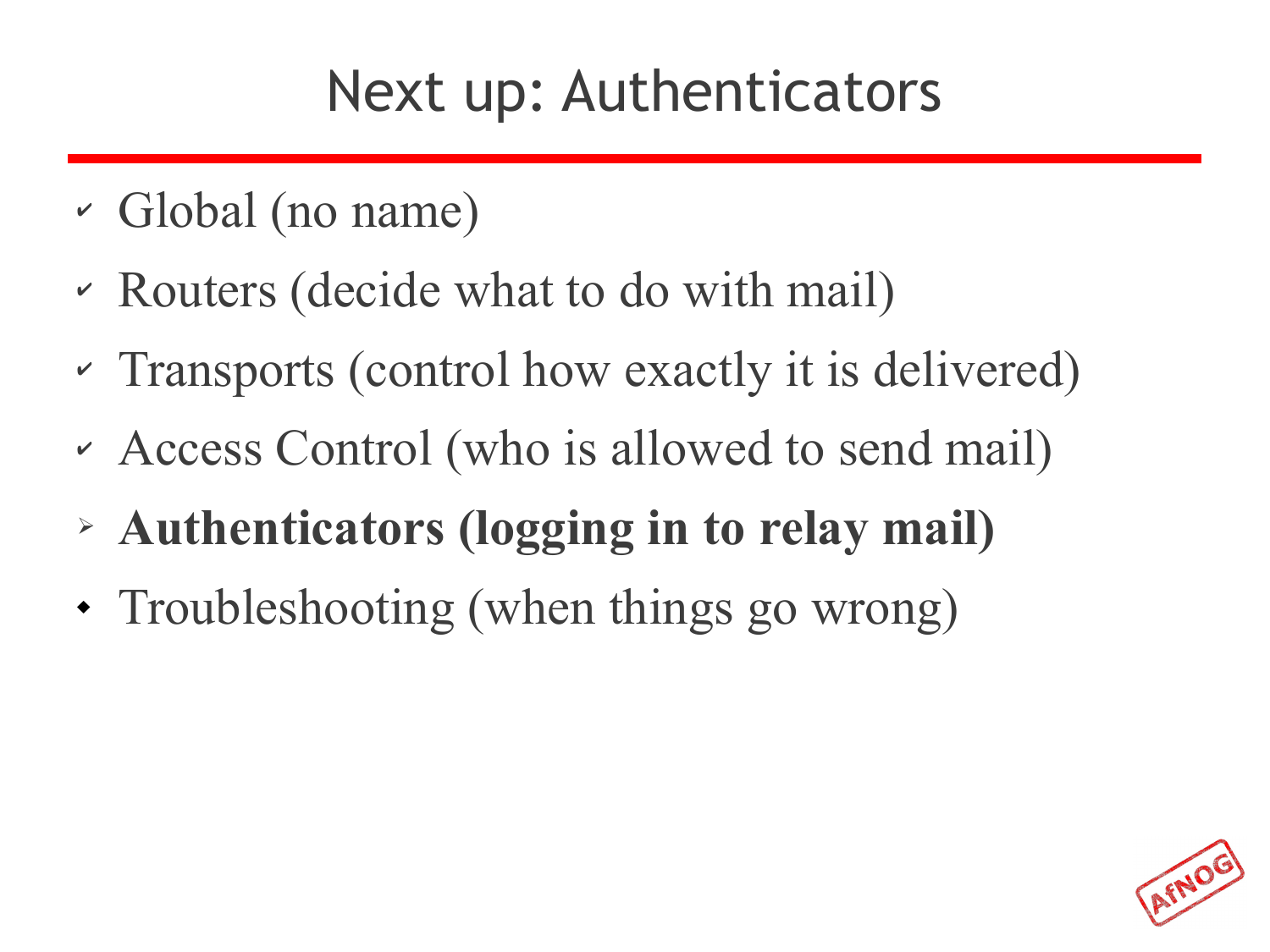## Why use SMTP Authentication?

- Your boss wants to send outbound mail from home
- You want to reduce spam from your customers
- You want to use the same server for inbound and outbound mail
- **Warning:** it's easy to enable SMTP authentication and not use SSL, resulting in plain text passwords being sent over the Internet
- PAM doesn't work directly from Exim on FreeBSD, so we'll install *saslauthd* for PAM authentication

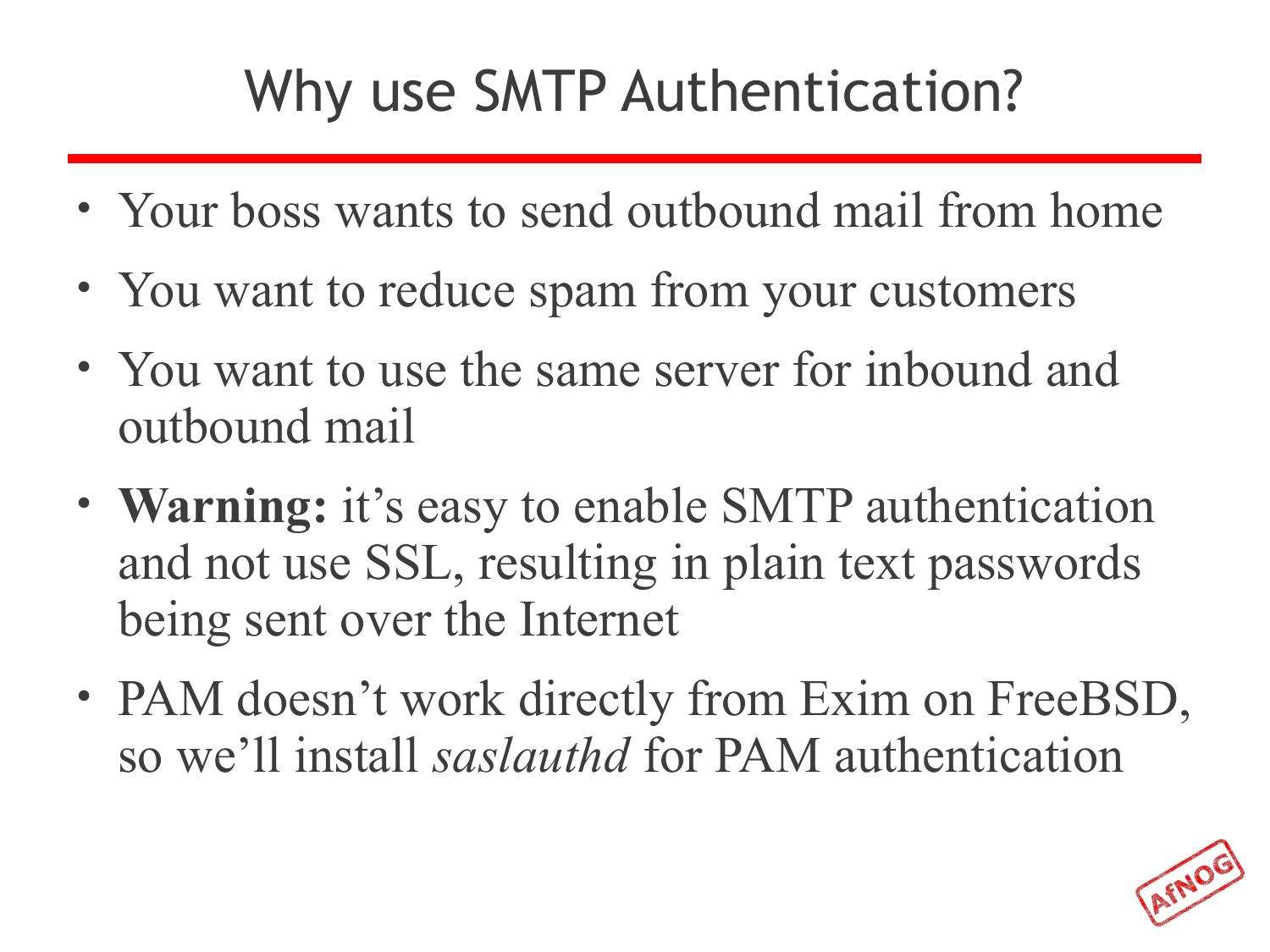## Installing *saslauthd*

- Install the binary package (may already be installed):
	- ➢ *sudo -E pkg\_add -r cyrus-sasl-saslauthd*
- Enable and start it:
	- ➢ *sudo vi /etc/rc.conf*
		- ➢ *saslauthd\_enable="YES"*
	- ➢ *sudo /usr/local/etc/rc.d/saslauthd start*
- Test that it authenticates properly:
	- ➢ *sudo testsaslauthd -u afnog -p afnog* 0: OK "Success."
	- ➢ *sudo testsaslauthd -u afnog -p wrong* 0: NO "authentication failed"

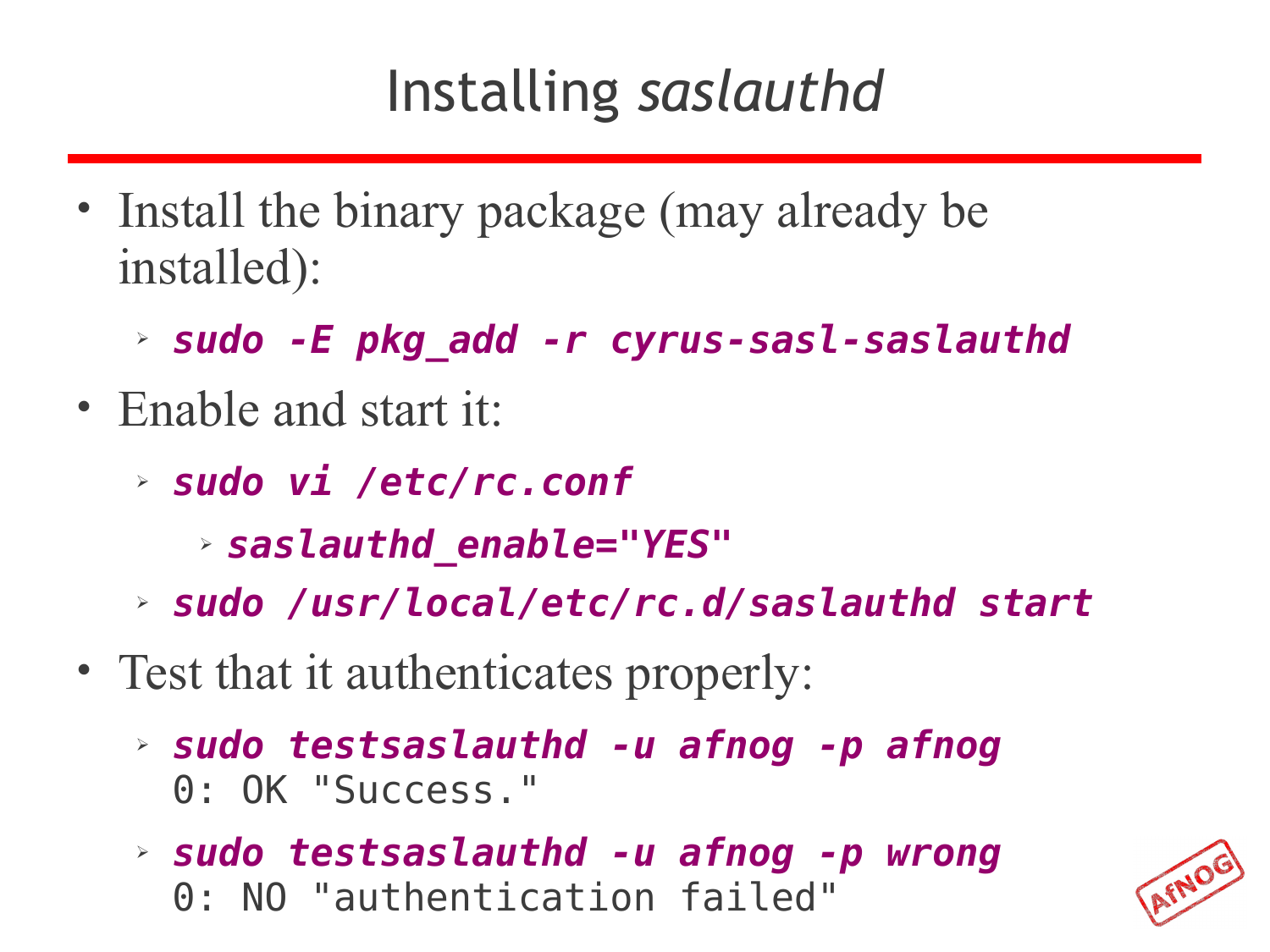## Enabling SMTP Authentication

➢ *sudo vi /usr/local/etc/exim/configure*

• After begin authenticators, uncomment and change this:

```
➢ LOGIN:
    driver = <i>plaintext</i>server set id = $auth1server prompts = <| Username: | Password:
    server condition = f\{if saslauthd{{$auth1} \
  {$auth2} {smtp}}}
```
- But leave this line commented out:
- $\rightarrow$  # server advertise condition = ...

```
➢ exim -bs
 220 vmXX.sse.ws.afnog.org ESMTP Exim 4.69 …
 ehlo 1.2.3
 250-vmXX.sse.ws.afnog.org Hello afnog at 1.2.3
 250-AUTH LOGIN
```
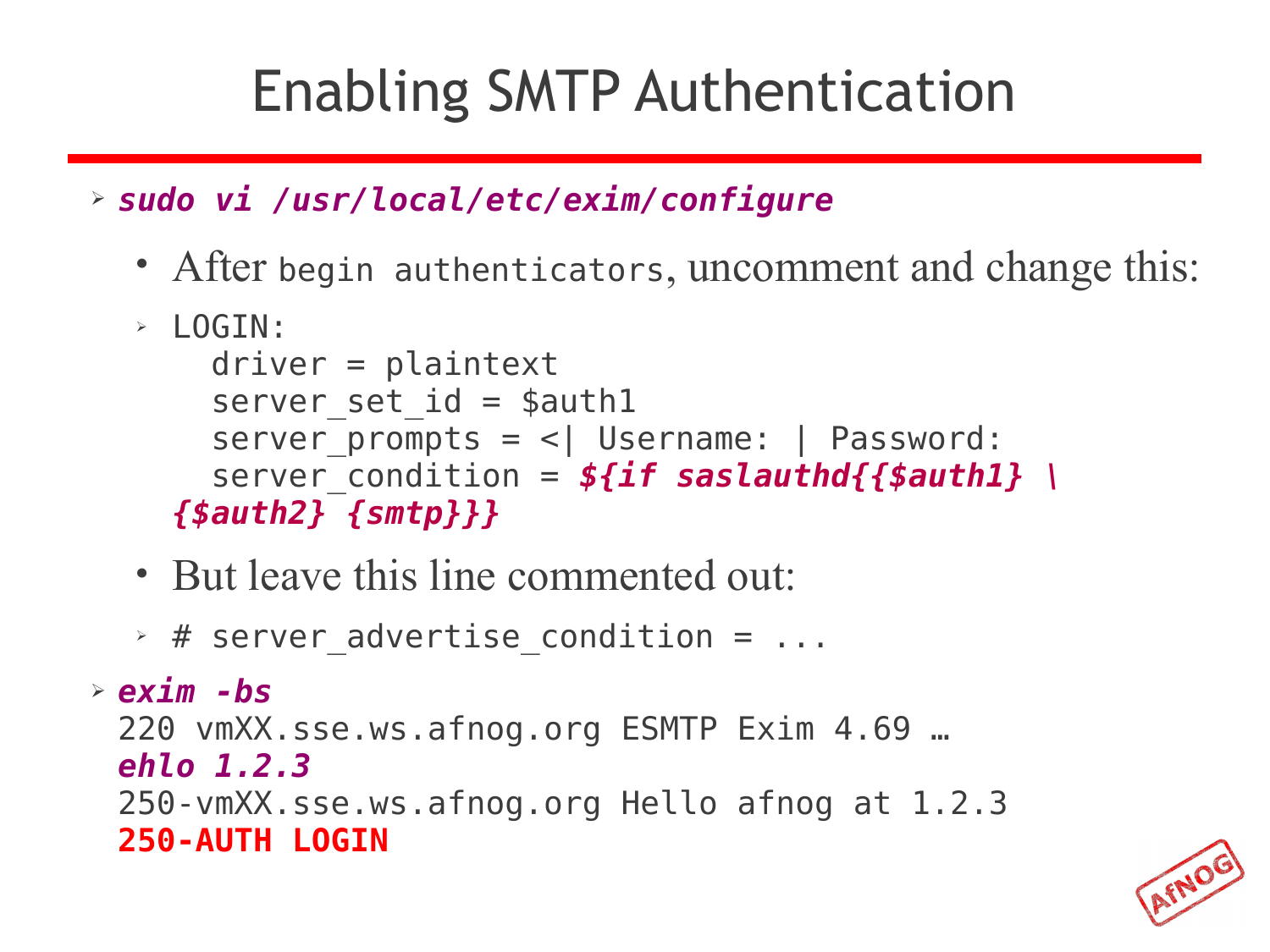#### Testing SMTP Authentication

- ➢ *sudo /usr/local/etc/rc.d/exim restart* Stopping exim. Starting exim.
- ➢ *swaks -t afnog@localhost -a LOGIN -au afnog -ap afnog*
	- <- 235 Authentication succeeded
		- -> MAIL FROM:<[afnog@freebsd82](mailto:afnog@freebsd82)>
	- <- 250 OK
- ➢ *swaks -t afnog@localhost -a LOGIN -au afnog -ap wrong* <\*\* 535 Incorrect authentication data \*\*\* No authentication type succeeded -> QUIT

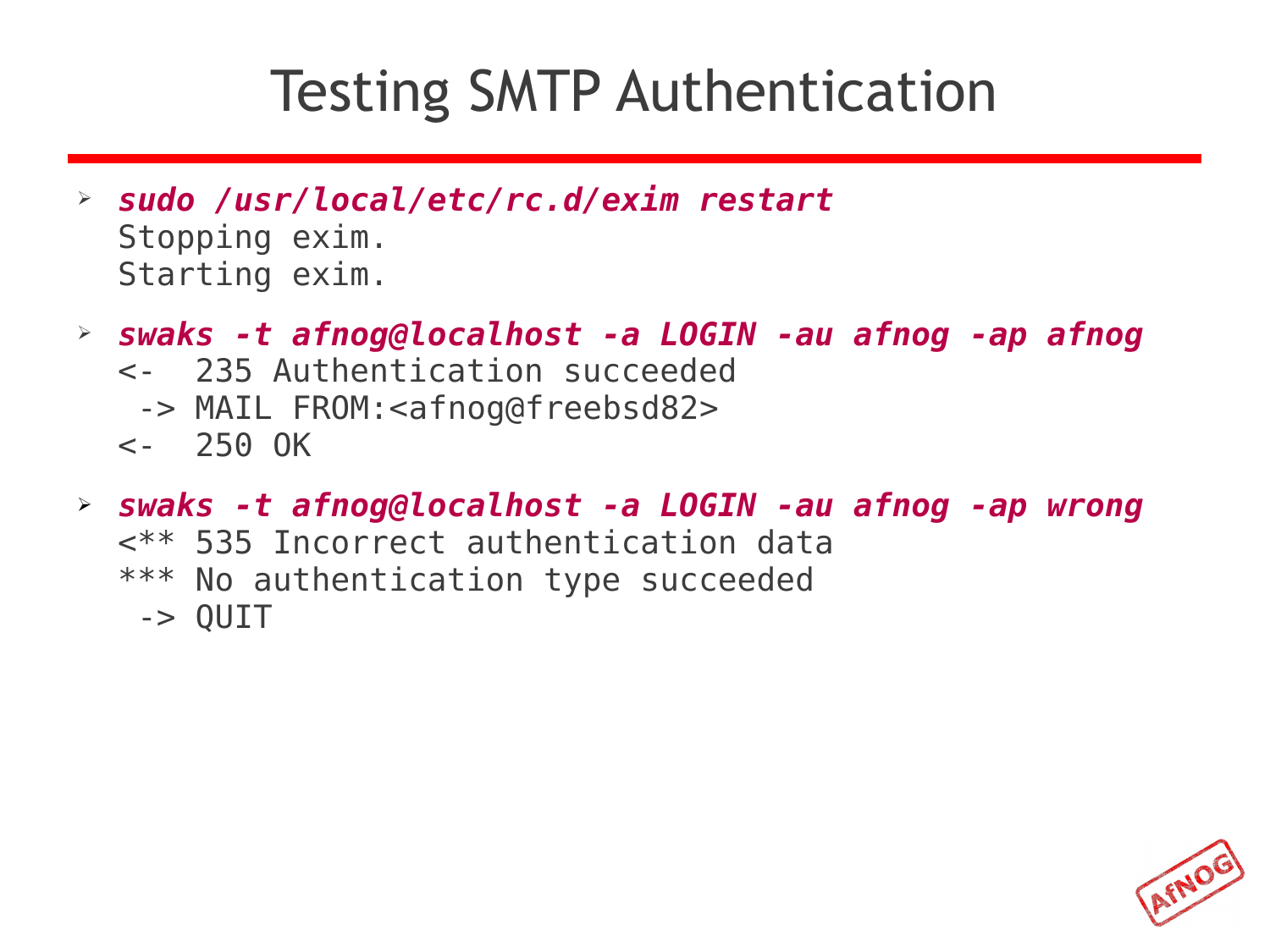## Using RADIUS for Authentication

- ➢ *radtest afnog afnog localhost 0 afnog* rad recv: Access-Accept packet ...
- ➢ *vi /etc/radius.conf*
	- ➢ *auth localhost afnog*
- ➢ *sudo vi /usr/local/etc/exim/configure*
	- $\cdot$  I OGTN:
	- $\cdot$  server condition =  $\frac{\epsilon}{\epsilon}$  *if radius {\$auth1:\$auth2}}*
- ➢ *sudo -u mailnull exim -bh 1.2.4.5* 220 noc.sse.ws.afnog.org ESMTP Exim 4.69 ...
- ➢ *ehlo 0* ... 250-AUTH LOGIN ...
- ➢ *auth login* 334 VXNlcm5hbWU6
- ➢ *YWZub2c=*
- ➢ *YWZub2c=* 235 Authentication succeeded

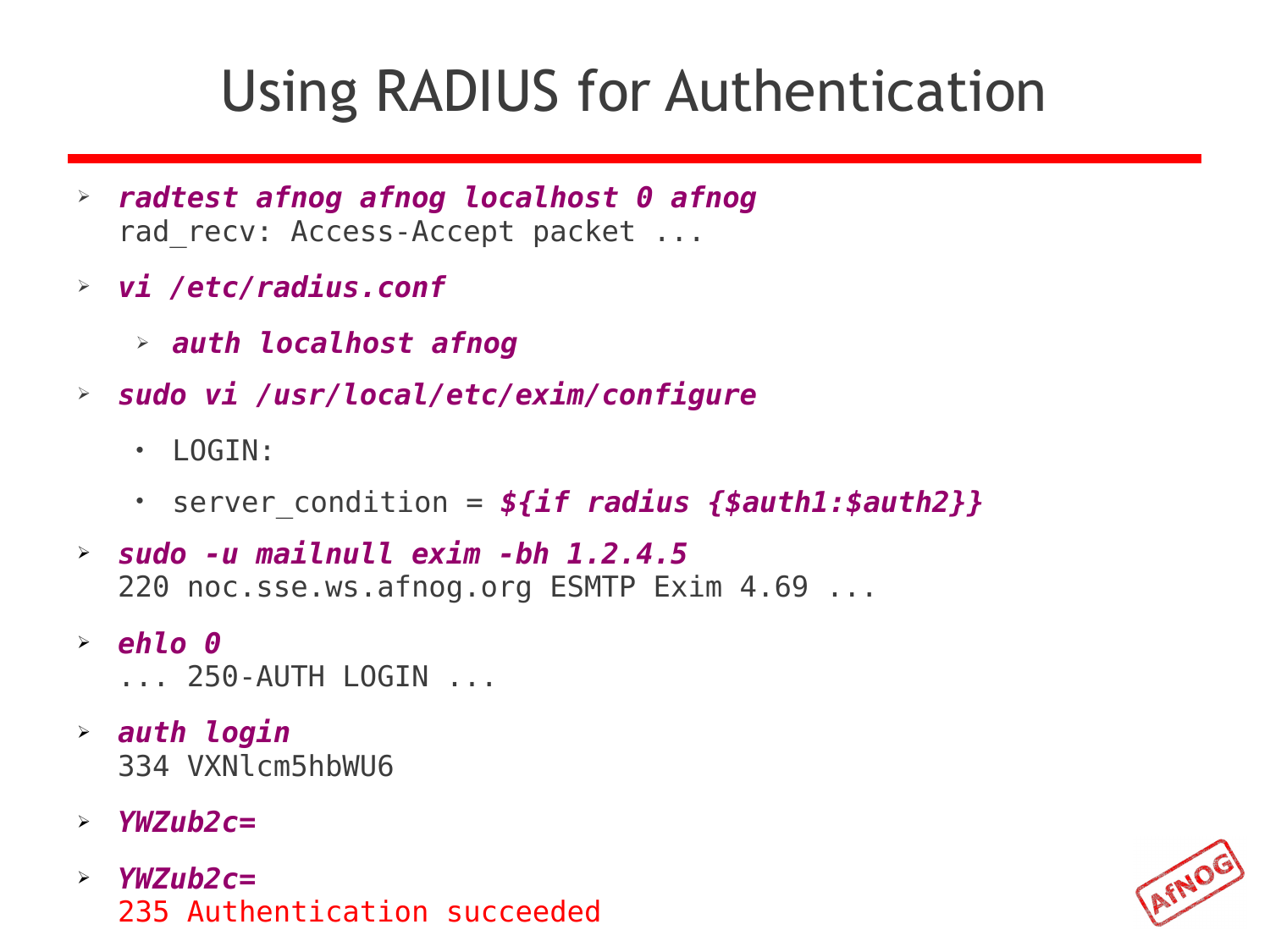### Testing Authenticated Relaying

- ➢ *sudo -u mailnull exim -bh 1.2.4.5* 220 noc.sse.ws.afnog.org ESMTP Exim 4.69 ...
- ➢ *mail from:<afnog@mydomain.example.com>* 250 OK
- ➢ *rcpt to:<example@example.com>* 550 relay not permitted
- ➢ *ehlo 0*
- ➢ *auth login*
- ➢ *YWZub2c=*
- ➢ *c3Nl* 235 Authentication succeeded
- ➢ *mail from:<afnog@mydomain.example.com>*
- ➢ *rcpt to:<example@example.com>* 250 Accepted

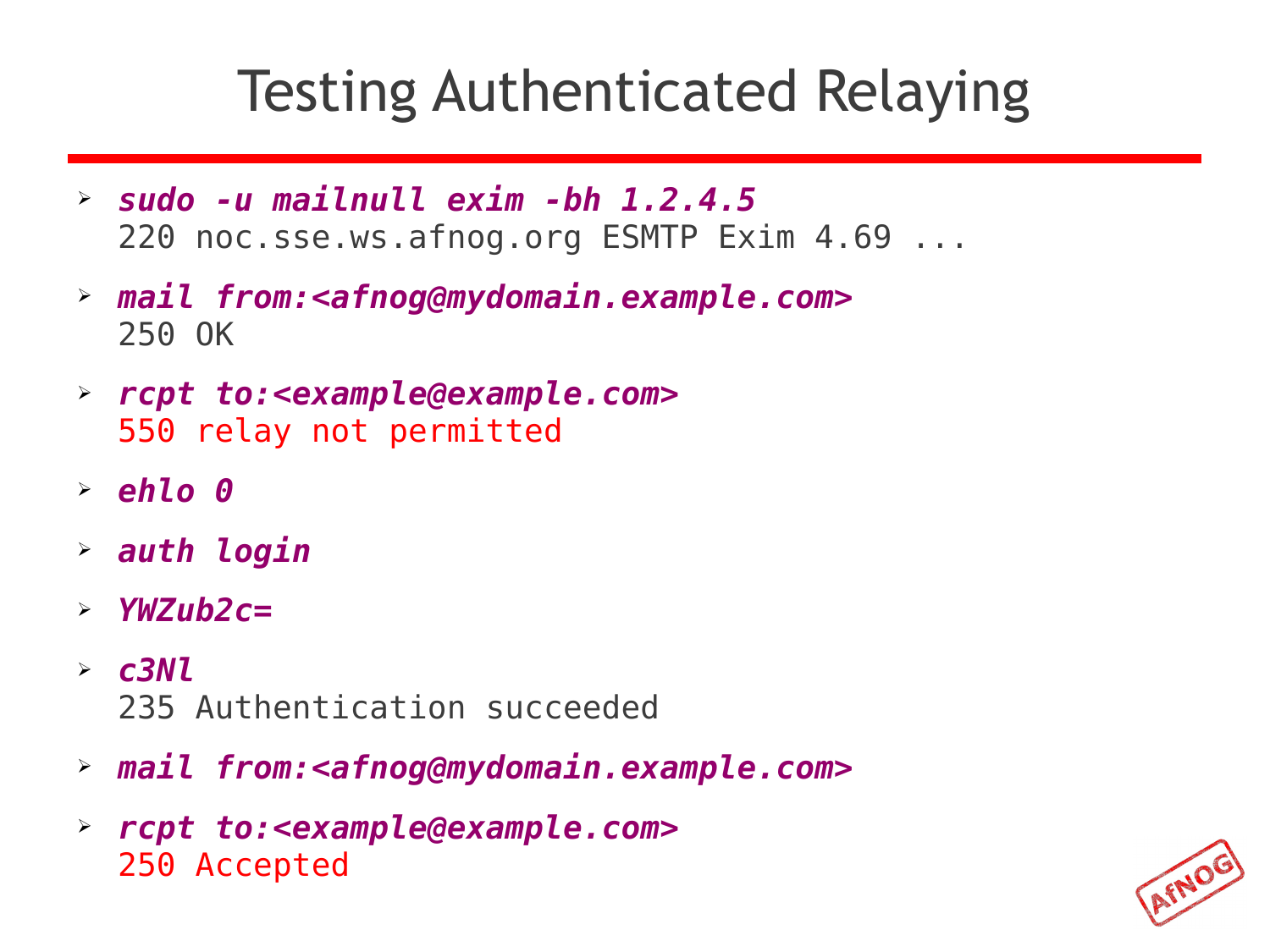# Encrypting SMTP Sessions

- Sending password without encryption is a bad idea!
- SSL encryption requires a certificate for the server
- We will re-use the self-signed SSL certificate we generated for Apache earlier
- In production you should use a purchased SSL certificate, to avoid man-in-the-middle attacks
- Encryption on port 25 uses STARTTLS to start encryption
- Port 465 forces encryption without STARTTLS, but conflicts with some Cisco routers

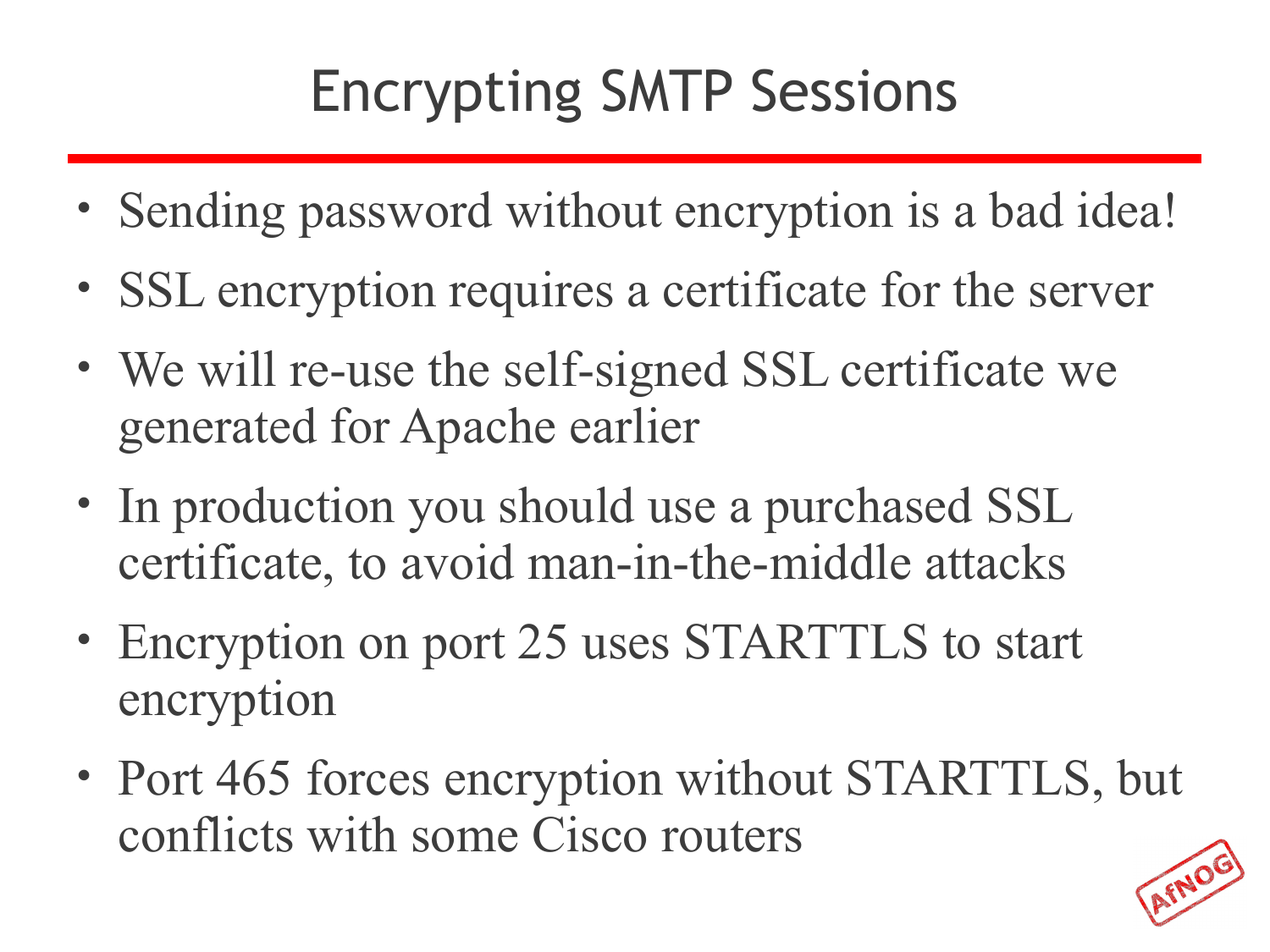## Enabling SSL Encryption

- Copy the certificates from Apache:
	- ➢ *cd /usr/local/etc/apache22*
	- ➢ *sudo cp server.\* ../exim*
- Edit the Exim configuration and uncomment:
	- ➢ *sudo vi /usr/local/etc/exim/configure*
		- $\cdot$  tls advertise hosts =  $*$
		- tls\_certificate = */usr/local/etc/exim/server.crt*
		- tls\_privatekey = */usr/local/etc/exim/server.key*
		- $\cdot$  daemon smtp ports = 25 : 465 : 587
		- $\cdot$  tls on connect ports = 465
- Restart Exim to activate the changes
	- ➢ *sudo /usr/local/etc/rc.d/exim restart*

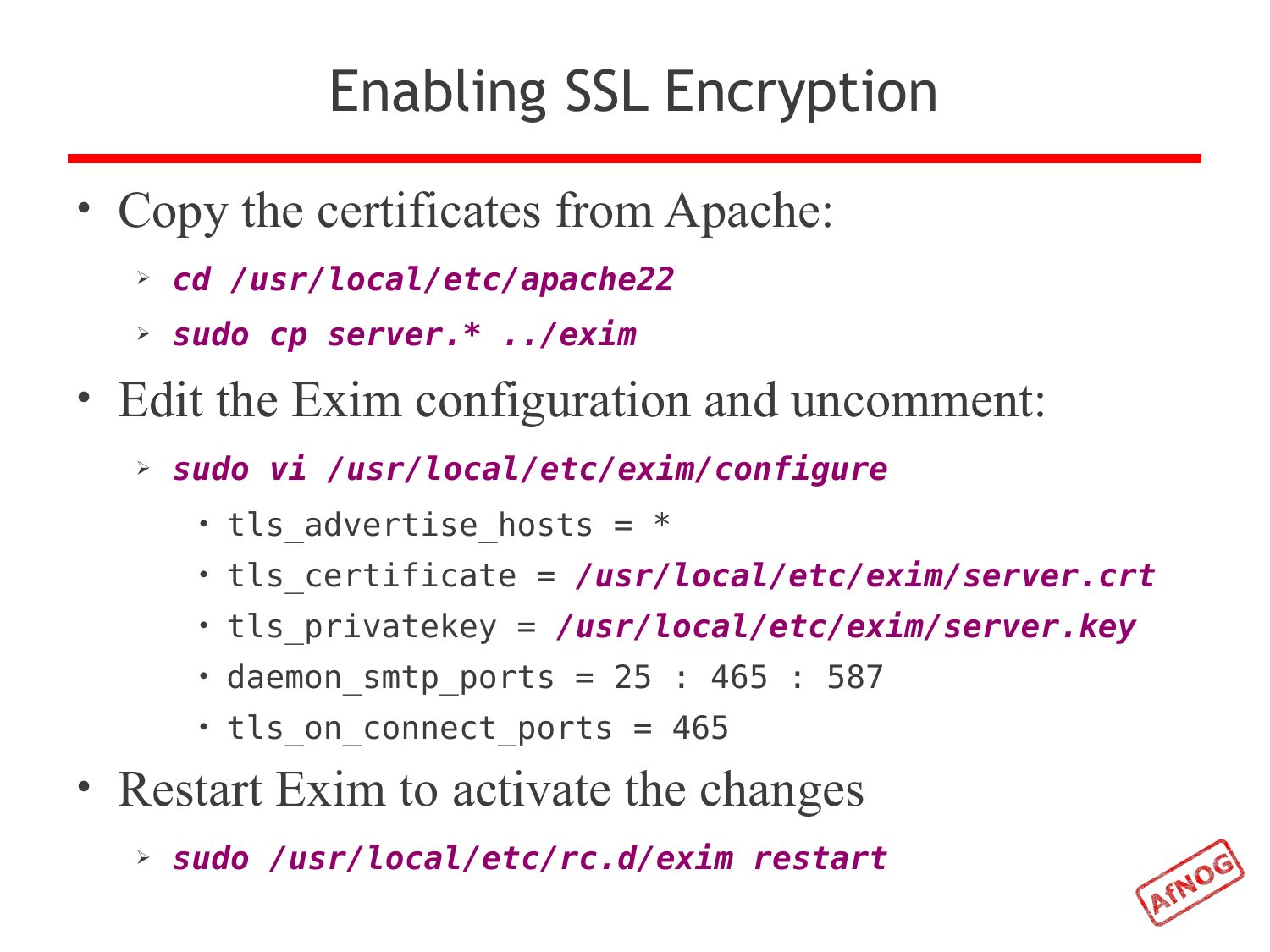## Testing SSL Encryption

- Use swaks again to test that TLS encrypted connections work:
	- *swaks --helo 1.2.3 --to afnog@localhost --auth LOGIN --auth-user afnog --auth-password afnog –tls*
		- …  $\sim$  235 Authentication succeeded  $\sim 250$  OK id=1QRlDN-0000LL-0h
- Also test the SMTPS service on port 465:
	- swaks --helo 1.2.3 --to afnog@localhost --auth LOGIN --auth-user afnog --auth-password afnog –tls*c*
		- … <~ 235 Authentication succeeded  $\sim 250$  OK id=1QRlDN-0000LL-0h

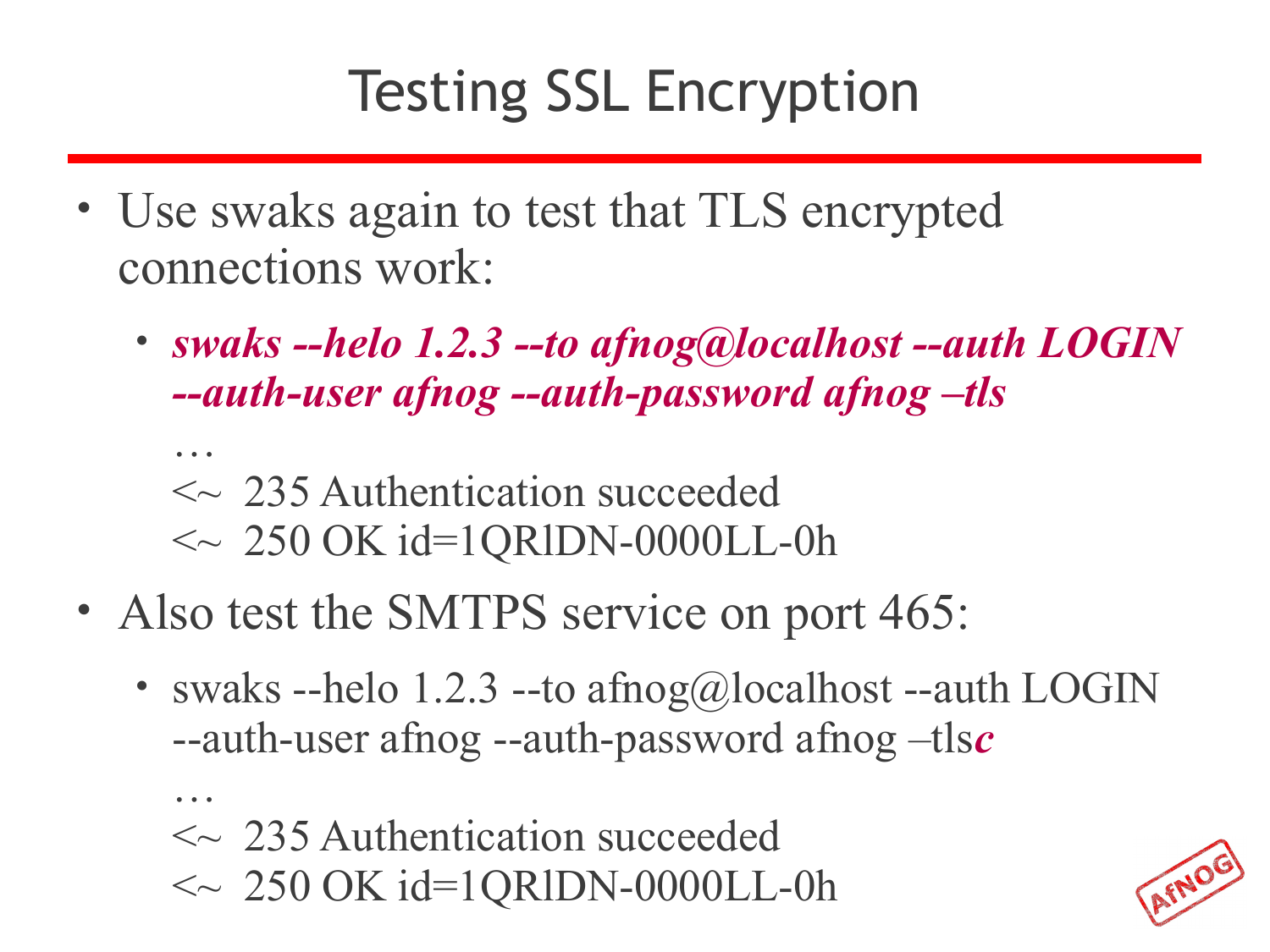## Requiring SSL for Authentication

- Disable advertising the SMTP AUTH command when the session is not encrypted (chapter 33)
	- ➢ *sudo vi /usr/local/etc/exim/configure*
	- Uncomment this line:
		- LOGIN

```
… 
server advertise condition = \setminus ${if def:tls_cipher}
```
- swaks --helo 1.2.3 --to afnog@localhost --auth LOGIN --auth-user afnog --auth-password afnog \*\*\* Host did not advertise authentication
- swaks --helo 1.2.3 --to afnog@localhost --auth LOGIN --auth-user afnog --auth-password afnog *–tls*
	- <~ 235 Authentication succeeded
	- <~ 250 OK id=1QRlDN-0000LL-0h

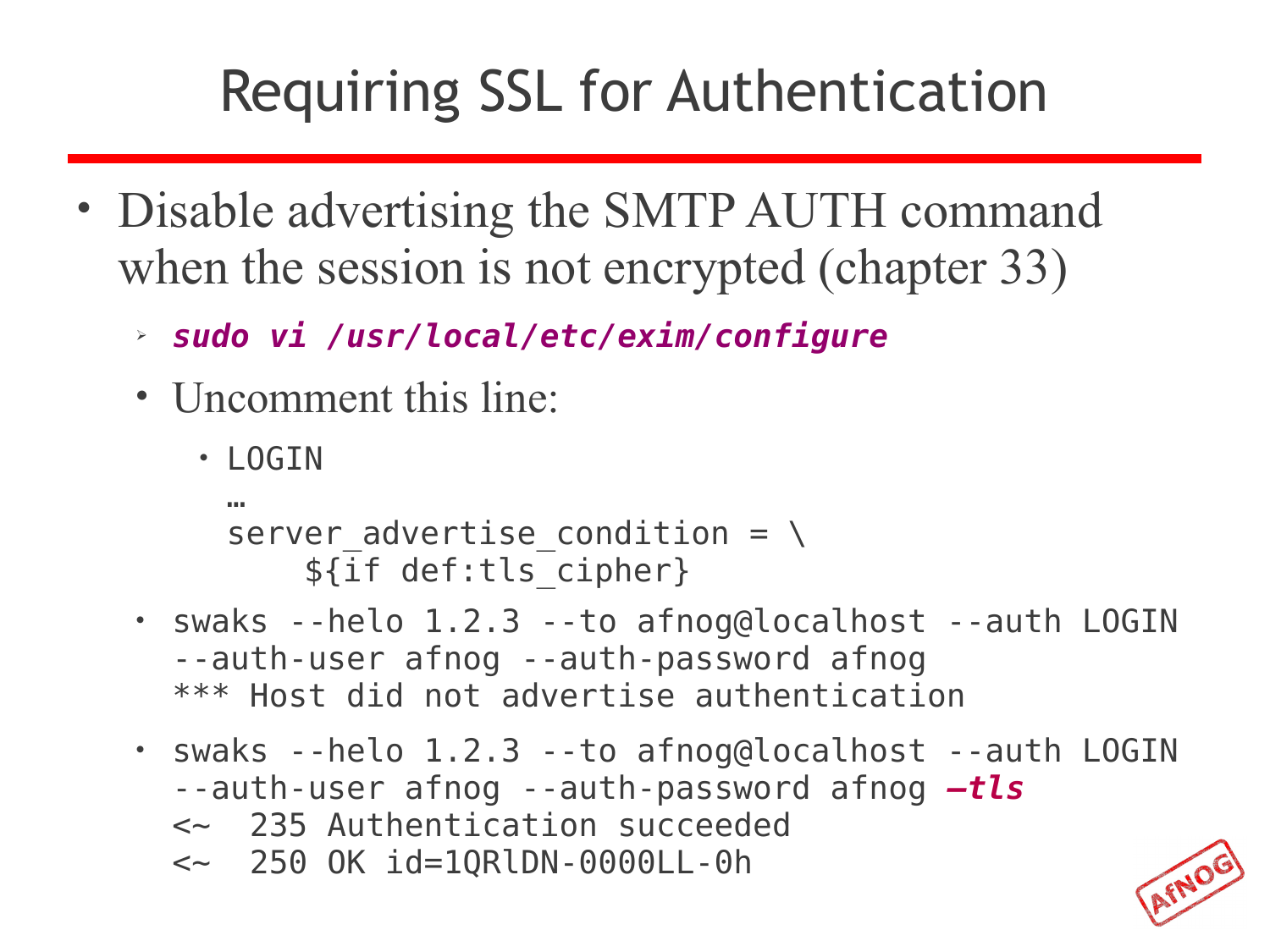## Next up: Troubleshooting

- ✔ Global (no name)
- ✔ Routers (decide what to do with mail)
- ✔ Transports (control how exactly it is delivered)
- ✔ Access Control (who is allowed to send mail)
- ✔ Authenticators (logging in to relay mail)
- ➢ **Troubleshooting (when things go wrong)**

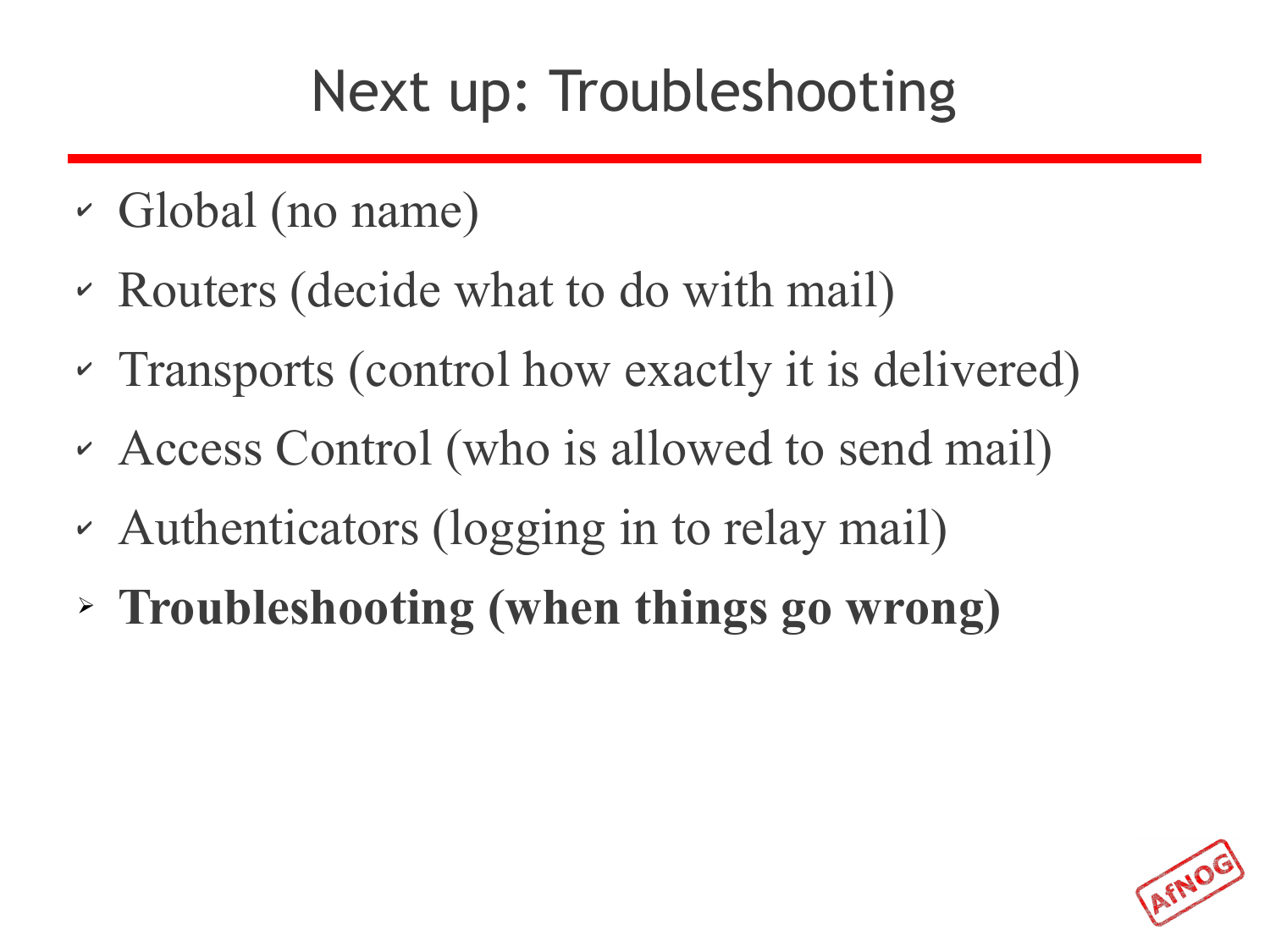## Logs and Debugging

- The main Exim log files are:
	- */var/log/exim/mainlog* (everything)
	- */var/log/exim/rejectlog* (rejected messages only)
	- */var/log/exim/paniclog* (errors about lost messages)
- What do the logs say for a successful mail?
- Use exigrep to find messages matching an address, user or message ID:
	- ➢ *sudo exigrep john /var/log/exim/mainlog*
- What does it output? Why is it better than *grep*?

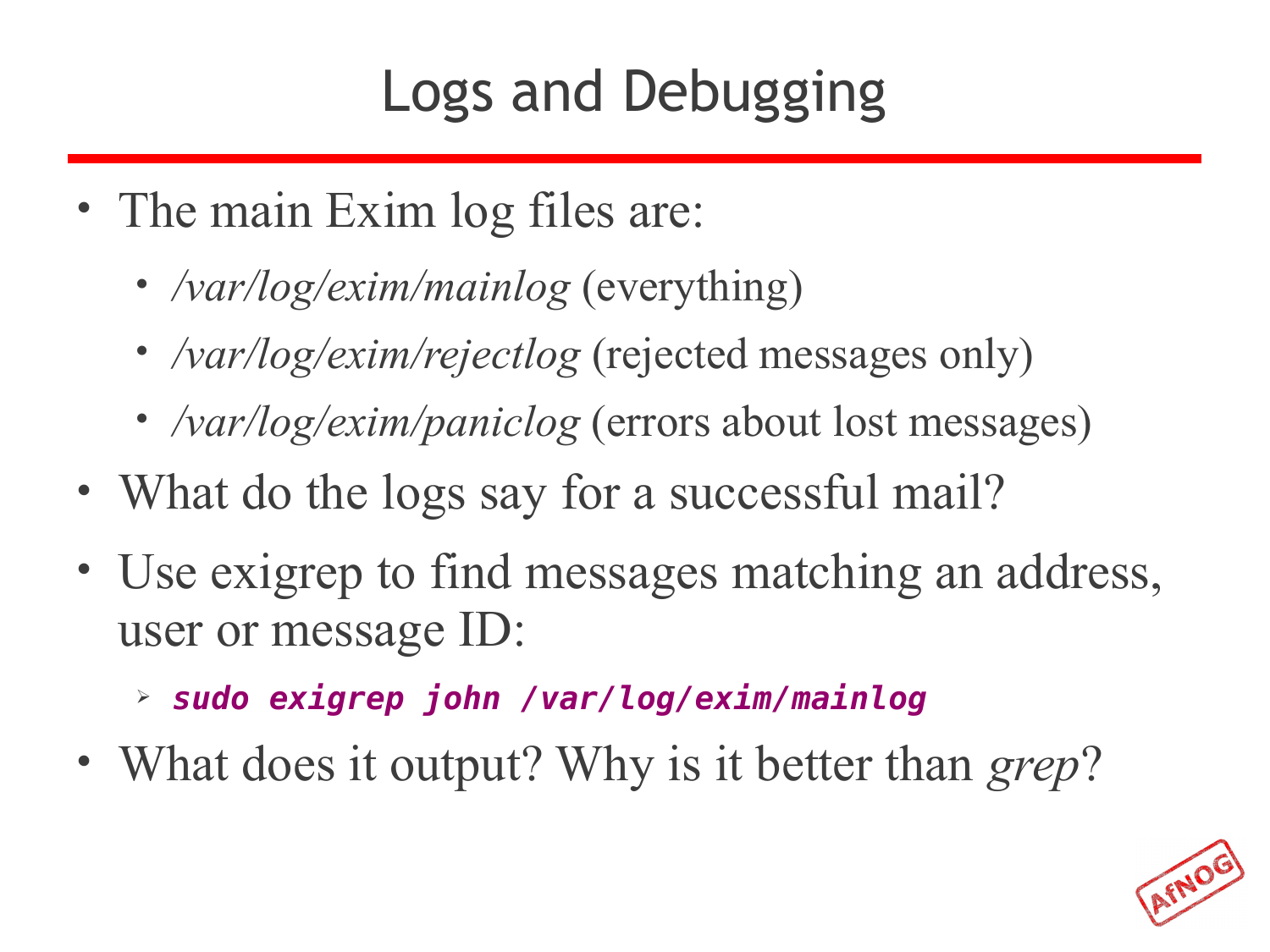# The Mail Queue

- When Exim accepts a message that it cannot deliver immediately, it is placed in the queue
- Stored in */var/spool/exim/input*
- Two files per message: *id*-D and *id*-H
- What do they contain? Have a look:
	- Put a message in the queue:
		- ➢ *exim -odq afnog@mydomain.example.com This is a test .*
	- Run *sudo mailq* or *sudo exim -bp* to see the message ID

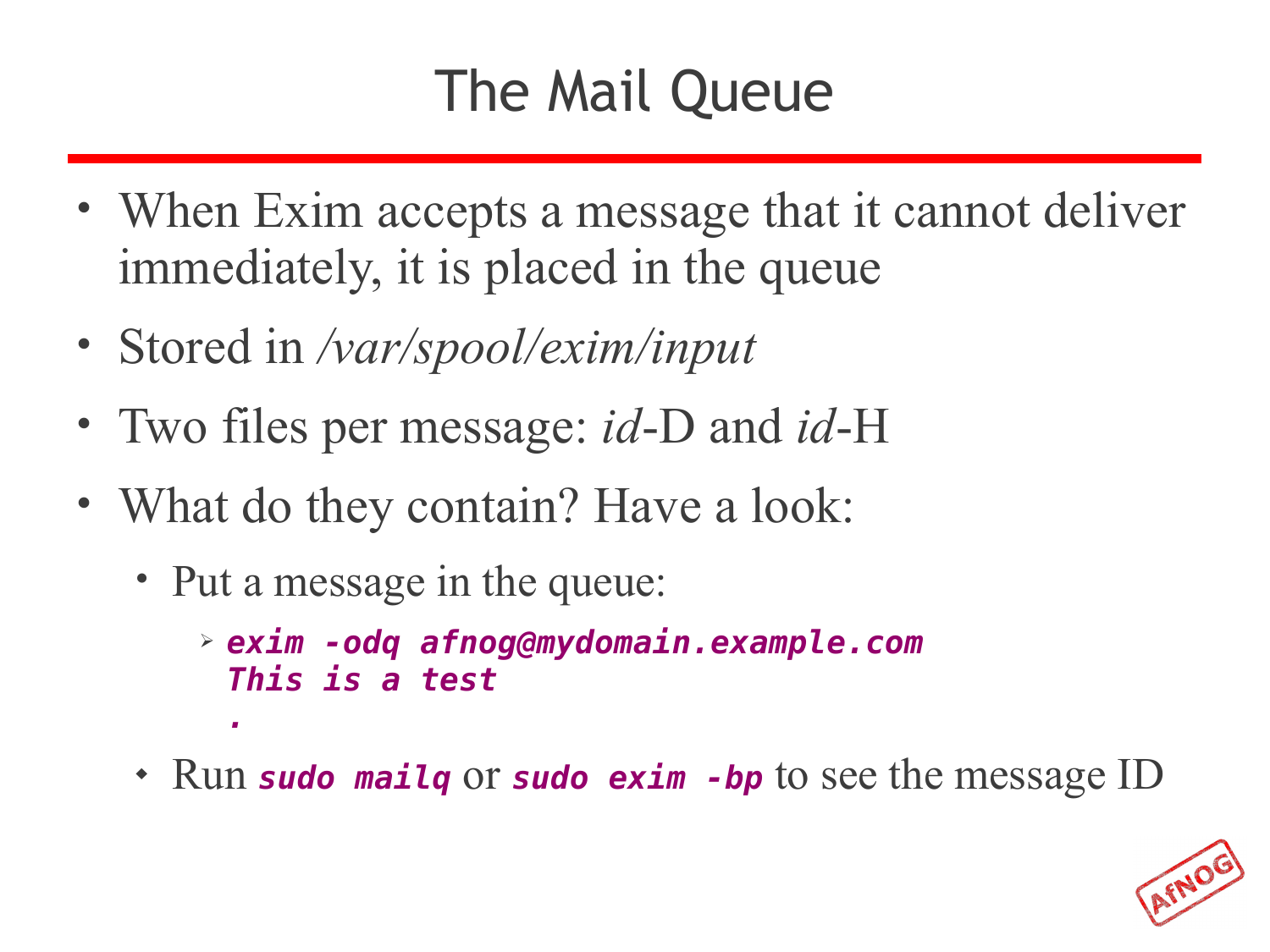## The Mail Queue

- Viewing messages on the queue:
	- *sudo exim -Mvb <message-id>* (view body only)
	- *sudo exim -Mvh <message-id>* (view headers only)
	- *sudo exim -Mvc <message-id>* (view whole message)
	- *sudo exim -Mvl <message-id>* (view logs)
- Force a queue run, to see why the message is failing:
	- *sudo exim -v -qf <message-id>*